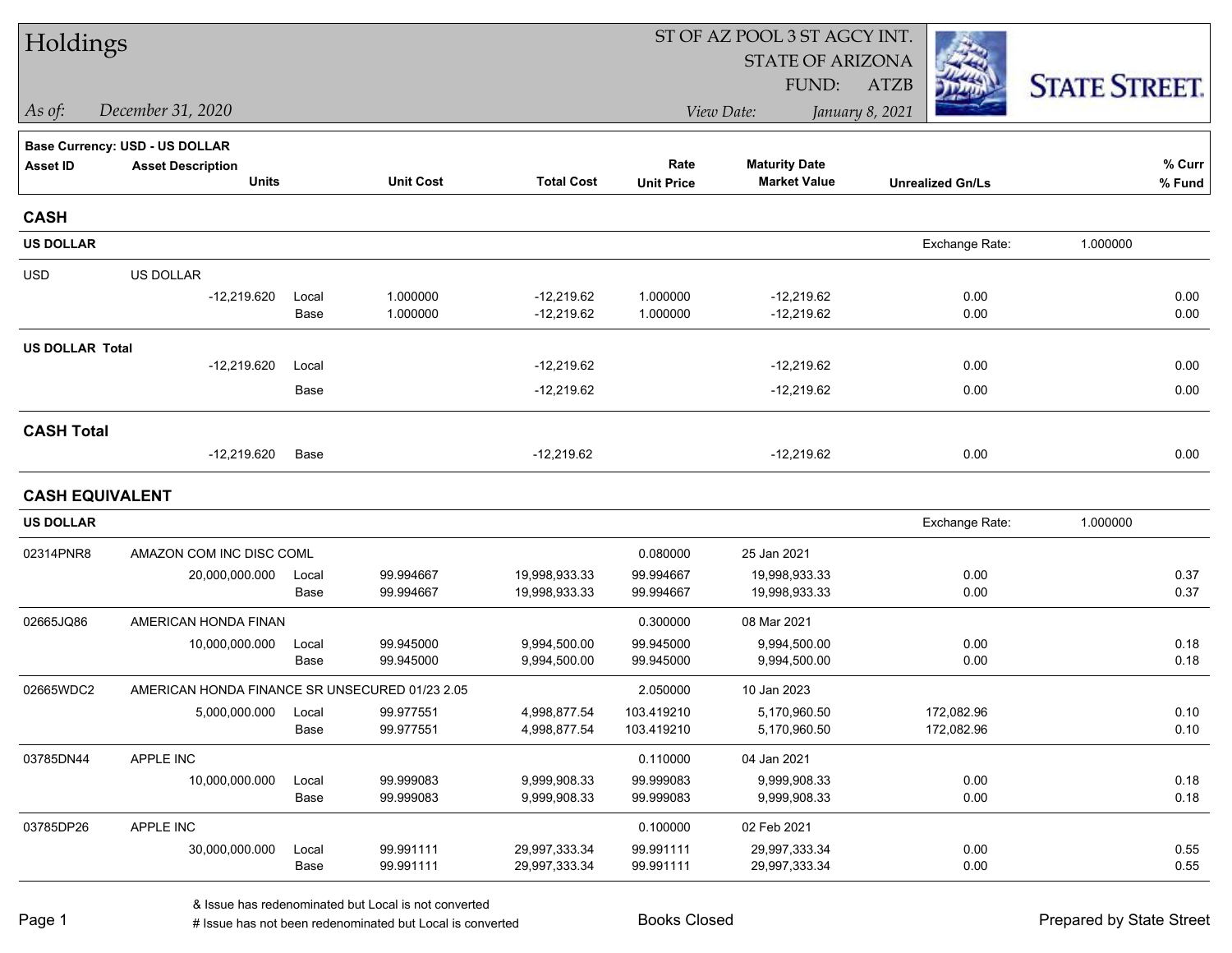|  | Holdings |
|--|----------|
|--|----------|

STATE OF ARIZONA FUND:



*December 31, 2020 As of: View Date: January 8, 2021*

**Base Currency: USD - US DOLLAR**

ATZB

| Asset ID  | <b>Asset Description</b>      |       |                  |                   | Rate                                     | <b>Maturity Date</b> |                         | % Curr |
|-----------|-------------------------------|-------|------------------|-------------------|------------------------------------------|----------------------|-------------------------|--------|
|           | <b>Units</b>                  |       | <b>Unit Cost</b> | <b>Total Cost</b> | <b>Market Value</b><br><b>Unit Price</b> |                      | <b>Unrealized Gn/Ls</b> | % Fund |
| 03785DPG5 | <b>APPLE INC</b>              |       |                  |                   | 0.100000                                 | 16 Feb 2021          |                         |        |
|           | 10,000,000.000                | Local | 99.987222        | 9,998,722.22      | 99.987222                                | 9,998,722.22         | 0.00                    | 0.18   |
|           |                               | Base  | 99.987222        | 9,998,722.22      | 99.987222                                | 9,998,722.22         | 0.00                    | 0.18   |
| 06367JNB4 | <b>BANK OF MONTREAL-</b>      |       |                  |                   | 0.200000                                 | 11 Jan 2021          |                         |        |
|           | 20,000,000.000                | Local | 99.994444        | 19,998,888.89     | 99.994444                                | 19,998,888.89        | 0.00                    | 0.37   |
|           |                               | Base  | 99.994444        | 19,998,888.89     | 99.994444                                | 19,998,888.89        | 0.00                    | 0.37   |
| 06417MMH5 | <b>BANK OF NOVA SCOTIA</b>    |       |                  |                   | 0.230000                                 | 02 Jul 2021          |                         |        |
|           | 25,000,000.000                | Local | 100.000000       | 25,000,000.00     | 99.985573                                | 24,996,393.25        | $-3,606.75$             | 0.46   |
|           |                               | Base  | 100.000000       | 25,000,000.00     | 99.985573                                | 24,996,393.25        | $-3,606.75$             | 0.46   |
| 07010JN49 | <b>BASIN ELEC PWR COOP</b>    |       |                  |                   | 0.120000                                 | 04 Jan 2021          |                         |        |
|           | 15,000,000.000                | Local | 99.999000        | 14,999,850.00     | 99.999000                                | 14,999,850.00        | 0.00                    | 0.28   |
|           |                               | Base  | 99.999000        | 14,999,850.00     | 99.999000                                | 14,999,850.00        | 0.00                    | 0.28   |
| 07010JN72 | <b>BASIN ELEC PWR COOP</b>    |       |                  |                   | 0.120000                                 | 07 Jan 2021          |                         |        |
|           | 10,000,000.000                | Local | 99.998000        | 9,999,800.00      | 99.998000                                | 9,999,800.00         | 0.00                    | 0.18   |
|           |                               | Base  | 99.998000        | 9,999,800.00      | 99.998000                                | 9,999,800.00         | 0.00                    | 0.18   |
| 091995001 | <b>BLACKROCK INVT QUALITY</b> |       |                  |                   | 0.000000                                 | 04 Jan 2021          |                         |        |
|           | 20,006,421.890                | Local | 100.000000       | 20,006,421.89     | 100.000000                               | 20,006,421.89        | 0.00                    | 0.37   |
|           |                               | Base  | 100.000000       | 20,006,421.89     | 100.000000                               | 20,006,421.89        | 0.00                    | 0.37   |
| 11563VNE3 | BROWN-FORMAN CORP.            |       |                  |                   | 0.160000                                 | 14 Jan 2021          |                         |        |
|           | 2,000,000.000                 | Local | 99.994222        | 1,999,884.44      | 99.994222                                | 1,999,884.44         | 0.00                    | 0.04   |
|           |                               | Base  | 99.994222        | 1,999,884.44      | 99.994222                                | 1,999,884.44         | 0.00                    | 0.04   |
| 138994009 | CANTOR FITZGERALD REPO REPO   |       |                  |                   | 0.050000                                 | 04 Jan 2021          |                         |        |
|           | 170,000,000.000               | Local | 100.000000       | 170,000,000.00    | 100.000000                               | 170,000,000.00       | 0.00                    | 3.13   |
|           |                               | Base  | 100.000000       | 170,000,000.00    | 100.000000                               | 170,000,000.00       | 0.00                    | 3.13   |
| 138994009 | CANTOR FITZGERALD REPO REPO   |       |                  |                   | 0.070000                                 | 04 Jan 2021          |                         |        |
|           | 550,000,000.000               | Local | 100.000000       | 550,000,000.00    | 100.000000                               | 550,000,000.00       | 0.00                    | 10.14  |
|           |                               | Base  | 100.000000       | 550,000,000.00    | 100.000000                               | 550,000,000.00       | 0.00                    | 10.14  |
| 138994009 | CANTOR FITZGERALD REPO REPO   |       |                  |                   | 0.300000                                 | 04 Jan 2021          |                         |        |
|           | 25,000,000.000                | Local | 100.000000       | 25,000,000.00     | 100.000000                               | 25,000,000.00        | 0.00                    | 0.46   |
|           |                               | Base  | 100.000000       | 25,000,000.00     | 100.000000                               | 25,000,000.00        | 0.00                    | 0.46   |

A ISSUE ISSUE ISSUE ISSUE ISSUE ISSUE ISSUE ISSUE ISSUE ISSUE ISSUE ISSUE ISSUE ISSUE ISSUE ISSUE ISSUE ISSUE I<br>
# Issue has not been redenominated but Local is converted **BOOKS** Closed **Prepared by State Street**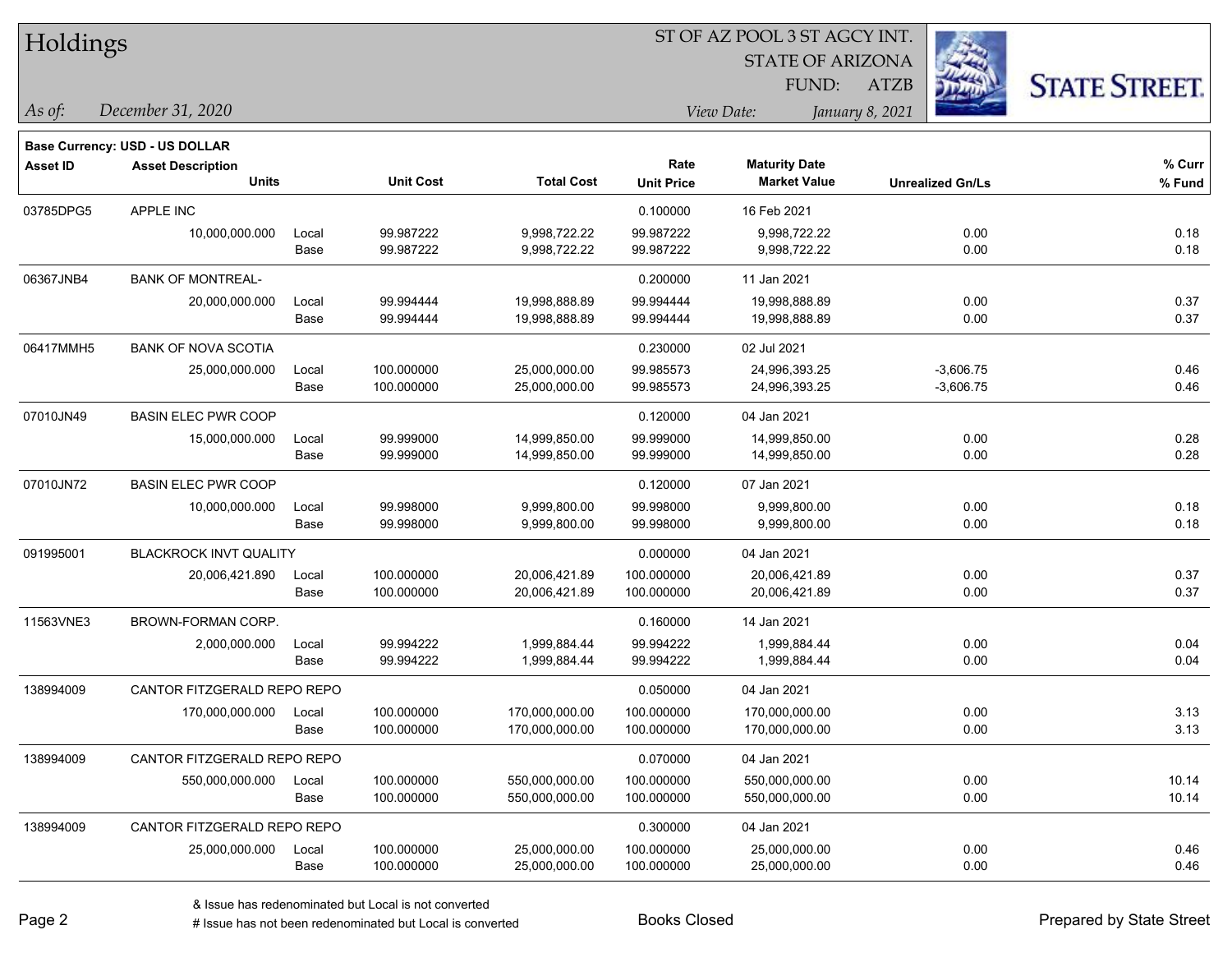|  | Holdings |
|--|----------|
|--|----------|

STATE OF ARIZONA FUND:



*December 31, 2020 As of: View Date: January 8, 2021*

**Base Currency: USD - US DOLLAR**

| Asset ID  | <b>Asset Description</b>    |       |                  |                   | Rate              | <b>Maturity Date</b> |                         | % Curr |
|-----------|-----------------------------|-------|------------------|-------------------|-------------------|----------------------|-------------------------|--------|
|           | <b>Units</b>                |       | <b>Unit Cost</b> | <b>Total Cost</b> | <b>Unit Price</b> | <b>Market Value</b>  | <b>Unrealized Gn/Ls</b> | % Fund |
| 138994009 | CANTOR FITZGERALD REPO REPO |       |                  |                   | 0.300000          | 08 Jan 2021          |                         |        |
|           | 85,000,000.000              | Local | 100.000000       | 85,000,000.00     | 100.000000        | 85,000,000.00        | 0.00                    | 1.57   |
|           |                             | Base  | 100.000000       | 85,000,000.00     | 100.000000        | 85,000,000.00        | 0.00                    | 1.57   |
| 138994009 | CANTOR FITZGERALD REPO REPO |       |                  |                   | 0.400000          | 19 Jan 2021          |                         |        |
|           | 15,000,000.000              | Local | 100.000000       | 15,000,000.00     | 100.000000        | 15,000,000.00        | 0.00                    | 0.28   |
|           |                             | Base  | 100.000000       | 15,000,000.00     | 100.000000        | 15,000,000.00        | 0.00                    | 0.28   |
| 138994009 | CANTOR FITZGERALD REPO REPO |       |                  |                   | 0.400000          | 01 Feb 2021          |                         |        |
|           | 25,000,000.000              | Local | 100.000000       | 25,000,000.00     | 100.000000        | 25,000,000.00        | 0.00                    | 0.46   |
|           |                             | Base  | 100.000000       | 25,000,000.00     | 100.000000        | 25,000,000.00        | 0.00                    | 0.46   |
| 14178LN63 | CARGILL INC                 |       |                  |                   | 0.100000          | 06 Jan 2021          |                         |        |
|           | 20,000,000.000              | Local | 99.998611        | 19,999,722.22     | 99.998611         | 19,999,722.22        | 0.00                    | 0.37   |
|           |                             | Base  | 99.998611        | 19,999,722.22     | 99.998611         | 19,999,722.22        | 0.00                    | 0.37   |
| 14178LN63 | CARGILL INC                 |       |                  |                   | 0.110000          | 06 Jan 2021          |                         |        |
|           | 10,000,000.000              | Local | 99.998472        | 9,999,847.22      | 99.998472         | 9,999,847.22         | 0.00                    | 0.18   |
|           |                             | Base  | 99.998472        | 9,999,847.22      | 99.998472         | 9,999,847.22         | 0.00                    | 0.18   |
| 14178LN63 | <b>CARGILL INC</b>          |       |                  |                   | 0.120000          | 06 Jan 2021          |                         |        |
|           | 25,000,000.000              | Local | 99.998333        | 24,999,583.33     | 99.998333         | 24,999,583.33        | 0.00                    | 0.46   |
|           |                             | Base  | 99.998333        | 24,999,583.33     | 99.998333         | 24,999,583.33        | 0.00                    | 0.46   |
| 16677JN51 | <b>CHEVRON CORP</b>         |       |                  |                   | 0.110000          | 05 Jan 2021          |                         |        |
|           | 20,000,000.000              | Local | 99.998778        | 19,999,755.56     | 99.998778         | 19,999,755.56        | 0.00                    | 0.37   |
|           |                             | Base  | 99.998778        | 19,999,755.56     | 99.998778         | 19,999,755.56        | 0.00                    | 0.37   |
| 19121ANK3 | COCA-COLA COMPANY           |       |                  |                   | 0.100000          | 19 Jan 2021          |                         |        |
|           | 11,790,000.000              | Local | 99.995000        | 11,789,410.50     | 99.995000         | 11,789,410.50        | 0.00                    | 0.22   |
|           |                             | Base  | 99.995000        | 11,789,410.50     | 99.995000         | 11,789,410.50        | 0.00                    | 0.22   |
| 19121AQ53 | COCA-COLA COMPANY           |       |                  |                   | 0.110000          | 05 Mar 2021          |                         |        |
|           | 25,000,000.000              | Local | 99.980750        | 24,995,187.50     | 99.980750         | 24,995,187.50        | 0.00                    | 0.46   |
|           |                             | Base  | 99.980750        | 24,995,187.50     | 99.980750         | 24,995,187.50        | 0.00                    | 0.46   |
| 2546R2NF9 | WALT DISNEY CO              |       |                  |                   | 0.550000          | 15 Jan 2021          |                         |        |
|           | 10,000,000.000              | Local | 99.978611        | 9,997,861.11      | 99.978611         | 9,997,861.11         | 0.00                    | 0.18   |
|           |                             | Base  | 99.978611        | 9,997,861.11      | 99.978611         | 9,997,861.11         | 0.00                    | 0.18   |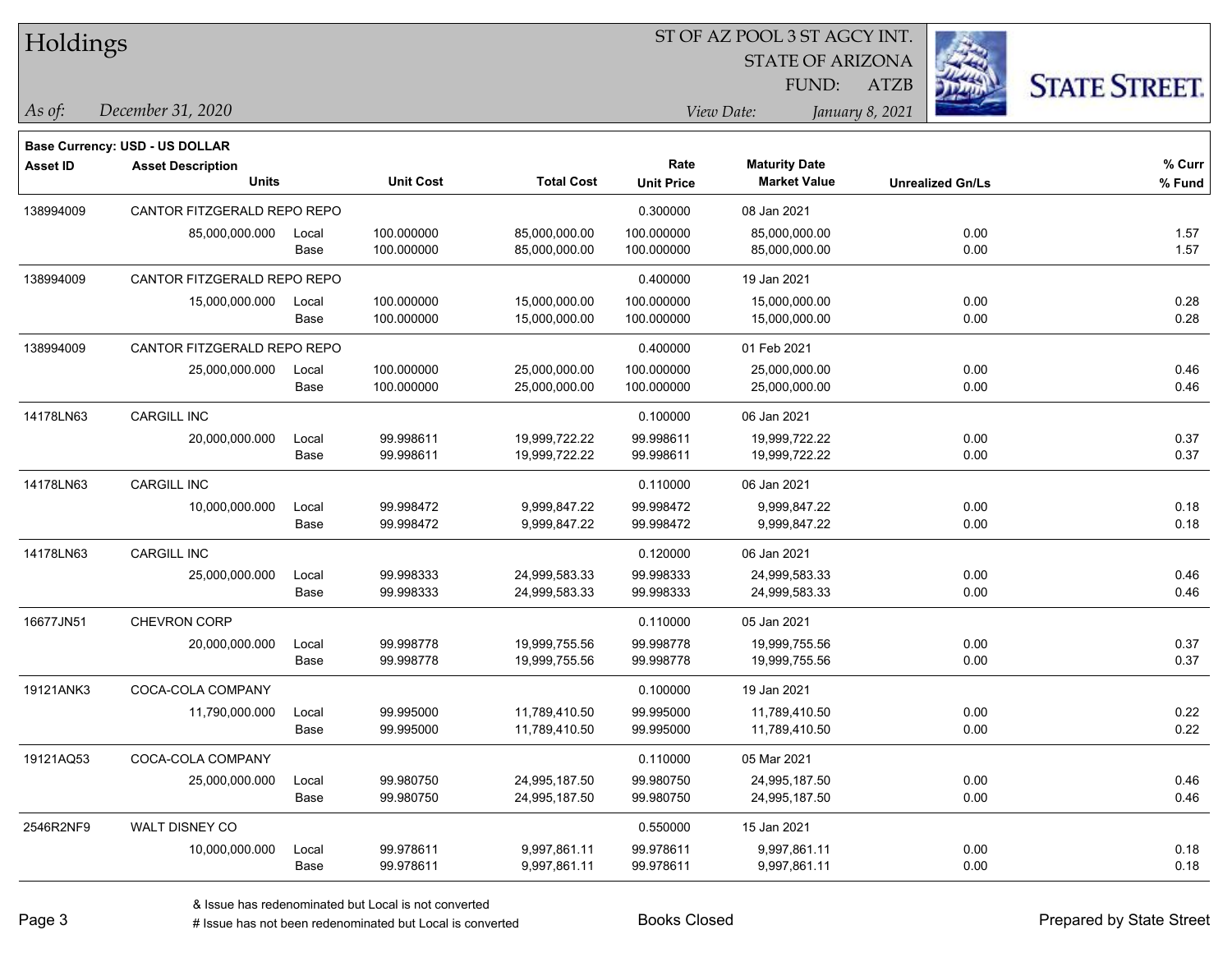| Holdings |  |  |
|----------|--|--|
|          |  |  |

STATE OF ARIZONA FUND:



*December 31, 2020 As of: View Date: January 8, 2021*

**Base Currency: USD - US DOLLAR**

ATZB

| Asset ID  | <b>Asset Description</b><br><b>Units</b> |               | <b>Unit Cost</b>       | <b>Total Cost</b>            | Rate<br><b>Unit Price</b> | <b>Maturity Date</b><br><b>Market Value</b> | <b>Unrealized Gn/Ls</b> | % Curr<br>% Fund |
|-----------|------------------------------------------|---------------|------------------------|------------------------------|---------------------------|---------------------------------------------|-------------------------|------------------|
| 2546R2TF3 | <b>WALT DISNEY CO</b>                    |               |                        |                              | 0.500000                  | 15 Jun 2021                                 |                         |                  |
|           | 10,000,000.000                           | Local<br>Base | 99.770833<br>99.770833 | 9,977,083.33<br>9,977,083.33 | 99.849700<br>99.849700    | 9,984,970.00<br>9,984,970.00                | 7,886.67<br>7,886.67    | 0.18<br>0.18     |
| 2546R2UP9 | WALT DISNEY CO                           |               |                        |                              | 0.320000                  | 23 Jul 2021                                 |                         |                  |
|           | 1,774,000.000                            | Local         | 99.819555              | 1,770,798.91                 | 99.815000                 | 1,770,718.10                                | $-80.81$                | 0.03             |
|           |                                          | Base          | 99.819555              | 1,770,798.91                 | 99.815000                 | 1,770,718.10                                | $-80.81$                | 0.03             |
| 2546R2UP9 | WALT DISNEY CO                           |               |                        |                              | 0.350000                  | 23 Jul 2021                                 |                         |                  |
|           | 540,000.000                              | Local         | 99.802639              | 538,934.25                   | 99.815000                 | 539,001.00                                  | 66.75                   | 0.01             |
|           |                                          | Base          | 99.802639              | 538,934.25                   | 99.815000                 | 539,001.00                                  | 66.75                   | 0.01             |
| 29101ANF7 | <b>EMERSON ELECTRIC CO</b>               |               |                        |                              | 0.100000                  | 15 Jan 2021                                 |                         |                  |
|           | 10,000,000.000                           | Local         | 99.996111              | 9,999,611.11                 | 99.996111                 | 9,999,611.11                                | 0.00                    | 0.18             |
|           |                                          | Base          | 99.996111              | 9,999,611.11                 | 99.996111                 | 9,999,611.11                                | 0.00                    | 0.18             |
| 30229APH6 | <b>EXXON MOBIL CORP</b>                  |               |                        |                              | 0.130000                  | 17 Feb 2021                                 |                         |                  |
|           | 4,000,000.000                            | Local         | 99.983028              | 3,999,321.11                 | 99.983028                 | 3,999,321.11                                | 0.00                    | 0.07             |
|           |                                          | Base          | 99.983028              | 3,999,321.11                 | 99.983028                 | 3,999,321.11                                | 0.00                    | 0.07             |
| 30229APS2 | <b>EXXON MOBIL CORP</b>                  |               |                        |                              | 0.210000                  | 26 Feb 2021                                 |                         |                  |
|           | 15,000,000.000                           | Local         | 99.967333              | 14,995,100.00                | 99.967333                 | 14,995,100.00                               | 0.00                    | 0.28             |
|           |                                          | Base          | 99.967333              | 14,995,100.00                | 99.967333                 | 14,995,100.00                               | 0.00                    | 0.28             |
| 30229AQR3 | <b>EXXON MOBIL CORP</b>                  |               |                        |                              | 0.190000                  | 25 Mar 2021                                 |                         |                  |
|           | 25,000,000.000                           | Local         | 99.956194              | 24,989,048.61                | 99.956194                 | 24,989,048.61                               | 0.00                    | 0.46             |
|           |                                          | Base          | 99.956194              | 24,989,048.61                | 99.956194                 | 24,989,048.61                               | 0.00                    | 0.46             |
| 30229ATG4 | <b>EXXON MOBIL CORP</b>                  |               |                        |                              | 0.200000                  | 16 Jun 2021                                 |                         |                  |
|           | 25,000,000.000                           | Local         | 99.907778              | 24,976,944.45                | 99.914425                 | 24,978,606.25                               | 1,661.80                | 0.46             |
|           |                                          | Base          | 99.907778              | 24,976,944.45                | 99.914425                 | 24,978,606.25                               | 1,661.80                | 0.46             |
| 34108AP27 | FLORIDA PWR & LGT CO                     |               |                        |                              | 0.120000                  | 02 Feb 2021                                 |                         |                  |
|           | 30,000,000.000                           | Local         | 99.989333              | 29,996,800.00                | 99.989333                 | 29,996,800.00                               | 0.00                    | 0.55             |
|           |                                          | Base          | 99.989333              | 29,996,800.00                | 99.989333                 | 29,996,800.00                               | 0.00                    | 0.55             |
| 41282JN80 | HARLEY-DAVIDSON FND CP                   |               |                        |                              | 0.600000                  | 08 Jan 2021                                 |                         |                  |
|           | 20,000,000.000                           | Local         | 99.988333              | 19,997,666.67                | 99.988333                 | 19,997,666.67                               | 0.00                    | 0.37             |
|           |                                          | Base          | 99.988333              | 19,997,666.67                | 99.988333                 | 19,997,666.67                               | 0.00                    | 0.37             |

 $\overline{\phantom{0}}$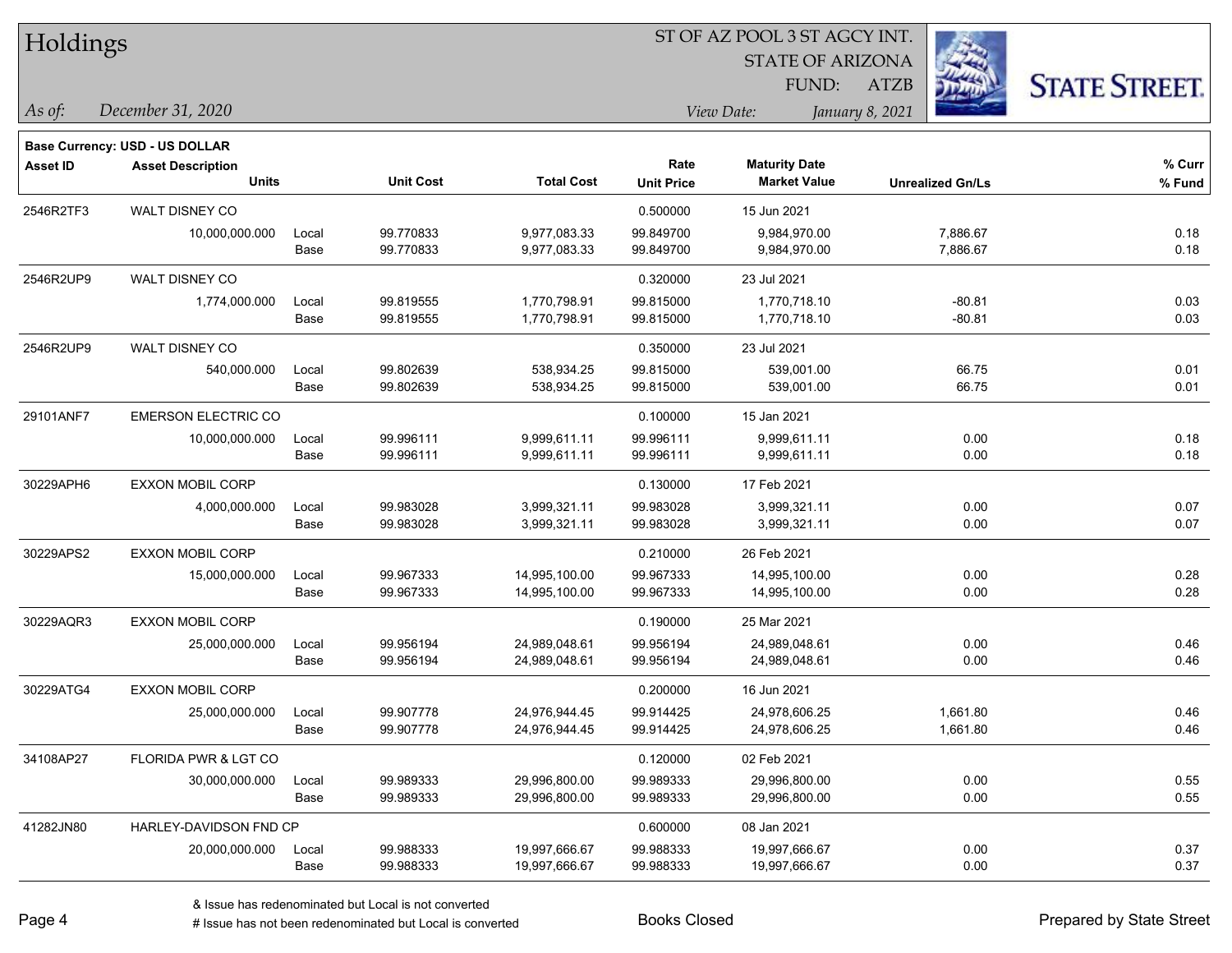| Holdings        |                                |       |                  |                   | ST OF AZ POOL 3 ST AGCY INT. |                         |                         |                      |  |  |
|-----------------|--------------------------------|-------|------------------|-------------------|------------------------------|-------------------------|-------------------------|----------------------|--|--|
|                 |                                |       |                  |                   |                              | <b>STATE OF ARIZONA</b> |                         |                      |  |  |
|                 |                                |       |                  |                   |                              | FUND:                   | <b>ATZB</b>             | <b>STATE STREET.</b> |  |  |
| As of:          | December 31, 2020              |       |                  |                   |                              | View Date:              | January 8, 2021         |                      |  |  |
|                 | Base Currency: USD - US DOLLAR |       |                  |                   |                              |                         |                         |                      |  |  |
| <b>Asset ID</b> | <b>Asset Description</b>       |       |                  |                   | Rate                         | <b>Maturity Date</b>    |                         | % Curr               |  |  |
|                 | <b>Units</b>                   |       | <b>Unit Cost</b> | <b>Total Cost</b> | <b>Unit Price</b>            | <b>Market Value</b>     | <b>Unrealized Gn/Ls</b> | % Fund               |  |  |
| 43851TT89       | HONEYWELL INTERNATN'           |       |                  |                   | 0.180000                     | 08 Jun 2021             |                         |                      |  |  |
|                 | 1,850,000.000                  | Local | 99.921000        | 1,848,538.50      | 99.921639                    | 1,848,550.32            | 11.82                   | 0.03                 |  |  |
|                 |                                | Base  | 99.921000        | 1,848,538.50      | 99.921639                    | 1,848,550.32            | 11.82                   | 0.03                 |  |  |
| 43851TW28       | HONEYWELL INTERNATN'           |       |                  |                   | 0.200000                     | 02 Sep 2021             |                         |                      |  |  |
|                 | 10,000,000.000                 | Local | 99.864444        | 9,986,444.44      | 99.855400                    | 9,985,540.00            | $-904.44$               | 0.18                 |  |  |
|                 |                                | Base  | 99.864444        | 9,986,444.44      | 99.855400                    | 9,985,540.00            | $-904.44$               | 0.18                 |  |  |
| 43851TWF9       | HONEYWELL INTERNATN'           |       |                  |                   | 0.190000                     | 15 Sep 2021             |                         |                      |  |  |
|                 | 15,000,000.000                 | Local | 99.864361        | 14,979,654.16     | 99.843367                    | 14,976,505.05           | $-3,149.11$             | 0.28                 |  |  |
|                 |                                | Base  | 99.864361        | 14,979,654.16     | 99.843367                    | 14,976,505.05           | $-3,149.11$             | 0.28                 |  |  |
| 43851TXE1       | HONEYWELL INTERNATN'           |       |                  |                   | 0.200000                     | 14 Oct 2021             |                         |                      |  |  |
|                 | 30,000,000.000                 | Local | 99.841111        | 29,952,333.33     | 99.816050                    | 29,944,815.00           | $-7,518.33$             | 0.55                 |  |  |
|                 |                                | Base  | 99.841111        | 29,952,333.33     | 99.816050                    | 29,944,815.00           | $-7,518.33$             | 0.55                 |  |  |
| 47816FN56       | JOHNSON & JOHNSON              |       |                  |                   | 0.170000                     | 05 Jan 2021             |                         |                      |  |  |
|                 | 20,000,000.000                 | Local | 99.998111        | 19,999,622.22     | 99.998111                    | 19,999,622.22           | 0.00                    | 0.37                 |  |  |
|                 |                                | Base  | 99.998111        | 19,999,622.22     | 99.998111                    | 19,999,622.22           | 0.00                    | 0.37                 |  |  |
| 47816FT19       | JOHNSON & JOHNSON              |       |                  |                   | 0.110000                     | 01 Jun 2021             |                         |                      |  |  |
|                 | 20,000,000.000                 | Local | 99.953861        | 19,990,772.22     | 99.942856                    | 19,988,571.20           | $-2,201.02$             | 0.37                 |  |  |
|                 |                                | Base  | 99.953861        | 19,990,772.22     | 99.942856                    | 19,988,571.20           | $-2,201.02$             | 0.37                 |  |  |
| 57576JN73       | MASSACHUSETTS MUT LIFE INS CO  |       |                  |                   | 0.090000                     | 07 Jan 2021             |                         |                      |  |  |
|                 | 25,000,000.000                 | Local | 99.998500        | 24,999,625.00     | 99.998500                    | 24,999,625.00           | 0.00                    | 0.46                 |  |  |
|                 |                                | Base  | 99.998500        | 24,999,625.00     | 99.998500                    | 24,999,625.00           | 0.00                    | 0.46                 |  |  |
| 58934ANM4       | MERCK & CO. INC                |       |                  |                   | 0.100000                     | 21 Jan 2021             |                         |                      |  |  |
|                 | 25,000,000.000                 | Local | 99.994444        | 24,998,611.11     | 99.994444                    | 24,998,611.11           | 0.00                    | 0.46                 |  |  |
|                 |                                | Base  | 99.994444        | 24,998,611.11     | 99.994444                    | 24,998,611.11           | 0.00                    | 0.46                 |  |  |
| 59157TNC3       | METLIFE SHORT TERM FDG         |       |                  |                   | 0.130000                     | 12 Jan 2021             |                         |                      |  |  |
|                 | 7,250,000.000                  | Local | 99.996028        | 7,249,712.01      | 99.996028                    | 7,249,712.01            | 0.00                    | 0.13                 |  |  |
|                 |                                | Base  | 99.996028        | 7,249,712.01      | 99.996028                    | 7,249,712.01            | 0.00                    | 0.13                 |  |  |
| 59157TQF3       | METLIFE SHORT TERM FDG         |       |                  |                   | 0.180000                     | 15 Mar 2021             |                         |                      |  |  |
|                 | 15,000,000.000                 | Local | 99.963500        | 14,994,525.00     | 99.963500                    | 14,994,525.00           | 0.00                    | 0.28                 |  |  |
|                 |                                | Base  | 99.963500        | 14,994,525.00     | 99.963500                    | 14,994,525.00           | 0.00                    | 0.28                 |  |  |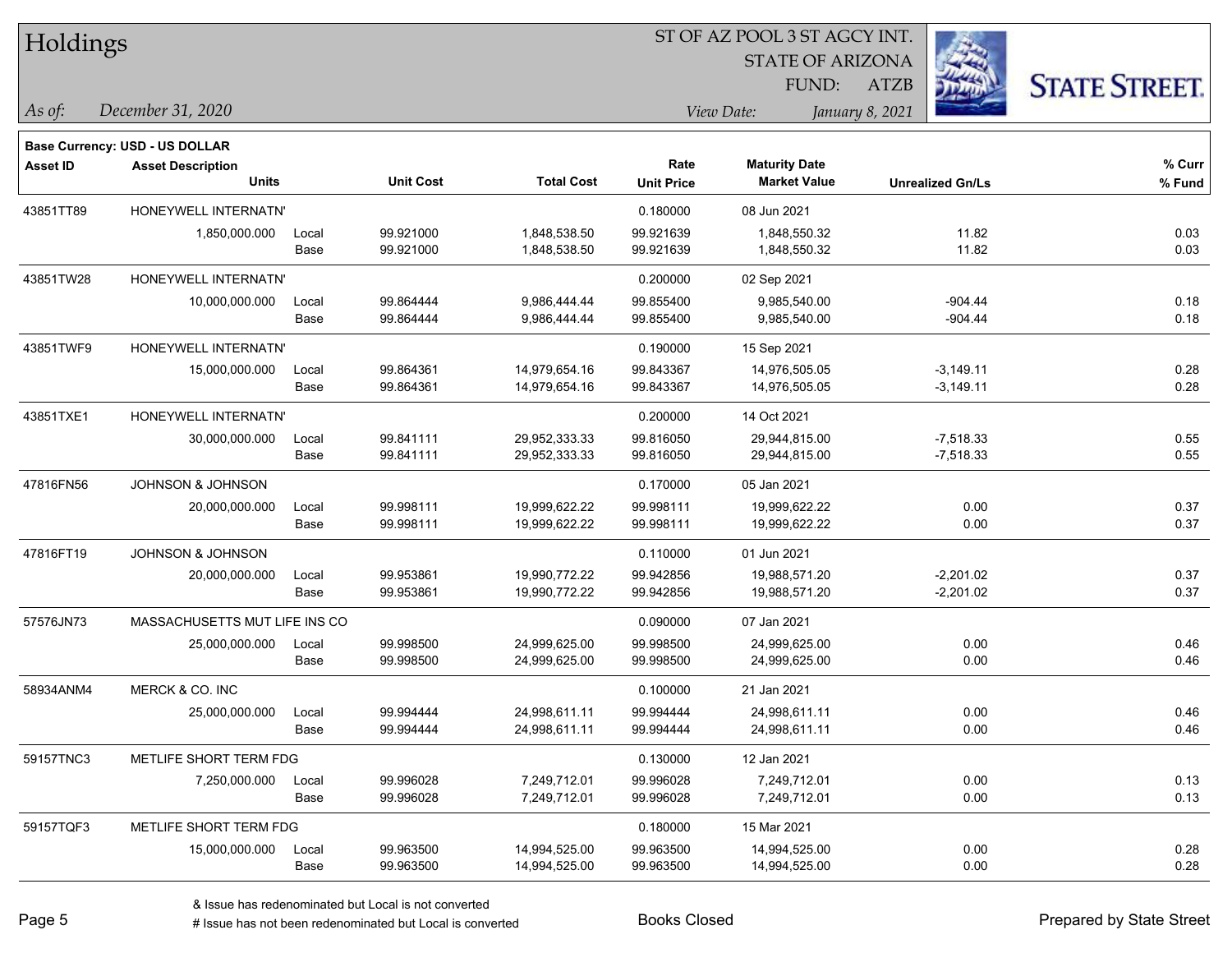| Holdings        |                                |       |                  | ST OF AZ POOL 3 ST AGCY INT. |                   |                         |                         |                      |  |
|-----------------|--------------------------------|-------|------------------|------------------------------|-------------------|-------------------------|-------------------------|----------------------|--|
|                 |                                |       |                  |                              |                   | <b>STATE OF ARIZONA</b> |                         |                      |  |
|                 |                                |       |                  |                              |                   | FUND:                   | ATZB                    | <b>STATE STREET.</b> |  |
| As of:          | December 31, 2020              |       |                  |                              |                   | View Date:              | January 8, 2021         |                      |  |
|                 | Base Currency: USD - US DOLLAR |       |                  |                              |                   |                         |                         |                      |  |
| <b>Asset ID</b> | <b>Asset Description</b>       |       |                  |                              | Rate              | <b>Maturity Date</b>    |                         | % Curr               |  |
|                 | <b>Units</b>                   |       | <b>Unit Cost</b> | <b>Total Cost</b>            | <b>Unit Price</b> | <b>Market Value</b>     | <b>Unrealized Gn/Ls</b> | % Fund               |  |
| 59157TTB9       | METLIFE SHORT TERM FDG         |       |                  |                              | 0.220000          | 11 Jun 2021             |                         |                      |  |
|                 | 5,500,000.000                  | Local | 99.901611        | 5,494,588.61                 | 99.884572         | 5,493,651.46            | $-937.15$               | 0.10                 |  |
|                 |                                | Base  | 99.901611        | 5,494,588.61                 | 99.884572         | 5,493,651.46            | $-937.15$               | 0.10                 |  |
| 59157TU27       | METLIFE SHORT TERM FDG         |       |                  |                              | 0.210000          | 02 Jul 2021             |                         |                      |  |
|                 | 25,000,000.000                 | Local | 99.893833        | 24,973,458.33                | 99.865750         | 24,966,437.50           | $-7,020.83$             | 0.46                 |  |
|                 |                                | Base  | 99.893833        | 24,973,458.33                | 99.865750         | 24,966,437.50           | $-7,020.83$             | 0.46                 |  |
| 59157TU27       | METLIFE SHORT TERM FDG         |       |                  |                              | 0.220000          | 02 Jul 2021             |                         |                      |  |
|                 | 6,500,000.000                  | Local | 99.888778        | 6,492,770.55                 | 99.865750         | 6,491,273.75            | $-1,496.80$             | 0.12                 |  |
|                 |                                | Base  | 99.888778        | 6,492,770.55                 | 99.865750         | 6,491,273.75            | $-1,496.80$             | 0.12                 |  |
| 62455AN52       | <b>MOUNTCLIFF</b>              |       |                  |                              | 0.160000          | 05 Jan 2021             |                         |                      |  |
|                 | 20,000,000.000                 | Local | 99.998222        | 19,999,644.44                | 99.998222         | 19,999,644.44           | 0.00                    | 0.37                 |  |
|                 |                                | Base  | 99.998222        | 19,999,644.44                | 99.998222         | 19,999,644.44           | 0.00                    | 0.37                 |  |
| 63743CNS8       | NATL RURAL UTIL COOP           |       |                  |                              | 0.140000          | 26 Jan 2021             |                         |                      |  |
|                 | 15,500,000.000                 | Local | 99.990278        | 15,498,493.06                | 99.990278         | 15,498,493.06           | 0.00                    | 0.29                 |  |
|                 |                                | Base  | 99.990278        | 15,498,493.06                | 99.990278         | 15,498,493.06           | 0.00                    | 0.29                 |  |
| 63763PNR6       | NATIONAL SECS CLEARING         |       |                  |                              | 0.150000          | 25 Jan 2021             |                         |                      |  |
|                 | 20,000,000.000                 | Local | 99.990000        | 19,998,000.00                | 99.990000         | 19,998,000.00           | 0.00                    | 0.37                 |  |
|                 |                                | Base  | 99.990000        | 19,998,000.00                | 99.990000         | 19,998,000.00           | 0.00                    | 0.37                 |  |
| 64105GNR1       | NESTLE CAP CORP                |       |                  |                              | 0.170000          | 25 Jan 2021             |                         |                      |  |
|                 | 20,000,000.000                 | Local | 99.988667        | 19,997,733.33                | 99.988667         | 19,997,733.33           | 0.00                    | 0.37                 |  |
|                 |                                | Base  | 99.988667        | 19,997,733.33                | 99.988667         | 19,997,733.33           | 0.00                    | 0.37                 |  |
| 64105GU28       | NESTLE CAP CORP                |       |                  |                              | 0.120000          | 02 Jul 2021             |                         |                      |  |
|                 | 70,000,000.000                 | Local | 99.939333        | 69,957,533.33                | 99.960222         | 69,972,155.40           | 14,622.07               | 1.29                 |  |
|                 |                                | Base  | 99.939333        | 69,957,533.33                | 99.960222         | 69,972,155.40           | 14,622.07               | 1.29                 |  |
| 64105GXV1       | NESTLE CAP CORP                |       |                  |                              | 0.170000          | 29 Oct 2021             |                         |                      |  |
|                 | 10,000,000.000                 | Local | 99.857861        | 9,985,786.11                 | 99.960222         | 9,996,022.20            | 10,236.09               | 0.18                 |  |
|                 |                                | Base  | 99.857861        | 9,985,786.11                 | 99.960222         | 9,996,022.20            | 10,236.09               | 0.18                 |  |
| 67983TP91       | OLD LINE FUNDING LLC           |       |                  |                              | 0.170000          | 09 Feb 2021             |                         |                      |  |
|                 | 10,000,000.000                 | Local | 99.981583        | 9,998,158.33                 | 99.981583         | 9,998,158.33            | 0.00                    | 0.18                 |  |
|                 |                                | Base  | 99.981583        | 9,998,158.33                 | 99.981583         | 9,998,158.33            | 0.00                    | 0.18                 |  |

 $\overline{\phantom{0}}$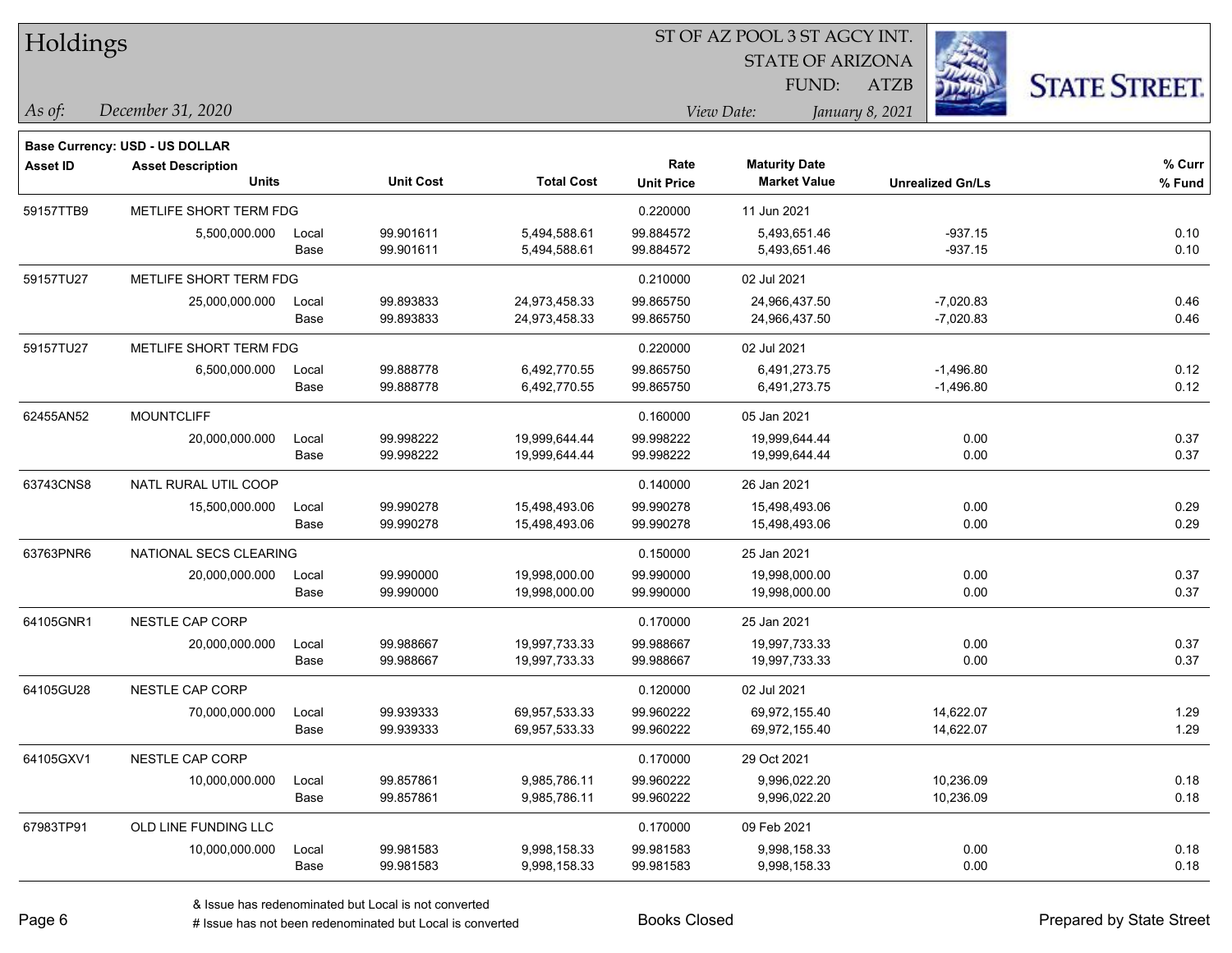| Holdings |
|----------|
|----------|

STATE OF ARIZONA FUND:



*December 31, 2020 As of: View Date: January 8, 2021*

**Base Currency: USD - US DOLLAR**

| <b>Asset ID</b> | <b>Asset Description</b> |       |                  |                   | Rate              | <b>Maturity Date</b> |                         | % Curr |
|-----------------|--------------------------|-------|------------------|-------------------|-------------------|----------------------|-------------------------|--------|
|                 | <b>Units</b>             |       | <b>Unit Cost</b> | <b>Total Cost</b> | <b>Unit Price</b> | <b>Market Value</b>  | <b>Unrealized Gn/Ls</b> | % Fund |
| 71344TPS5       | PEPSICO INC              |       |                  |                   | 0.180000          | 26 Feb 2021          |                         |        |
|                 | 25,000,000.000           | Local | 99.972000        | 24,993,000.00     | 99.972000         | 24,993,000.00        | 0.00                    | 0.46   |
|                 |                          | Base  | 99.972000        | 24,993,000.00     | 99.972000         | 24,993,000.00        | 0.00                    | 0.46   |
| 71344TQ13       | PEPSICO INC              |       |                  |                   | 0.200000          | 01 Mar 2021          |                         |        |
|                 | 25,000,000.000           | Local | 99.967222        | 24,991,805.55     | 99.967222         | 24,991,805.55        | 0.00                    | 0.46   |
|                 |                          | Base  | 99.967222        | 24,991,805.55     | 99.967222         | 24,991,805.55        | 0.00                    | 0.46   |
| 71708EQA6       | PFIZER INC               |       |                  |                   | 0.110000          | 10 Mar 2021          |                         |        |
|                 | 25,000,000.000           | Local | 99.979222        | 24,994,805.56     | 99.979222         | 24,994,805.56        | 0.00                    | 0.46   |
|                 |                          | Base  | 99.979222        | 24,994,805.56     | 99.979222         | 24,994,805.56        | 0.00                    | 0.46   |
| 74271TN58       | PROCTOR GAMBLE AND CO    |       |                  |                   | 0.100000          | 05 Jan 2021          |                         |        |
|                 | 15,000,000.000           | Local | 99.998889        | 14,999,833.33     | 99.998889         | 14,999,833.33        | 0.00                    | 0.28   |
|                 |                          | Base  | 99.998889        | 14,999,833.33     | 99.998889         | 14,999,833.33        | 0.00                    | 0.28   |
| 74271TNF6       | PROCTOR GAMBLE AND CO    |       |                  |                   | 0.100000          | 15 Jan 2021          |                         |        |
|                 | 10,000,000.000           | Local | 99.996111        | 9,999,611.11      | 99.996111         | 9,999,611.11         | 0.00                    | 0.18   |
|                 |                          | Base  | 99.996111        | 9,999,611.11      | 99.996111         | 9,999,611.11         | 0.00                    | 0.18   |
| 74271TRF2       | PROCTOR GAMBLE AND CO    |       |                  |                   | 0.130000          | 15 Apr 2021          |                         |        |
|                 | 25,000,000.000           | Local | 99.962444        | 24,990,611.11     | 99.962444         | 24,990,611.11        | 0.00                    | 0.46   |
|                 |                          | Base  | 99.962444        | 24,990,611.11     | 99.962444         | 24,990,611.11        | 0.00                    | 0.46   |
| 77119LSC4       | ROCHE HOLDING INC        |       |                  |                   | 0.110000          | 12 May 2021          |                         |        |
|                 | 20,000,000.000           | Local | 99.959972        | 19,991,994.44     | 99.945600         | 19,989,120.00        | $-2,874.44$             | 0.37   |
|                 |                          | Base  | 99.959972        | 19,991,994.44     | 99.945600         | 19,989,120.00        | $-2,874.44$             | 0.37   |
| 78015CQB1       | <b>ROYAL BK CDA</b>      |       |                  |                   | 0.200000          | 11 Mar 2021          |                         |        |
|                 | 25,000,000.000           | Local | 99.961667        | 24,990,416.67     | 99.961667         | 24,990,416.67        | 0.00                    | 0.46   |
|                 |                          | Base  | 99.961667        | 24,990,416.67     | 99.961667         | 24,990,416.67        | 0.00                    | 0.46   |
| 82124LPH9       | SHEFFIELD RECEIVABLE     |       |                  |                   | 0.220000          | 17 Feb 2021          |                         |        |
|                 | 10,000,000.000           | Local | 99.971278        | 9,997,127.78      | 99.971278         | 9,997,127.78         | 0.00                    | 0.18   |
|                 |                          | Base  | 99.971278        | 9,997,127.78      | 99.971278         | 9,997,127.78         | 0.00                    | 0.18   |
| 8225X2U77       | SHELL INTNL FNC B.V      |       |                  |                   | 0.400000          | 07 Jul 2021          |                         |        |
|                 | 15,000,000.000           | Local | 99.792222        | 14,968,833.33     | 99.887044         | 14,983,056.60        | 14,223.27               | 0.28   |
|                 |                          | Base  | 99.792222        | 14,968,833.33     | 99.887044         | 14,983,056.60        | 14,223.27               | 0.28   |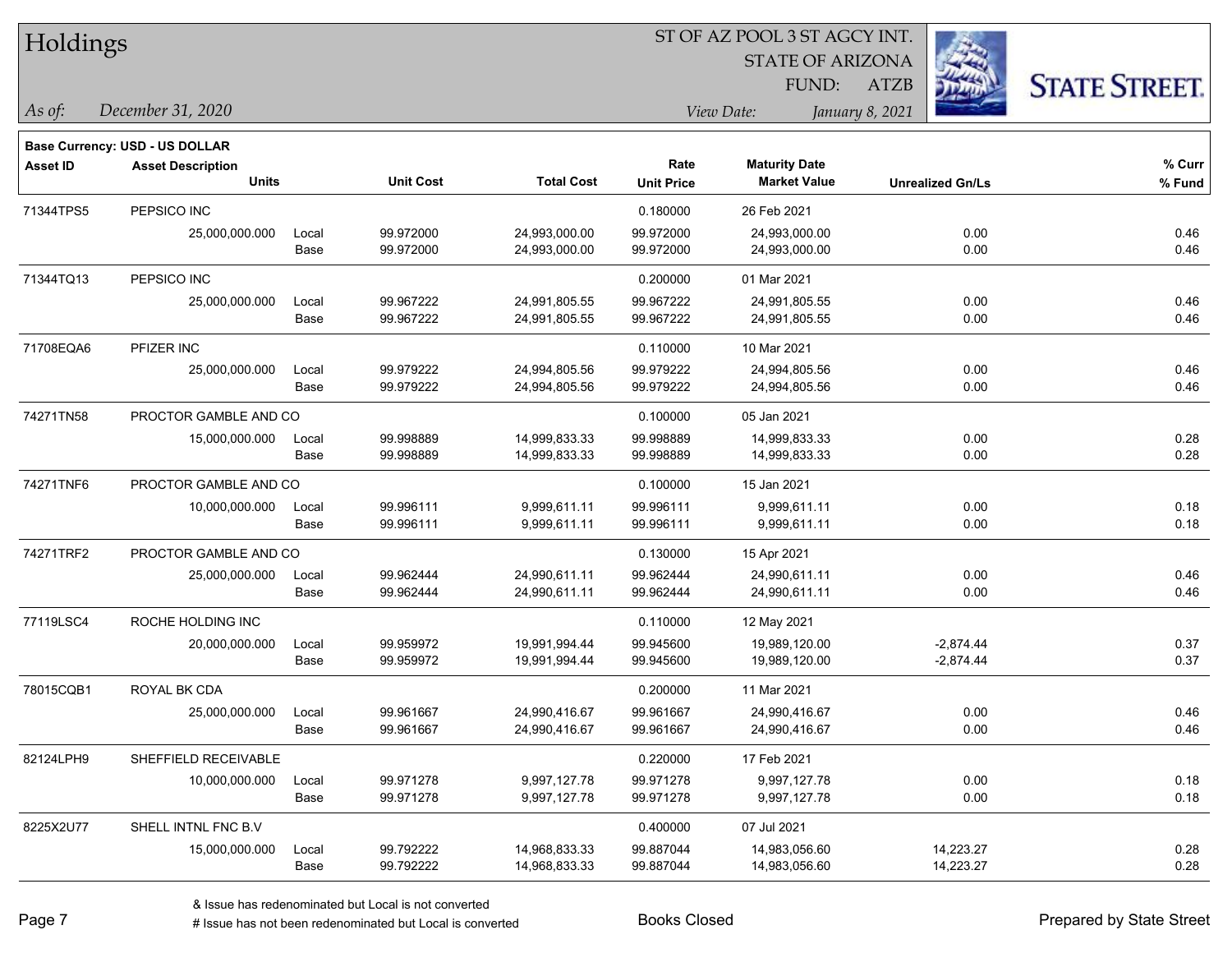| Holdings        |                                       |       |                  |                   | ST OF AZ POOL 3 ST AGCY INT. |                         |                         |                      |  |  |
|-----------------|---------------------------------------|-------|------------------|-------------------|------------------------------|-------------------------|-------------------------|----------------------|--|--|
|                 |                                       |       |                  |                   |                              | <b>STATE OF ARIZONA</b> |                         |                      |  |  |
|                 |                                       |       |                  |                   |                              | FUND:                   | <b>ATZB</b>             | <b>STATE STREET.</b> |  |  |
| As of:          | December 31, 2020                     |       |                  |                   |                              | View Date:              | January 8, 2021         |                      |  |  |
|                 | <b>Base Currency: USD - US DOLLAR</b> |       |                  |                   |                              |                         |                         |                      |  |  |
| <b>Asset ID</b> | <b>Asset Description</b>              |       |                  |                   | Rate                         | <b>Maturity Date</b>    |                         | % Curr               |  |  |
|                 | <b>Units</b>                          |       | <b>Unit Cost</b> | <b>Total Cost</b> | <b>Unit Price</b>            | <b>Market Value</b>     | <b>Unrealized Gn/Ls</b> | % Fund               |  |  |
| 8225X2U85       | SHELL INTNL FNC B.V                   |       |                  |                   | 0.400000                     | 08 Jul 2021             |                         |                      |  |  |
|                 | 6,000,000.000                         | Local | 99.791111        | 5,987,466.67      | 99.885917                    | 5,993,155.02            | 5,688.35                | 0.11                 |  |  |
|                 |                                       | Base  | 99.791111        | 5,987,466.67      | 99.885917                    | 5,993,155.02            | 5,688.35                | 0.11                 |  |  |
| 8225X2UC6       | SHELL INTNL FNC B.V                   |       |                  |                   | 0.400000                     | 12 Jul 2021             |                         |                      |  |  |
|                 | 25,000,000.000                        | Local | 99.786667        | 24,946,666.67     | 99.786667                    | 24,946,666.67           | 0.00                    | 0.46                 |  |  |
|                 |                                       | Base  | 99.786667        | 24,946,666.67     | 99.786667                    | 24,946,666.67           | 0.00                    | 0.46                 |  |  |
| 86563GPN6       | SUMITOMO MITSUI TRUST NY              |       |                  |                   | 0.160000                     | 22 Feb 2021             |                         |                      |  |  |
|                 | 25,000,000.000                        | Local | 99.976889        | 24,994,222.22     | 99.976889                    | 24,994,222.22           | 0.00                    | 0.46                 |  |  |
|                 |                                       | Base  | 99.976889        | 24,994,222.22     | 99.976889                    | 24,994,222.22           | 0.00                    | 0.46                 |  |  |
| 8678T3008       | SUNTRUST BKS INC DTC CP GENERIC CUSIP |       |                  |                   | 0.080000                     | 04 Jan 2021             |                         |                      |  |  |
|                 | 100,000,000.000                       | Local | 100.000000       | 100,000,000.00    | 100.000000                   | 100,000,000.00          | 0.00                    | 1.84                 |  |  |
|                 |                                       | Base  | 100.000000       | 100,000,000.00    | 100.000000                   | 100,000,000.00          | 0.00                    | 1.84                 |  |  |
| 89114NRN7       | TORONTO-DOMINION                      |       |                  |                   | 0.200000                     | 02 Apr 2021             |                         |                      |  |  |
|                 | 25,000,000.000                        | Local | 100.000000       | 25,000,000.00     | 100.000211                   | 25,000,052.75           | 52.75                   | 0.46                 |  |  |
|                 |                                       | Base  | 100.000000       | 25,000,000.00     | 100.000211                   | 25,000,052.75           | 52.75                   | 0.46                 |  |  |
| 89233GQA7       | <b>TOYOTA MOTOR CREDIT</b>            |       |                  |                   | 0.160000                     | 10 Mar 2021             |                         |                      |  |  |
|                 | 20,000,000.000                        | Local | 99.969778        | 19,993,955.55     | 99.969778                    | 19,993,955.55           | 0.00                    | 0.37                 |  |  |
|                 |                                       | Base  | 99.969778        | 19,993,955.55     | 99.969778                    | 19,993,955.55           | 0.00                    | 0.37                 |  |  |
| 90328AN66       | <b>USAA CAPITAL CORP</b>              |       |                  |                   | 0.130000                     | 06 Jan 2021             |                         |                      |  |  |
|                 | 25,000,000.000                        | Local | 99.998194        | 24,999,548.61     | 99.998194                    | 24,999,548.61           | 0.00                    | 0.46                 |  |  |
|                 |                                       | Base  | 99.998194        | 24,999,548.61     | 99.998194                    | 24,999,548.61           | 0.00                    | 0.46                 |  |  |
| 90328APA5       | USAA CAPITAL CORP                     |       |                  |                   | 0.130000                     | 10 Feb 2021             |                         |                      |  |  |
|                 | 15,000,000.000                        | Local | 99.985556        | 14,997,833.33     | 99.985556                    | 14,997,833.33           | 0.00                    | 0.28                 |  |  |
|                 |                                       | Base  | 99.985556        | 14,997,833.33     | 99.985556                    | 14,997,833.33           | 0.00                    | 0.28                 |  |  |
| 90477DN51       | UNILEVER CAPITAL CRP                  |       |                  |                   | 0.100000                     | 05 Jan 2021             |                         |                      |  |  |
|                 | 10,000,000.000                        | Local | 99.998889        | 9,999,888.89      | 99.998889                    | 9,999,888.89            | 0.00                    | 0.18                 |  |  |
|                 |                                       | Base  | 99.998889        | 9,999,888.89      | 99.998889                    | 9,999,888.89            | 0.00                    | 0.18                 |  |  |
| 91058TNF9       | UNITED HEALTHCARE CO                  |       |                  |                   | 0.170000                     | 15 Jan 2021             |                         |                      |  |  |
|                 | 10,000,000.000                        | Local | 99.993389        | 9,999,338.89      | 99.993389                    | 9,999,338.89            | 0.00                    | 0.18                 |  |  |
|                 |                                       | Base  | 99.993389        | 9,999,338.89      | 99.993389                    | 9,999,338.89            | 0.00                    | 0.18                 |  |  |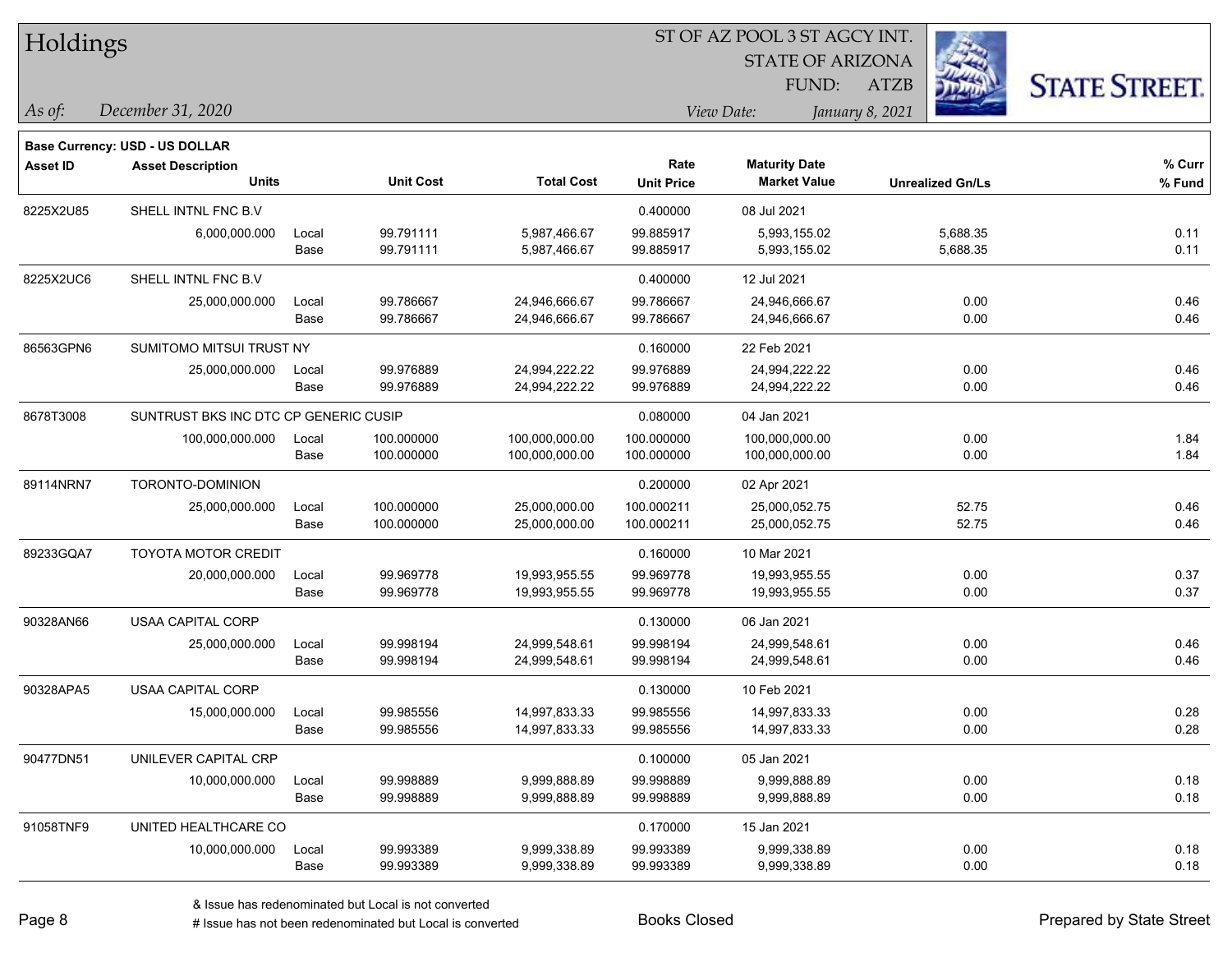| Holdings        |                                                            |       |                  |                   |                   |                         |                 |                         |                      |
|-----------------|------------------------------------------------------------|-------|------------------|-------------------|-------------------|-------------------------|-----------------|-------------------------|----------------------|
|                 |                                                            |       |                  |                   |                   | <b>STATE OF ARIZONA</b> |                 |                         |                      |
|                 |                                                            |       |                  |                   |                   | FUND:                   | <b>ATZB</b>     |                         | <b>STATE STREET.</b> |
| $\vert$ As of:  | December 31, 2020                                          |       |                  |                   |                   | View Date:              | January 8, 2021 |                         |                      |
|                 |                                                            |       |                  |                   |                   |                         |                 |                         |                      |
| <b>Asset ID</b> | Base Currency: USD - US DOLLAR<br><b>Asset Description</b> |       |                  |                   | Rate              | <b>Maturity Date</b>    |                 |                         | % Curr               |
|                 | <b>Units</b>                                               |       | <b>Unit Cost</b> | <b>Total Cost</b> | <b>Unit Price</b> | <b>Market Value</b>     |                 | <b>Unrealized Gn/Ls</b> | % Fund               |
| 9113A2NS1       | UNITED PARCEL SERVIC                                       |       |                  |                   | 0.180000          | 26 Jan 2021             |                 |                         |                      |
|                 | 15,000,000.000                                             | Local | 99.987500        | 14,998,125.00     | 99.987500         | 14,998,125.00           |                 | 0.00                    | 0.28                 |
|                 |                                                            | Base  | 99.987500        | 14,998,125.00     | 99.987500         | 14,998,125.00           |                 | 0.00                    | 0.28                 |
| 9127962Q1       | TREASURY BILL 04/21 0.00000                                |       |                  |                   | 0.112000          | 22 Apr 2021             |                 |                         |                      |
|                 | 20,000,000.000                                             | Local | 99.965467        | 19,993,093.33     | 99.974290         | 19,994,858.00           |                 | 1,764.67                | 0.37                 |
|                 |                                                            | Base  | 99.965467        | 19,993,093.33     | 99.974290         | 19,994,858.00           |                 | 1,764.67                | 0.37                 |
| 9127963H0       | TREASURY BILL 06/21 0.00000                                |       |                  |                   | 0.103500          | 17 Jun 2021             |                 |                         |                      |
|                 | 100,000,000.000                                            | Local | 99.953240        | 99,953,240.00     | 99.959250         | 99,959,250.00           |                 | 6,010.00                | 1.84                 |
|                 |                                                            | Base  | 99.953240        | 99,953,240.00     | 99.959250         | 99,959,250.00           |                 | 6,010.00                | 1.84                 |
| 9127963S6       | TREASURY BILL 07/21 0.00000                                |       |                  |                   | 0.101000          | 15 Jul 2021             |                 |                         |                      |
|                 | 40,000,000.000                                             | Local | 99.945292        | 39,978,116.66     | 99.952250         | 39,980,900.00           |                 | 2,783.34                | 0.74                 |
|                 |                                                            | Base  | 99.945292        | 39,978,116.66     | 99.952250         | 39,980,900.00           |                 | 2,783.34                | 0.74                 |
| 9127963W7       | TREASURY BILL 02/21 0.00000                                |       |                  |                   | 0.100000          | 04 Feb 2021             |                 |                         |                      |
|                 | 40,000,000.000                                             | Local | 99.990556        | 39,996,222.22     | 99.990556         | 39,996,222.22           |                 | 0.00                    | 0.74                 |
|                 |                                                            | Base  | 99.990556        | 39,996,222.22     | 99.990556         | 39,996,222.22           |                 | 0.00                    | 0.74                 |
| 9127964X4       | TREASURY BILL 04/21 0.00000                                |       |                  |                   | 0.105000          | 08 Apr 2021             |                 |                         |                      |
|                 | 20,000,000.000                                             | Local | 99.971708        | 19,994,341.67     | 99.978649         | 19,995,729.80           |                 | 1,388.13                | 0.37                 |
|                 |                                                            | Base  | 99.971708        | 19,994,341.67     | 99.978649         | 19,995,729.80           |                 | 1,388.13                | 0.37                 |
| 9127964Y2       | TREASURY BILL 04/21 0.00000                                |       |                  |                   | 0.105500          | 15 Apr 2021             |                 |                         |                      |
|                 | 40,000,000.000                                             | Local | 99.969522        | 39,987,808.89     | 99.977708         | 39,991,083.20           |                 | 3,274.31                | 0.74                 |
|                 |                                                            | Base  | 99.969522        | 39,987,808.89     | 99.977708         | 39,991,083.20           |                 | 3,274.31                | 0.74                 |
| 912796B40       | TREASURY BILL 07/21 0.00000                                |       |                  |                   | 0.096700          | 01 Jul 2021             |                 |                         |                      |
|                 | 25,000,000.000                                             | Local | 99.951381        | 24,987,845.34     | 99.952062         | 24,988,015.50           |                 | 170.16                  | 0.46                 |
|                 |                                                            | Base  | 99.951381        | 24,987,845.34     | 99.952062         | 24,988,015.50           |                 | 170.16                  | 0.46                 |
| 912796UC1       | TREASURY BILL 01/21 0.00000                                |       |                  |                   | 0.090000          | 28 Jan 2021             |                 |                         |                      |
|                 | 40,000,000.000                                             | Local | 99.993250        | 39,997,300.00     | 99.993250         | 39,997,300.00           |                 | 0.00                    | 0.74                 |
|                 |                                                            | Base  | 99.993250        | 39,997,300.00     | 99.993250         | 39,997,300.00           |                 | 0.00                    | 0.74                 |
| 912796XE4       | TREASURY BILL 02/21 0.00000                                |       |                  |                   | 0.110000          | 25 Feb 2021             |                 |                         |                      |
|                 | 65,000,000.000                                             | Local | 99.979340        | 64,986,570.83     | 99.979340         | 64,986,570.83           |                 | 0.00                    | 1.20                 |
|                 |                                                            | Base  | 99.979340        | 64,986,570.83     | 99.979340         | 64,986,570.83           |                 | 0.00                    | 1.20                 |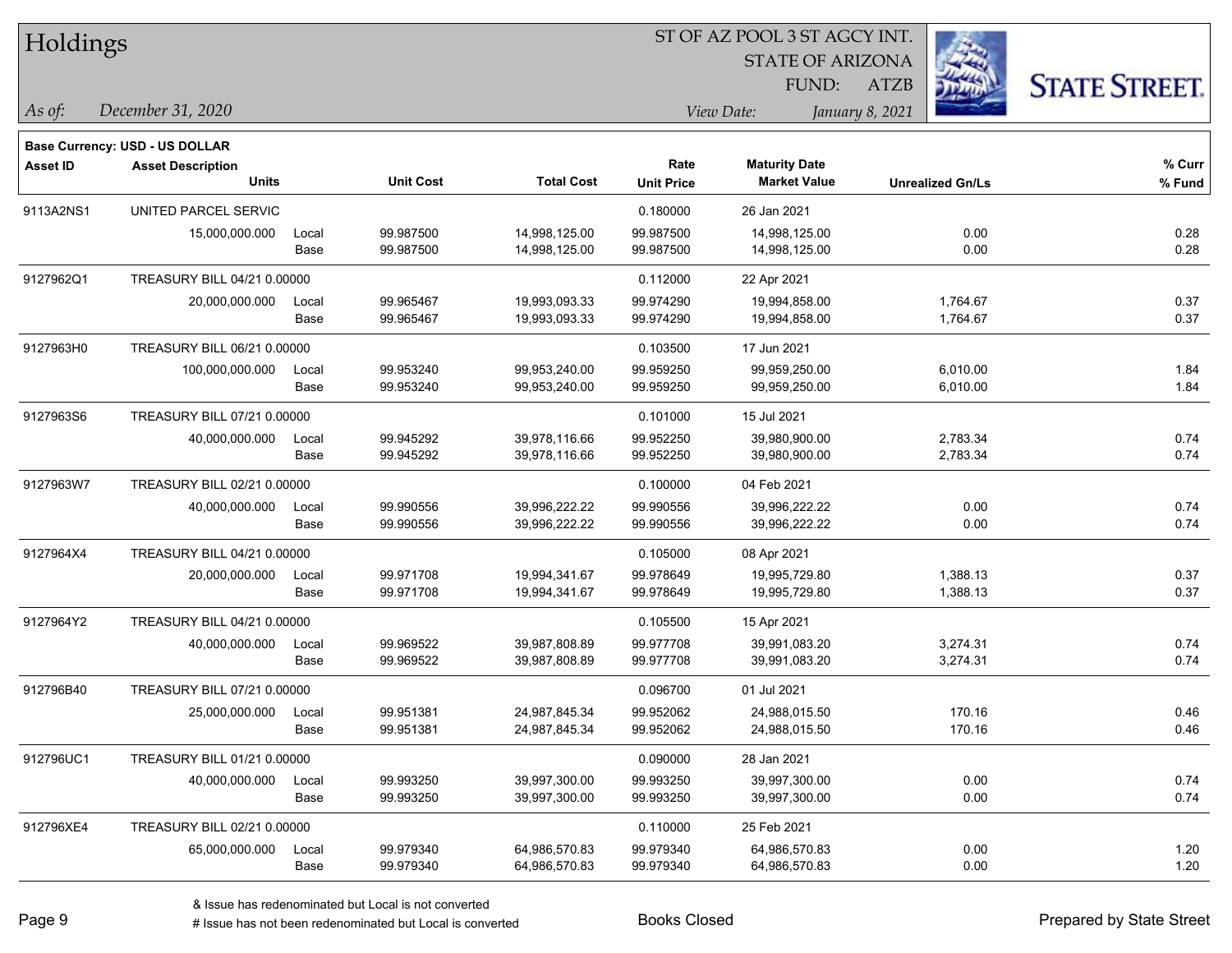ST OF AZ POOL 3 ST AGCY INT. Holdings STATE OF ARIZONA **STATE STREET.** FUND: ATZB *December 31, 2020 As of: View Date: January 8, 2021* **Base Currency: USD - US DOLLAR Asset ID Asset Description Rate Maturity Date Units Unit Cost Total Cost Unit Price Market Value Unrealized Gn/Ls** 921FRK000 BMO TRIPARTY MTGE CLAS/ISIT/RTRP MATU//20121224 0.090000 04 Jan 2021 25,000,000.000 Local 100.000000 25,000,000.00 100.000000 25,000,000.00 0.00 0.46 Base 100.000000 25,000,000.00 100.000000 25,000,000.00 0.00 0.46 926NKW009 AMHERST PIERPONT 04/15 VAR 0.06000 04 Jan 2021 250,000,000.000 Local 100.000000 250,000,000.00 100.000000 250,000,000.00 0.00 4.61 Base 100.000000 250,000,000.00 100.000000 250,000,000.00 0.00 4.61 926NKW009 AMHERST PIERPONT 04/15 VAR 0.100000 08 Jan 2021 40,000,000.000 Local 100.000000 40,000,000.00 100.000000 40,000,000.00 0.00 0.74 Base 100.000000 40,000,000.00 100.000000 40,000,000.00 0.00 0.74 927YHY004 RBC CAPITAL MARKETS REPO 04/16 VAR 0.08000 13 Jan 2021 15,000,000.000 Local 100.000000 15,000,000.00 100.000000 15,000,000.00 0.00 0.28 Base 100.000000 15,000,000.00 100.000000 15,000,000.00 0.00 0.28 930ABD003 FIDELITY INVESTMENTS MONEY 0.000000 04 Jan 2021 5,055,640.390 Local 100.000000 5,055,640.39 100.000000 5,055,640.39 0.00 0.09 Base 100.000000 5,055,640.39 100.000000 5,055,640.39 0.00 0.09 93142WPA5 WALGREENS BOOTS 0.285000 10 Feb 2021 15,000,000.000 Local 99.968333 14,995,250.00 99.968333 14,995,250.00 0.00 0.28 Base 99.968333 14,995,250.00 99.968333 14,995,250.00 0.00 0.28 93142WRP0 WALGREENS BOOTS 0.400000 23 Apr 2021 12,700,000.000 Local 99.875556 12,684,195.55 99.874347 12,684,042.07 -153.48 0.23 Base 99.875556 12,684,195.55 99.874347 12,684,042.07 -153.48 0.23 94107MUS3 WASTE MANAGEMENT INC 0.350000 26 Jul 2021 30,000,000.000 Local 99.799722 29,939,916.67 99.832525 29,949,757.50 9,840.83 0.55 Base 99.799722 29,939,916.67 99.832525 29,949,757.50 9,840.83 0.55 9612C0P86 WESTPAC BANKING CORP. 0.160000 08 Feb 2021 25,000,000.000 Local 99.983111 24,995,777.78 99.983111 24,995,777.78 0.00 0.46 Base 99.983111 24,995,777.78 99.983111 24,995,777.78 0.00 0.46 966VMM002 JP MORGAN MONEY MARKET 3000000 04 Jan 2021

5,045,970.310 Local 100.000000 5,045,970.31 100.000000 5,045,970.31 0.00 0.09

Base 100.000000 5,045,970.31 100.000000 5,045,970.31 0.00 0.09 0.09

**% Fund**

**% Curr**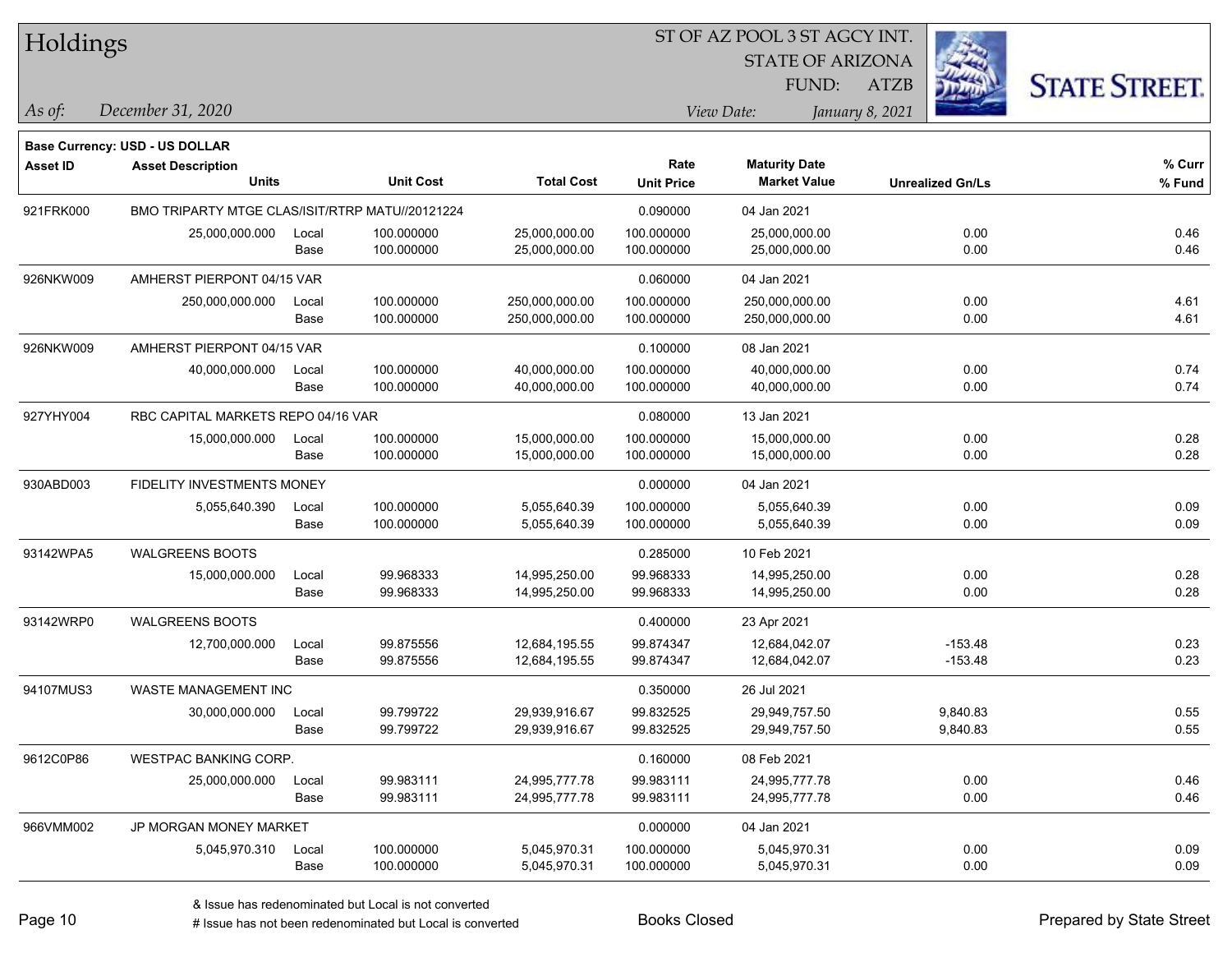|  | <b>Holdings</b> |
|--|-----------------|
|--|-----------------|

**Maturity Date**

STATE OF ARIZONA

FUND:



**% Curr**

*December 31, 2020 As of: View Date: January 8, 2021*

**Base Currency: USD - US DOLLAR**

ATZB

|                        | <b>Units</b>                          |       | <b>Unit Cost</b> | <b>Total Cost</b> | <b>Unit Price</b> | <b>Market Value</b> | <b>Unrealized Gn/Ls</b> | % Fund   |
|------------------------|---------------------------------------|-------|------------------|-------------------|-------------------|---------------------|-------------------------|----------|
| 979QHR003              | SOUTH STREET REPO                     |       |                  |                   | 0.030000          | 04 Jan 2021         |                         |          |
|                        | 2,491,602.570                         | Local | 100.000000       | 2,491,602.57      | 100.000000        | 2,491,602.57        | 0.00                    | 0.05     |
|                        |                                       | Base  | 100.000000       | 2,491,602.57      | 100.000000        | 2,491,602.57        | 0.00                    | 0.05     |
| 979QHR003              | SOUTH STREET REPO                     |       |                  |                   | 0.100000          | 04 Jan 2021         |                         |          |
|                        | 511,996,900.950                       | Local | 100.000000       | 511,996,900.95    | 100.000000        | 511,996,900.95      | 0.00                    | 9.44     |
|                        |                                       | Base  | 100.000000       | 511,996,900.95    | 100.000000        | 511,996,900.95      | 0.00                    | 9.44     |
| 985FHY004              | MITSUBISHI UFJ REPO                   |       |                  |                   | 0.050000          | 04 Jan 2021         |                         |          |
|                        | 60,000,000.000                        | Local | 100.000000       | 60,000,000.00     | 100.000000        | 60,000,000.00       | 0.00                    | 1.11     |
|                        |                                       | Base  | 100.000000       | 60,000,000.00     | 100.000000        | 60,000,000.00       | 0.00                    | 1.11     |
| 985FHY004              | MITSUBISHI UFJ REPO                   |       |                  |                   | 0.080000          | 11 Jan 2021         |                         |          |
|                        | 15,000,000.000                        | Local | 100.000000       | 15,000,000.00     | 100.000000        | 15,000,000.00       | 0.00                    | 0.28     |
|                        |                                       | Base  | 100.000000       | 15,000,000.00     | 100.000000        | 15,000,000.00       | 0.00                    | 0.28     |
| <b>US DOLLAR Total</b> |                                       |       |                  |                   |                   |                     |                         |          |
|                        | 3,555,000,536.110                     | Local |                  | 3,554,326,677.81  |                   | 3,554,548,498.62    | 221,820.81              | 65.54    |
|                        |                                       | Base  |                  | 3,554,326,677.81  |                   | 3,554,548,498.62    | 221,820.81              | 65.54    |
|                        | <b>CASH EQUIVALENT Total</b>          |       |                  |                   |                   |                     |                         |          |
|                        | 3,555,000,536.110                     | Base  |                  | 3,554,326,677.81  |                   | 3,554,548,498.62    | 221,820.81              | 65.54    |
| <b>FIXED INCOME</b>    |                                       |       |                  |                   |                   |                     |                         |          |
| <b>US DOLLAR</b>       |                                       |       |                  |                   |                   |                     | Exchange Rate:          | 1.000000 |
| 00287YBH1              | ABBVIE INC SR UNSECURED 11/21 2.15    |       |                  |                   | 2.150000          | 19 Nov 2021         |                         |          |
|                        | 7,000,000.000                         | Local | 99.993447        | 6,999,541.30      | 101.610631        | 7,112,744.17        | 113,202.87              | 0.13     |
|                        |                                       | Base  | 99.993447        | 6,999,541.30      | 101.610631        | 7,112,744.17        | 113,202.87              | 0.13     |
| 023135AW6              | AMAZON.COM INC SR UNSECURED 02/23 2.4 |       |                  |                   | 2.400000          | 22 Feb 2023         |                         |          |
|                        | 5,000,000.000                         | Local | 99.293641        | 4,964,682.07      | 104.359925        | 5,217,996.25        | 253,314.18              | 0.10     |
|                        |                                       | Base  | 99.293641        | 4,964,682.07      | 104.359925        | 5,217,996.25        | 253,314.18              | 0.10     |

**Asset ID Asset Description Rate**

# Issue has not been redenominated but Local is converted Books Closed Books Closed Prepared by State Street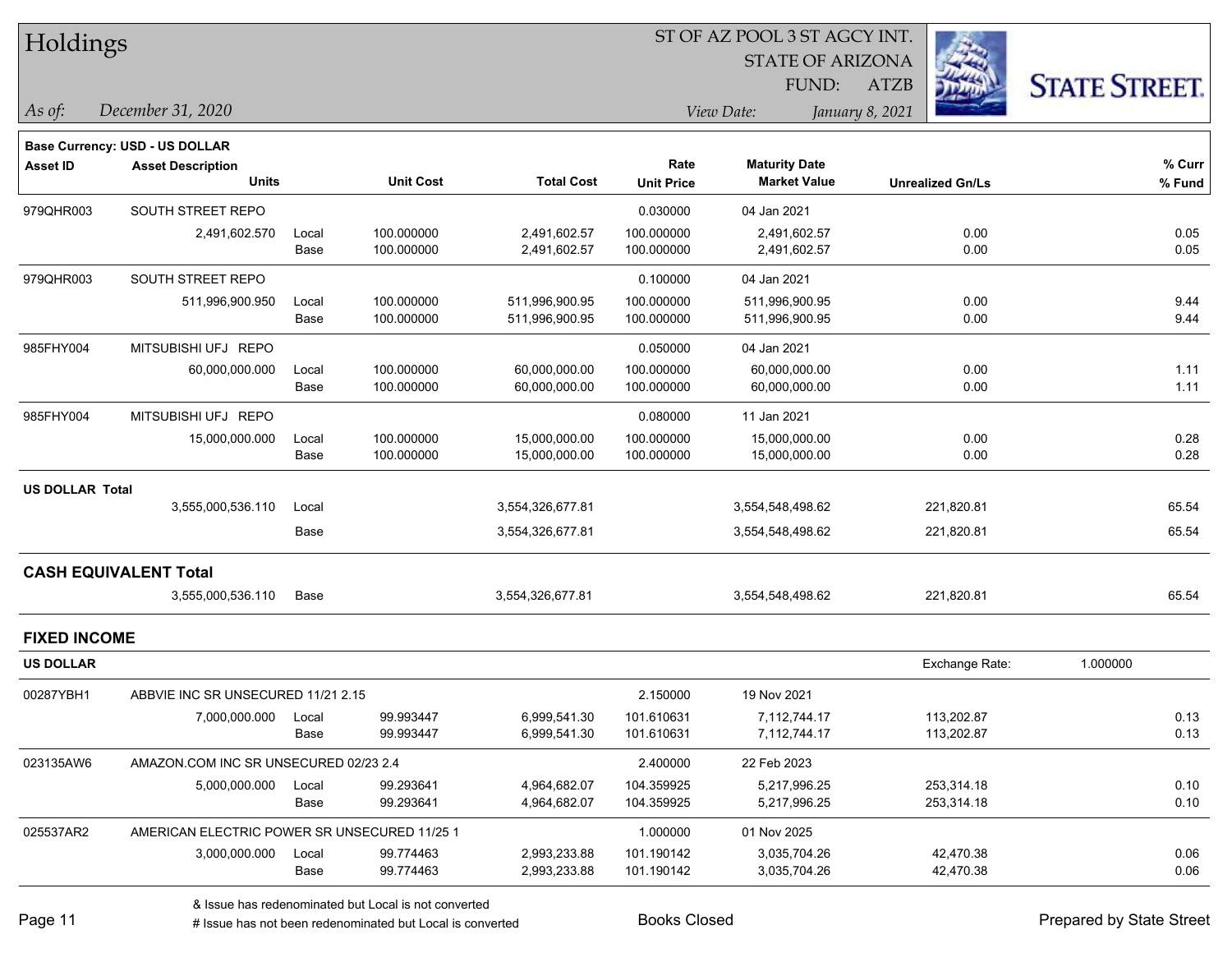| Holdings        |                                                |       |                  |                   | ST OF AZ POOL 3 ST AGCY INT. |                         |                         |                      |  |  |
|-----------------|------------------------------------------------|-------|------------------|-------------------|------------------------------|-------------------------|-------------------------|----------------------|--|--|
|                 |                                                |       |                  |                   |                              | <b>STATE OF ARIZONA</b> |                         |                      |  |  |
|                 |                                                |       |                  |                   |                              | FUND:                   | <b>ATZB</b>             | <b>STATE STREET.</b> |  |  |
| As of:          | December 31, 2020                              |       |                  |                   |                              | View Date:              | January 8, 2021         |                      |  |  |
|                 | <b>Base Currency: USD - US DOLLAR</b>          |       |                  |                   |                              |                         |                         |                      |  |  |
| <b>Asset ID</b> | <b>Asset Description</b>                       |       |                  |                   | Rate                         | <b>Maturity Date</b>    |                         | $%$ Curr             |  |  |
|                 | <b>Units</b>                                   |       | <b>Unit Cost</b> | <b>Total Cost</b> | <b>Unit Price</b>            | <b>Market Value</b>     | <b>Unrealized Gn/Ls</b> | % Fund               |  |  |
| 025537AS0       | AMERICAN ELECTRIC POWER SR UNSECURED 11/23 VAR |       |                  |                   | 0.679882                     | 01 Nov 2023             |                         |                      |  |  |
|                 | 5,000,000.000                                  | Local | 100.000000       | 5,000,000.00      | 100.148237                   | 5,007,411.85            | 7,411.85                | 0.09                 |  |  |
|                 |                                                | Base  | 100.000000       | 5,000,000.00      | 100.148237                   | 5,007,411.85            | 7,411.85                | 0.09                 |  |  |
| 025816BY4       | AMERICAN EXPRESS CO SR UNSECURED 11/21 3.7     |       |                  |                   | 3.700000                     | 05 Nov 2021             |                         |                      |  |  |
|                 | 5,000,000.000                                  | Local | 99.993812        | 4,999,690.59      | 102.554675                   | 5,127,733.75            | 128,043.16              | 0.09                 |  |  |
|                 |                                                | Base  | 99.993812        | 4,999,690.59      | 102.554675                   | 5,127,733.75            | 128,043.16              | 0.09                 |  |  |
| 025816BZ1       | AMERICAN EXPRESS CO SR UNSECURED 11/21 VAR     |       |                  |                   | 0.824750                     | 05 Nov 2021             |                         |                      |  |  |
|                 | 2,000,000.000                                  | Local | 100.000000       | 2,000,000.00      | 100.410096                   | 2,008,201.92            | 8,201.92                | 0.04                 |  |  |
|                 |                                                | Base  | 100.000000       | 2,000,000.00      | 100.410096                   | 2,008,201.92            | 8,201.92                | 0.04                 |  |  |
| 025816CD9       | AMERICAN EXPRESS CO SR UNSECURED 05/22 2.75    |       |                  |                   | 2.750000                     | 20 May 2022             |                         |                      |  |  |
|                 | 8,000,000.000                                  | Local | 99.944818        | 7,995,585.40      | 103.165285                   | 8,253,222.80            | 257,637.40              | 0.15                 |  |  |
|                 |                                                | Base  | 99.944818        | 7,995,585.40      | 103.165285                   | 8,253,222.80            | 257,637.40              | 0.15                 |  |  |
| 025816CG2       | AMERICAN EXPRESS CO SR UNSECURED 07/24 2.5     |       |                  |                   | 2.500000                     | 30 Jul 2024             |                         |                      |  |  |
|                 | 10,000,000.000                                 | Local | 99.769824        | 9,976,982.37      | 106.680472                   | 10,668,047.20           | 691,064.83              | 0.20                 |  |  |
|                 |                                                | Base  | 99.769824        | 9,976,982.37      | 106.680472                   | 10,668,047.20           | 691,064.83              | 0.20                 |  |  |
| 02587AAN4       | AMERICAN EXPRESS CREDIT ACCOUN AMXCA 2019 2 A  |       |                  |                   | 2.670000                     | 15 Nov 2024             |                         |                      |  |  |
|                 | 4,500,000.000                                  | Local | 99.995912        | 4,499,816.05      | 103.128650                   | 4,640,789.25            | 140,973.20              | 0.09                 |  |  |
| Original Face:  | 4,500,000.000                                  | Base  | 99.995912        | 4,499,816.05      | 103.128650                   | 4,640,789.25            | 140,973.20              | 0.09                 |  |  |
| 02588QAB4       | AMERICAN EXPRESS CREDIT ACCOUN AMXCA 2019 1 A  |       |                  |                   | 2.870000                     | 15 Oct 2024             |                         |                      |  |  |
|                 | 3,000,000.000                                  | Local | 99.988729        | 2,999,661.86      | 103.180040                   | 3,095,401.20            | 95,739.34               | 0.06                 |  |  |
| Original Face:  | 3,000,000.000                                  | Base  | 99.988729        | 2,999,661.86      | 103.180040                   | 3,095,401.20            | 95,739.34               | 0.06                 |  |  |
| 026609AC1       | WYETH LLC COMPANY GUAR 03/23 7.25              |       |                  |                   | 7.250000                     | 01 Mar 2023             |                         |                      |  |  |
|                 | 1,410,000.000                                  | Local | 114.732084       | 1,617,722.38      | 114.622085                   | 1,616,171.40            | $-1,550.98$             | 0.03                 |  |  |
|                 |                                                | Base  | 114.732084       | 1,617,722.38      | 114.622085                   | 1,616,171.40            | $-1,550.98$             | 0.03                 |  |  |
| 02665WCS8       | AMERICAN HONDA FINANCE SR UNSECURED 01/21 3.15 |       |                  |                   | 3.150000                     | 08 Jan 2021             |                         |                      |  |  |
|                 | 5,000,000.000                                  | Local | 99.999429        | 4,999,971.47      | 100.032000                   | 5,001,600.00            | 1,628.53                | 0.09                 |  |  |
|                 |                                                | Base  | 99.999429        | 4,999,971.47      | 100.032000                   | 5,001,600.00            | 1,628.53                | 0.09                 |  |  |
| 02665WDQ1       | AMERICAN HONDA FINANCE SR UNSECURED 01/22 VAR  |       |                  |                   | 0.328630                     | 21 Jan 2022             |                         |                      |  |  |
|                 | 15,000,000.000                                 | Local | 100.000000       | 15,000,000.00     | 100.052190                   | 15,007,828.50           | 7,828.50                | 0.28                 |  |  |
|                 |                                                | Base  | 100.000000       | 15,000,000.00     | 100.052190                   | 15,007,828.50           | 7,828.50                | 0.28                 |  |  |

 $\overline{\phantom{0}}$ 

 $\overline{\phantom{0}}$ 

 $\overline{\phantom{0}}$ 

 $\overline{\phantom{0}}$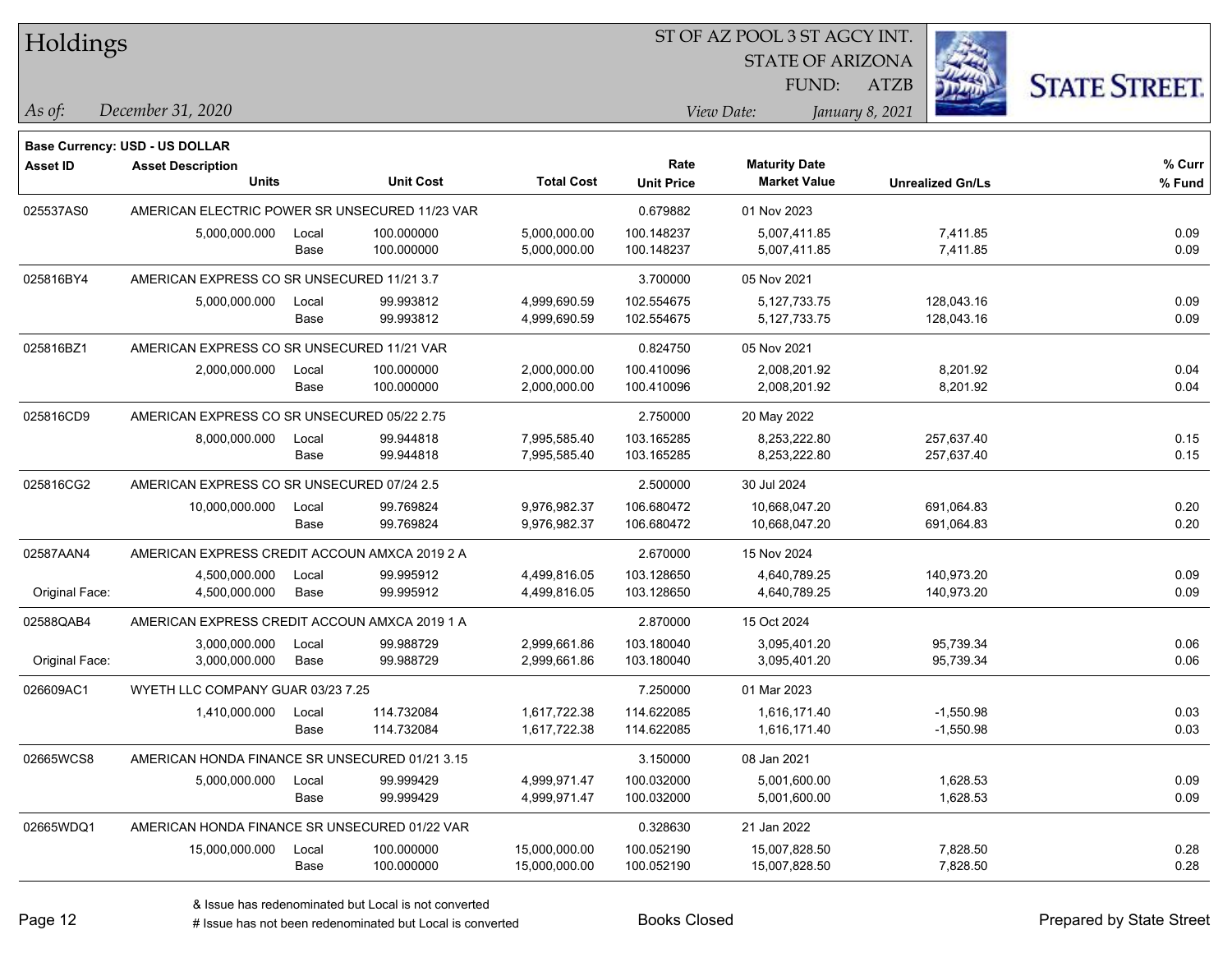| Holdings        |                                                |       |                  |                   | ST OF AZ POOL 3 ST AGCY INT. |                         |                         |                      |
|-----------------|------------------------------------------------|-------|------------------|-------------------|------------------------------|-------------------------|-------------------------|----------------------|
|                 |                                                |       |                  |                   |                              | <b>STATE OF ARIZONA</b> |                         |                      |
|                 |                                                |       |                  |                   |                              | FUND:                   | ATZB                    | <b>STATE STREET.</b> |
| As of:          | December 31, 2020                              |       |                  |                   |                              | View Date:              | January 8, 2021         |                      |
|                 | Base Currency: USD - US DOLLAR                 |       |                  |                   |                              |                         |                         |                      |
| <b>Asset ID</b> | <b>Asset Description</b>                       |       |                  |                   | Rate                         | <b>Maturity Date</b>    |                         | % Curr               |
|                 | <b>Units</b>                                   |       | <b>Unit Cost</b> | <b>Total Cost</b> | <b>Unit Price</b>            | <b>Market Value</b>     | <b>Unrealized Gn/Ls</b> | % Fund               |
| 031162BN9       | AMGEN INC SR UNSECURED 05/22 3.625             |       |                  |                   | 3.625000                     | 15 May 2022             |                         |                      |
|                 | 898,000.000                                    | Local | 103.656069       | 930,831.50        | 103.607995                   | 930,399.80              | $-431.70$               | 0.02                 |
|                 |                                                | Base  | 103.656069       | 930,831.50        | 103.607995                   | 930,399.80              | $-431.70$               | 0.02                 |
| 037833CC2       | APPLE INC SR UNSECURED 08/21 1.55              |       |                  |                   | 1.550000                     | 04 Aug 2021             |                         |                      |
|                 | 10,000,000.000                                 | Local | 99.871253        | 9,987,125.33      | 100.713552                   | 10,071,355.20           | 84,229.87               | 0.19                 |
|                 |                                                | Base  | 99.871253        | 9,987,125.33      | 100.713552                   | 10,071,355.20           | 84,229.87               | 0.19                 |
| 037833DC1       | APPLE INC SR UNSECURED 09/22 2.1               |       |                  |                   | 2.100000                     | 12 Sep 2022             |                         |                      |
|                 | 10,000,000.000                                 | Local | 100.534546       | 10,053,454.55     | 103.092481                   | 10,309,248.10           | 255,793.55              | 0.19                 |
|                 |                                                | Base  | 100.534546       | 10,053,454.55     | 103.092481                   | 10,309,248.10           | 255,793.55              | 0.19                 |
| 037833DV9       | APPLE INC SR UNSECURED 05/23 0.75              |       |                  |                   | 0.750000                     | 11 May 2023             |                         |                      |
|                 | 15,500,000.000                                 | Local | 99.786374        | 15,466,888.03     | 101.192960                   | 15,684,908.80           | 218,020.77              | 0.29                 |
|                 |                                                | Base  | 99.786374        | 15,466,888.03     | 101.192960                   | 15,684,908.80           | 218,020.77              | 0.29                 |
| 037833DX5       | APPLE INC SR UNSECURED 08/25 0.55              |       |                  |                   | 0.550000                     | 20 Aug 2025             |                         |                      |
|                 | 10,000,000.000                                 | Local | 99.781618        | 9,978,161.78      | 100.447353                   | 10,044,735.30           | 66,573.52               | 0.19                 |
|                 |                                                | Base  | 99.781618        | 9,978,161.78      | 100.447353                   | 10,044,735.30           | 66,573.52               | 0.19                 |
| 040555CS1       | ARIZONA PUBLIC SERVICE SR UNSECURED 05/25 3.15 |       |                  |                   | 3.150000                     | 15 May 2025             |                         |                      |
|                 | 5,000,000.000                                  | Local | 109.628964       | 5,481,448.22      | 109.729366                   | 5,486,468.30            | 5,020.08                | 0.10                 |
|                 |                                                | Base  | 109.628964       | 5,481,448.22      | 109.729366                   | 5,486,468.30            | 5,020.08                | 0.10                 |
| 05531FBJ1       | TRUIST FINANCIAL CORP SR UNSECURED 03/23 2.2   |       |                  |                   | 2.200000                     | 16 Mar 2023             |                         |                      |
|                 | 10,000,000.000                                 | Local | 99.954092        | 9,995,409.15      | 103.805564                   | 10,380,556.40           | 385, 147.25             | 0.19                 |
|                 |                                                | Base  | 99.954092        | 9,995,409.15      | 103.805564                   | 10,380,556.40           | 385, 147. 25            | 0.19                 |
| 06048WG79       | BANK OF AMERICA CORP SR UNSECURED 01/25 VAR    |       |                  |                   | 2.250000                     | 23 Jan 2025             |                         |                      |
|                 | 10,000,000.000                                 | Local | 100.000000       | 10,000,000.00     | 99.633367                    | 9,963,336.70            | $-36,663.30$            | 0.18                 |
|                 |                                                | Base  | 100.000000       | 10,000,000.00     | 99.633367                    | 9,963,336.70            | $-36,663.30$            | 0.18                 |
| 06048WK74       | BANK OF AMERICA CORP SR SECURED 06/23 VAR      |       |                  |                   | 0.400000                     | 21 Jun 2023             |                         |                      |
|                 | 5,000,000.000                                  | Local | 100.000000       | 5,000,000.00      | 99.533042                    | 4,976,652.10            | $-23,347.90$            | 0.09                 |
|                 |                                                | Base  | 100.000000       | 5,000,000.00      | 99.533042                    | 4,976,652.10            | $-23,347.90$            | 0.09                 |
| 06048WXT2       | BANK OF AMERICA CORP SR UNSECURED 09/21 VAR    |       |                  |                   | 2.000000                     | 26 Sep 2021             |                         |                      |
|                 | 10,000,000.000                                 | Local | 100.000000       | 10,000,000.00     | 100.621188                   | 10,062,118.80           | 62,118.80               | 0.19                 |
|                 |                                                | Base  | 100.000000       | 10,000,000.00     | 100.621188                   | 10,062,118.80           | 62,118.80               | 0.19                 |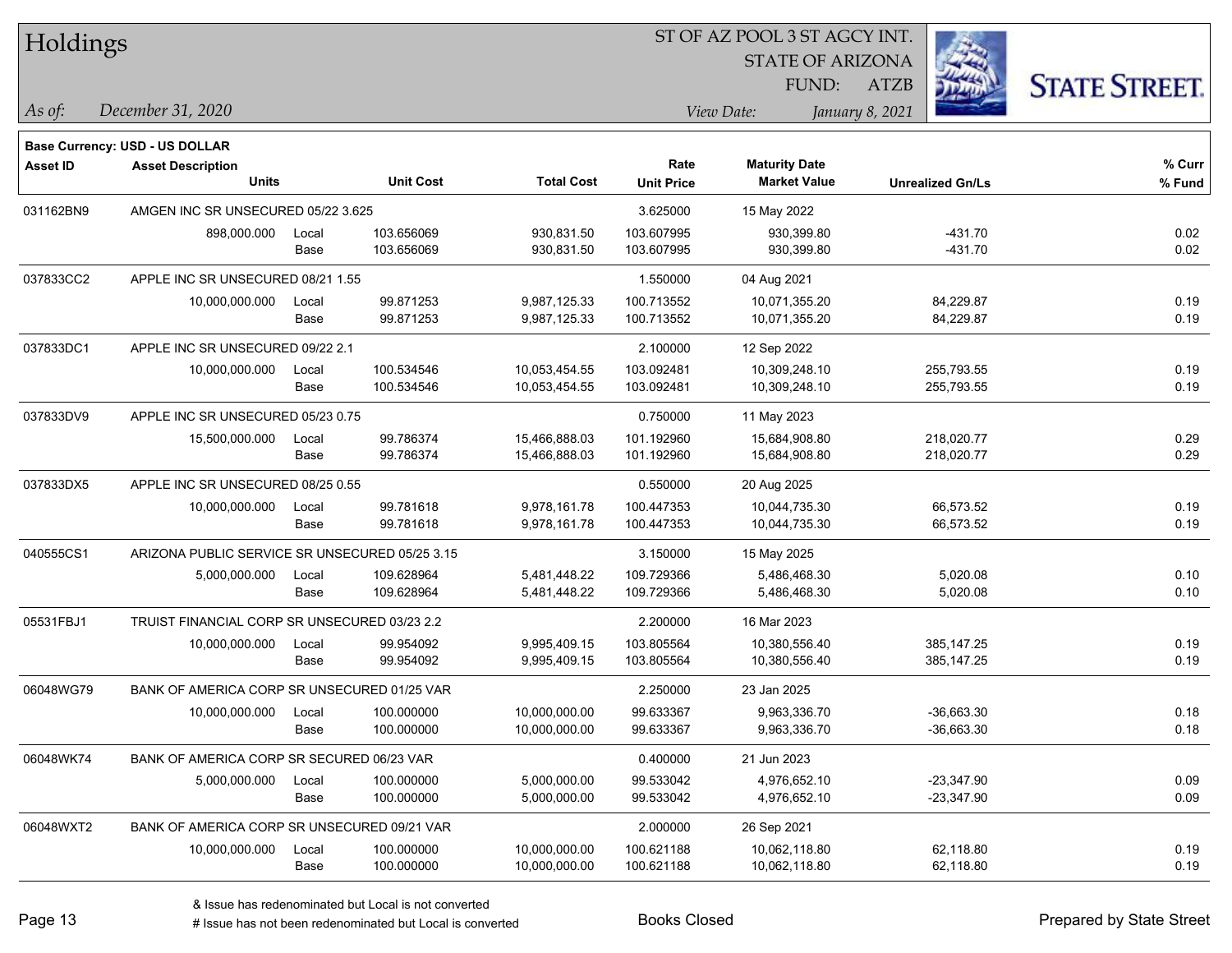| Holdings        |                                                                   |       |                  |                   |                   | ST OF AZ POOL 3 ST AGCY INT. |                         |                      |
|-----------------|-------------------------------------------------------------------|-------|------------------|-------------------|-------------------|------------------------------|-------------------------|----------------------|
|                 |                                                                   |       |                  |                   |                   | <b>STATE OF ARIZONA</b>      |                         |                      |
|                 |                                                                   |       |                  |                   |                   | FUND:                        | <b>ATZB</b>             | <b>STATE STREET.</b> |
| $\vert$ As of:  | December 31, 2020                                                 |       |                  |                   |                   | View Date:                   | January 8, 2021         |                      |
|                 |                                                                   |       |                  |                   |                   |                              |                         |                      |
| <b>Asset ID</b> | <b>Base Currency: USD - US DOLLAR</b><br><b>Asset Description</b> |       |                  |                   | Rate              | <b>Maturity Date</b>         |                         | % Curr               |
|                 | Units                                                             |       | <b>Unit Cost</b> | <b>Total Cost</b> | <b>Unit Price</b> | <b>Market Value</b>          | <b>Unrealized Gn/Ls</b> | % Fund               |
| 06367WF99       | BANK OF MONTREAL SR UNSECURED 05/23 VAR                           |       |                  |                   | 1.100000          | 12 May 2023                  |                         |                      |
|                 | 10,000,000.000                                                    | Local | 100.000000       | 10,000,000.00     | 101.039000        | 10,103,900.00                | 103,900.00              | 0.19                 |
|                 |                                                                   | Base  | 100.000000       | 10,000,000.00     | 101.039000        | 10,103,900.00                | 103,900.00              | 0.19                 |
| 06367WWB5       | BANK OF MONTREAL SR UNSECURED 02/25 2.25                          |       |                  |                   | 2.250000          | 19 Feb 2025                  |                         |                      |
|                 | 10,000,000.000                                                    | Local | 100.000000       | 10,000,000.00     | 99.863668         | 9,986,366.80                 | $-13,633.20$            | 0.18                 |
|                 |                                                                   | Base  | 100.000000       | 10,000,000.00     | 99.863668         | 9,986,366.80                 | $-13,633.20$            | 0.18                 |
| 06367WX81       | BANK OF MONTREAL SR UNSECURED 07/25 VAR                           |       |                  |                   | 1.000000          | 30 Jul 2025                  |                         |                      |
|                 | 10,000,000.000                                                    | Local | 100.000000       | 10,000,000.00     | 99.835441         | 9,983,544.10                 | $-16,455.90$            | 0.18                 |
|                 |                                                                   | Base  | 100.000000       | 10,000,000.00     | 99.835441         | 9,983,544.10                 | $-16,455.90$            | 0.18                 |
| 06368EA44       | BANK OF MONTREAL SR UNSECURED 12/23 VAR                           |       |                  |                   | 0.440000          | 08 Dec 2023                  |                         |                      |
|                 | 10,000,000.000                                                    | Local | 100.000000       | 10,000,000.00     | 100.050001        | 10,005,000.10                | 5,000.10                | 0.18                 |
|                 |                                                                   | Base  | 100.000000       | 10,000,000.00     | 100.050001        | 10,005,000.10                | 5,000.10                | 0.18                 |
| 06406RAG2       | BANK OF NY MELLON CORP SR UNSECURED 04/23 3.5                     |       |                  |                   | 3.500000          | 28 Apr 2023                  |                         |                      |
|                 | 7,000,000.000                                                     | Local | 99.949384        | 6,996,456.90      | 107.240845        | 7,506,859.15                 | 510,402.25              | 0.14                 |
|                 |                                                                   | Base  | 99.949384        | 6,996,456.90      | 107.240845        | 7,506,859.15                 | 510,402.25              | 0.14                 |
| 06406RAL1       | BANK OF NY MELLON CORP SR UNSECURED 10/24 2.1                     |       |                  |                   | 2.100000          | 24 Oct 2024                  |                         |                      |
|                 | 7,000,000.000                                                     | Local | 99.866667        | 6,990,666.67      | 106.204399        | 7,434,307.93                 | 443,641.26              | 0.14                 |
|                 |                                                                   | Base  | 99.866667        | 6,990,666.67      | 106.204399        | 7,434,307.93                 | 443,641.26              | 0.14                 |
| 06406RAM9       | BANK OF NY MELLON CORP SR UNSECURED 01/23 1.85                    |       |                  |                   | 1.850000          | 27 Jan 2023                  |                         |                      |
|                 | 5,000,000.000                                                     | Local | 99.952178        | 4,997,608.88      | 103.125205        | 5,156,260.25                 | 158,651.37              | 0.10                 |
|                 |                                                                   | Base  | 99.952178        | 4,997,608.88      | 103.125205        | 5,156,260.25                 | 158,651.37              | 0.10                 |
| 06406RAP2       | BANK OF NY MELLON CORP SR UNSECURED 12/23 0.35                    |       |                  |                   | 0.350000          | 07 Dec 2023                  |                         |                      |
|                 | 10,000,000.000                                                    | Local | 99.895512        | 9,989,551.17      | 100.150000        | 10,015,000.00                | 25,448.83               | 0.18                 |
|                 |                                                                   | Base  | 99.895512        | 9,989,551.17      | 100.150000        | 10,015,000.00                | 25,448.83               | 0.18                 |
| 064159KD7       | BANK OF NOVA SCOTIA SR UNSECURED 09/22 2.45                       |       |                  |                   | 2.450000          | 19 Sep 2022                  |                         |                      |
|                 | 17,000,000.000                                                    | Local | 101.096082       | 17,186,333.90     | 103.873880        | 17,658,559.60                | 472,225.70              | 0.33                 |
|                 |                                                                   | Base  | 101.096082       | 17,186,333.90     | 103.873880        | 17,658,559.60                | 472,225.70              | 0.33                 |
| 064159SH0       | BANK OF NOVA SCOTIA SR UNSECURED 11/22 2                          |       |                  |                   | 2.000000          | 15 Nov 2022                  |                         |                      |
|                 | 15,000,000.000                                                    | Local | 99.981213        | 14,997,181.94     | 103.267416        | 15,490,112.40                | 492,930.46              | 0.29                 |
|                 |                                                                   | Base  | 99.981213        | 14,997,181.94     | 103.267416        | 15,490,112.40                | 492,930.46              | 0.29                 |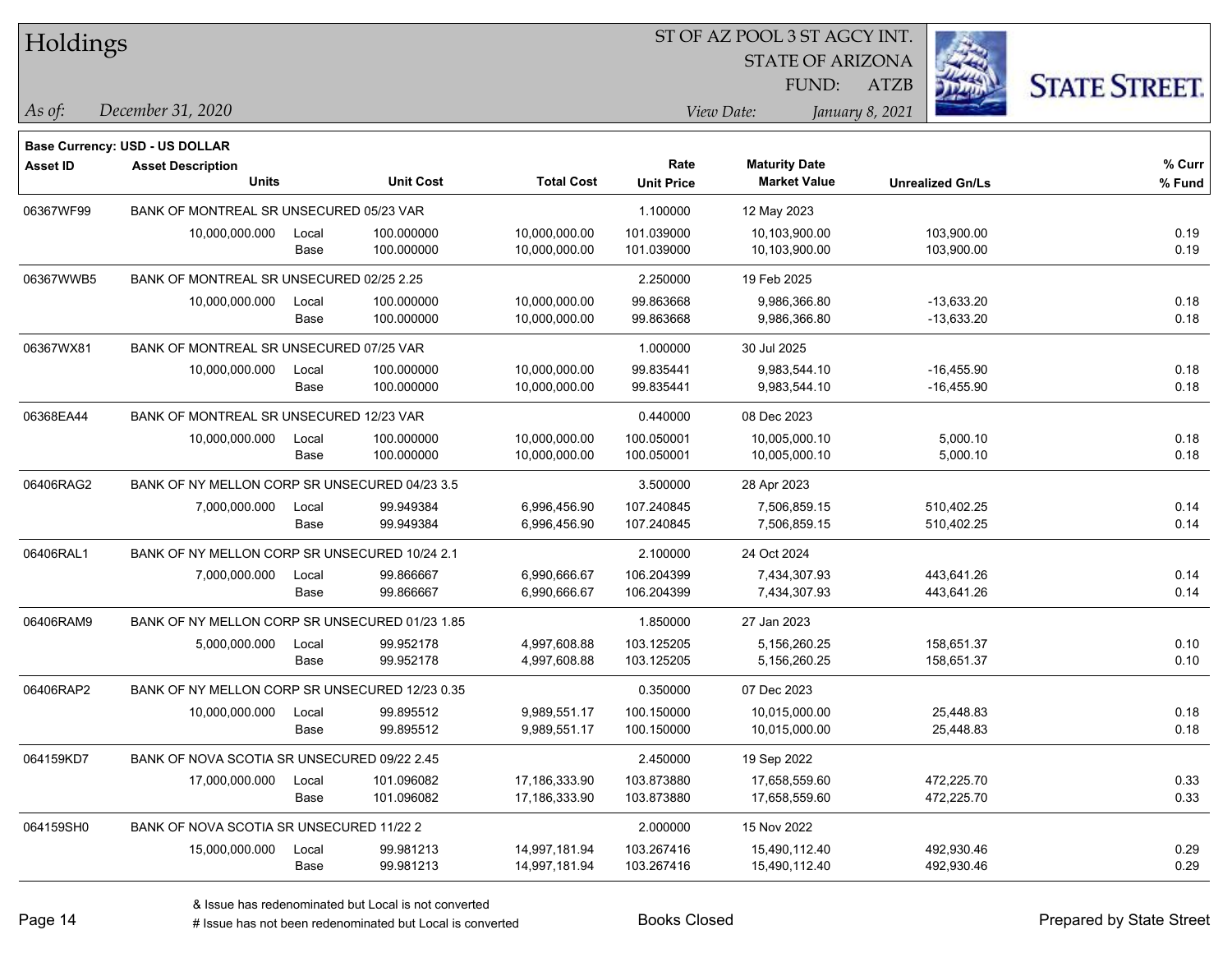| Holdings        |                                                  |       |                  |                   | ST OF AZ POOL 3 ST AGCY INT. |                         |                         |                      |  |  |
|-----------------|--------------------------------------------------|-------|------------------|-------------------|------------------------------|-------------------------|-------------------------|----------------------|--|--|
|                 |                                                  |       |                  |                   |                              | <b>STATE OF ARIZONA</b> |                         |                      |  |  |
|                 |                                                  |       |                  |                   |                              | FUND:                   | <b>ATZB</b>             | <b>STATE STREET.</b> |  |  |
| As of:          | December 31, 2020                                |       |                  |                   |                              | View Date:              | January 8, 2021         |                      |  |  |
|                 | <b>Base Currency: USD - US DOLLAR</b>            |       |                  |                   |                              |                         |                         |                      |  |  |
| <b>Asset ID</b> | <b>Asset Description</b>                         |       |                  |                   | Rate                         | <b>Maturity Date</b>    |                         | % Curr               |  |  |
|                 | <b>Units</b>                                     |       | <b>Unit Cost</b> | <b>Total Cost</b> | <b>Unit Price</b>            | <b>Market Value</b>     | <b>Unrealized Gn/Ls</b> | % Fund               |  |  |
| 07330NAT2       | TRUIST BANK SR UNSECURED 12/24 2.15              |       |                  |                   | 2.150000                     | 06 Dec 2024             |                         |                      |  |  |
|                 | 2,000,000.000                                    | Local | 99.867105        | 1,997,342.09      | 105.983208                   | 2,119,664.16            | 122,322.07              | 0.04                 |  |  |
|                 |                                                  | Base  | 99.867105        | 1,997,342.09      | 105.983208                   | 2,119,664.16            | 122,322.07              | 0.04                 |  |  |
| 097023CG8       | BOEING CO SR UNSECURED 05/22 2.7                 |       |                  |                   | 2.700000                     | 01 May 2022             |                         |                      |  |  |
|                 | 5,000,000.000                                    | Local | 99.921603        | 4,996,080.14      | 102.811905                   | 5,140,595.25            | 144,515.11              | 0.09                 |  |  |
|                 |                                                  | Base  | 99.921603        | 4,996,080.14      | 102.811905                   | 5,140,595.25            | 144,515.11              | 0.09                 |  |  |
| 097023CZ6       | BOEING CO SR UNSECURED 02/24 1.95                |       |                  |                   | 1.950000                     | 01 Feb 2024             |                         |                      |  |  |
|                 | 17,000,000.000                                   | Local | 99.870880        | 16,978,049.65     | 102.987853                   | 17,507,935.01           | 529,885.36              | 0.32                 |  |  |
|                 |                                                  | Base  | 99.870880        | 16,978,049.65     | 102.987853                   | 17,507,935.01           | 529,885.36              | 0.32                 |  |  |
| 110122CL0       | BRISTOL MYERS SQUIBB CO SR UNSECURED 05/22 2.6   |       |                  |                   | 2.600000                     | 16 May 2022             |                         |                      |  |  |
|                 | 5,000,000.000                                    | Local | 99.877281        | 4,993,864.05      | 103.183191                   | 5,159,159.55            | 165,295.50              | 0.10                 |  |  |
|                 |                                                  | Base  | 99.877281        | 4,993,864.05      | 103.183191                   | 5,159,159.55            | 165,295.50              | 0.10                 |  |  |
| 126650DE7       | CVS HEALTH CORP SR UNSECURED 08/24 2.625         |       |                  |                   | 2.625000                     | 15 Aug 2024             |                         |                      |  |  |
|                 | 2,000,000.000                                    | Local | 99.629808        | 1,992,596.15      | 107.157168                   | 2,143,143.36            | 150,547.21              | 0.04                 |  |  |
|                 |                                                  | Base  | 99.629808        | 1,992,596.15      | 107.157168                   | 2,143,143.36            | 150,547.21              | 0.04                 |  |  |
| 13605WD32       | CANADIAN IMPERIAL BANK SR UNSECURED 09/25 0.9    |       |                  |                   | 0.900000                     | 08 Sep 2025             |                         |                      |  |  |
|                 | 15,000,000.000                                   | Local | 100.000000       | 15,000,000.00     | 99.248159                    | 14,887,223.85           | $-112,776.15$           | 0.27                 |  |  |
|                 |                                                  | Base  | 100.000000       | 15,000,000.00     | 99.248159                    | 14,887,223.85           | $-112,776.15$           | 0.27                 |  |  |
| 13605WF71       | CANADIAN IMPERIAL BANK SR UNSECURED 04/24 0.55   |       |                  |                   | 0.550000                     | 06 Apr 2024             |                         |                      |  |  |
|                 | 15,000,000.000                                   | Local | 100.000000       | 15,000,000.00     | 94.993321                    | 14,248,998.15           | $-751,001.85$           | 0.26                 |  |  |
|                 |                                                  | Base  | 100.000000       | 15,000,000.00     | 94.993321                    | 14,248,998.15           | $-751,001.85$           | 0.26                 |  |  |
| 13605WN23       | CANADIAN IMPERIAL BANK SR UNSECURED 11/25 0.9    |       |                  |                   | 0.900000                     | 25 Nov 2025             |                         |                      |  |  |
|                 | 10,000,000.000                                   | Local | 100.000000       | 10,000,000.00     | 99.749816                    | 9,974,981.60            | $-25,018.40$            | 0.18                 |  |  |
|                 |                                                  | Base  | 100.000000       | 10,000,000.00     | 99.749816                    | 9,974,981.60            | $-25,018.40$            | 0.18                 |  |  |
| 13605WWG2       | CANADIAN IMPERIAL BANK SR UNSECURED 03/25 VAR    |       |                  |                   | 1.750000                     | 06 Mar 2025             |                         |                      |  |  |
|                 | 10,000,000.000                                   | Local | 100.000000       | 10,000,000.00     | 99.999954                    | 9,999,995.40            | $-4.60$                 | 0.18                 |  |  |
|                 |                                                  | Base  | 100.000000       | 10,000,000.00     | 99.999954                    | 9,999,995.40            | $-4.60$                 | 0.18                 |  |  |
| 14040HBY0       | CAPITAL ONE FINANCIAL CO SR UNSECURED 04/21 3.45 |       |                  |                   | 3.450000                     | 30 Apr 2021             |                         |                      |  |  |
|                 | 15,000,000.000                                   | Local | 99.993494        | 14,999,024.07     | 100.742783                   | 15,111,417.45           | 112,393.38              | 0.28                 |  |  |

Base 99.993494 14,999,024.07 100.742783 15,111,417.45 112,393.38 0.28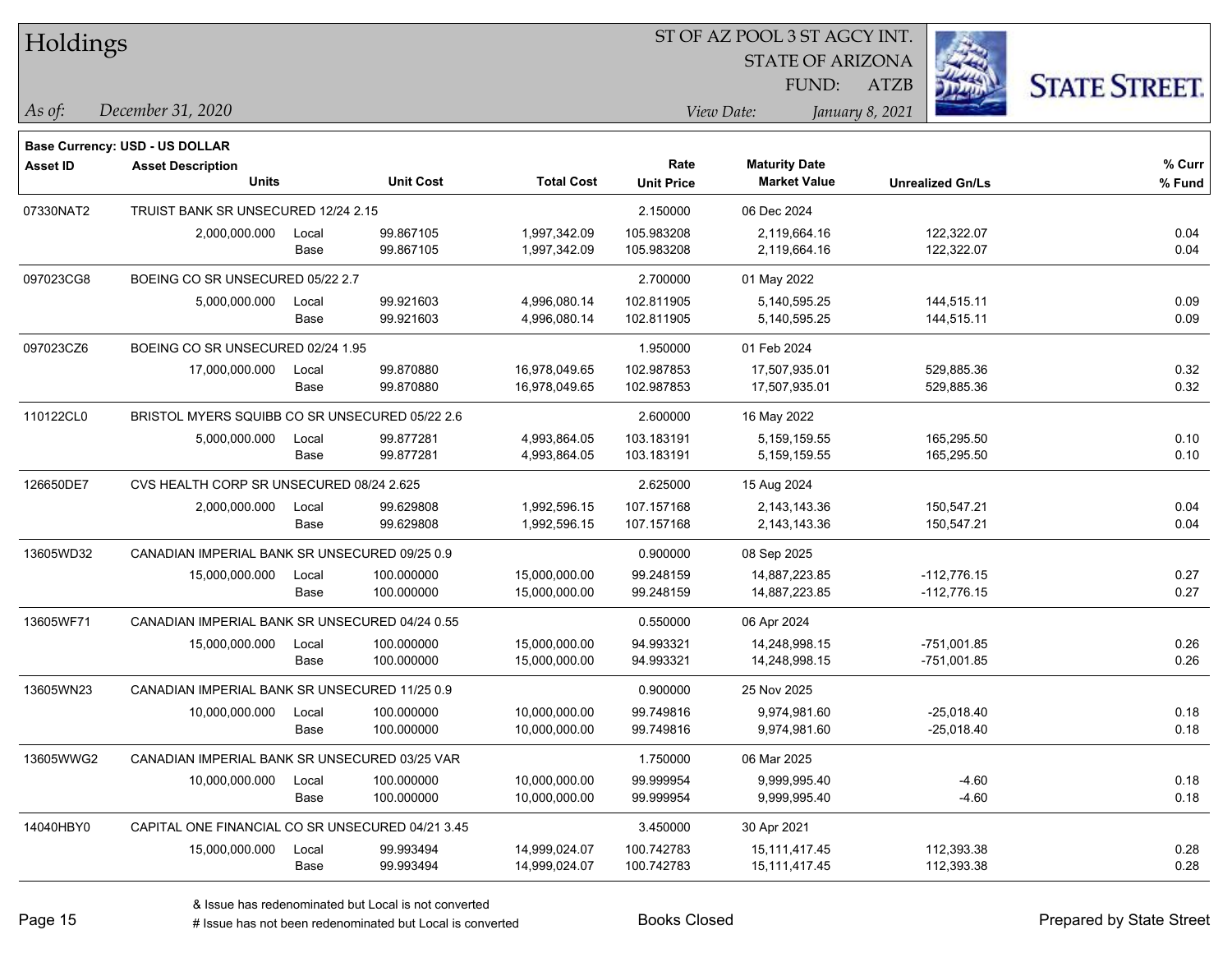| Holdings        |                                                  |               |                          |                                |                           | <b>STATE OF ARIZONA</b><br>FUND:            | <b>ATZB</b>                  | <b>STATE STREET.</b> |
|-----------------|--------------------------------------------------|---------------|--------------------------|--------------------------------|---------------------------|---------------------------------------------|------------------------------|----------------------|
| As of:          | December 31, 2020                                |               |                          |                                |                           | View Date:                                  | January 8, 2021              |                      |
|                 | Base Currency: USD - US DOLLAR                   |               |                          |                                |                           |                                             |                              |                      |
| <b>Asset ID</b> | <b>Asset Description</b><br><b>Units</b>         |               | <b>Unit Cost</b>         | <b>Total Cost</b>              | Rate<br><b>Unit Price</b> | <b>Maturity Date</b><br><b>Market Value</b> | <b>Unrealized Gn/Ls</b>      | % Curr<br>% Fund     |
| 14042RHB0       | CAPITAL ONE NA SR UNSECURED 08/22 VAR            |               |                          |                                | 1.033000                  | 08 Aug 2022                                 |                              |                      |
|                 | 10,000,000.000                                   | Local<br>Base | 100.000000<br>100.000000 | 10,000,000.00<br>10,000,000.00 | 100.736649<br>100.736649  | 10,073,664.90<br>10,073,664.90              | 73,664.90<br>73,664.90       | 0.19<br>0.19         |
| 14316HAA0       | CARMAX AUTO OWNER TRUST CARMX 2020 4 A1          |               |                          |                                | 0.241980                  | 15 Oct 2021                                 |                              |                      |
| Original Face:  | 9,797,369.070<br>15,000,000.000                  | Local<br>Base | 100.000000<br>100.000000 | 9,797,369.07<br>9,797,369.07   | 100.000010<br>100.000010  | 9,797,370.05<br>9,797,370.05                | 0.98<br>0.98                 | 0.18<br>0.18         |
| 14913Q3C1       | CATERPILLAR FINL SERVICE SR UNSECURED 11/22 1.95 |               |                          |                                | 1.950000                  | 18 Nov 2022                                 |                              |                      |
|                 | 5,000,000.000                                    | Local<br>Base | 103.056929<br>103.056929 | 5,152,846.44<br>5,152,846.44   | 103.174034<br>103.174034  | 5,158,701.70<br>5,158,701.70                | 5,855.26<br>5,855.26         | 0.10<br>0.10         |
| 14913R2B2       | CATERPILLAR FINL SERVICE SR UNSECURED 05/22 0.95 |               |                          |                                | 0.950000                  | 13 May 2022                                 |                              |                      |
|                 | 5,000,000.000                                    | Local<br>Base | 100.913179<br>100.913179 | 5,045,658.97<br>5,045,658.97   | 100.898180<br>100.898180  | 5,044,909.00<br>5,044,909.00                | $-749.97$<br>$-749.97$       | 0.09<br>0.09         |
| 14913R2E6       | CATERPILLAR FINL SERVICE SR UNSECURED 01/22 VAR  |               |                          |                                | 0.453500                  | 06 Jan 2022                                 |                              |                      |
|                 | 10,000,000.000                                   | Local<br>Base | 100.000000<br>100.000000 | 10,000,000.00<br>10,000,000.00 | 100.157000<br>100.157000  | 10,015,700.00<br>10,015,700.00              | 15,700.00<br>15,700.00       | 0.18<br>0.18         |
| 161571HN7       | CHASE ISSUANCE TRUST CHAIT 2018 A1 A1            |               |                          |                                | 0.358630                  | 17 Apr 2023                                 |                              |                      |
| Original Face:  | 10,000,000.000<br>10,000,000.000                 | Local<br>Base | 100.000000<br>100.000000 | 10,000,000.00<br>10,000,000.00 | 100.044230<br>100.044230  | 10,004,423.00<br>10,004,423.00              | 4,423.00<br>4,423.00         | 0.18<br>0.18         |
| 166756AJ5       | CHEVRON USA INC COMPANY GUAR 08/23 0.426         |               |                          |                                | 0.426000                  | 11 Aug 2023                                 |                              |                      |
|                 | 5,000,000.000                                    | Local<br>Base | 100.139676<br>100.139676 | 5,006,983.78<br>5,006,983.78   | 100.504538<br>100.504538  | 5,025,226.90<br>5,025,226.90                | 18,243.12<br>18,243.12       | 0.09<br>0.09         |
| 17298CGH5       | CITIGROUP INC SR UNSECURED 11/21 VAR             |               |                          |                                | 3.200000                  | 15 Nov 2021                                 |                              |                      |
|                 | 10,000,000.000                                   | Local<br>Base | 100.000000<br>100.000000 | 10,000,000.00<br>10,000,000.00 | 102.051240<br>102.051240  | 10,205,124.00<br>10,205,124.00              | 205,124.00<br>205,124.00     | 0.19<br>0.19         |
| 17298CHQ4       | CITIGROUP INC SR UNSECURED 12/24 VAR             |               |                          |                                | 2.350000                  | 30 Dec 2024                                 |                              |                      |
|                 | 10,000,000.000                                   | Local<br>Base | 100.000000<br>100.000000 | 10,000,000.00<br>10,000,000.00 | 102.444855<br>102.444855  | 10,244,485.50<br>10,244,485.50              | 244,485.50<br>244,485.50     | 0.19<br>0.19         |
| 17298CJN9       | CITIGROUP INC SR UNSECURED 06/25 1.4             |               |                          |                                | 1.400000                  | 19 Jun 2025                                 |                              |                      |
|                 | 5,000,000.000                                    | Local<br>Base | 100.000000<br>100.000000 | 5,000,000.00<br>5,000,000.00   | 99.556977<br>99.556977    | 4,977,848.85<br>4,977,848.85                | $-22,151.15$<br>$-22,151.15$ | 0.09<br>0.09         |

**CONSTRUCTION** 

 $TT.1.1:$ 

 $\overline{\phantom{0}}$ 

 $\overline{\phantom{0}}$ 

 $\overline{\phantom{0}}$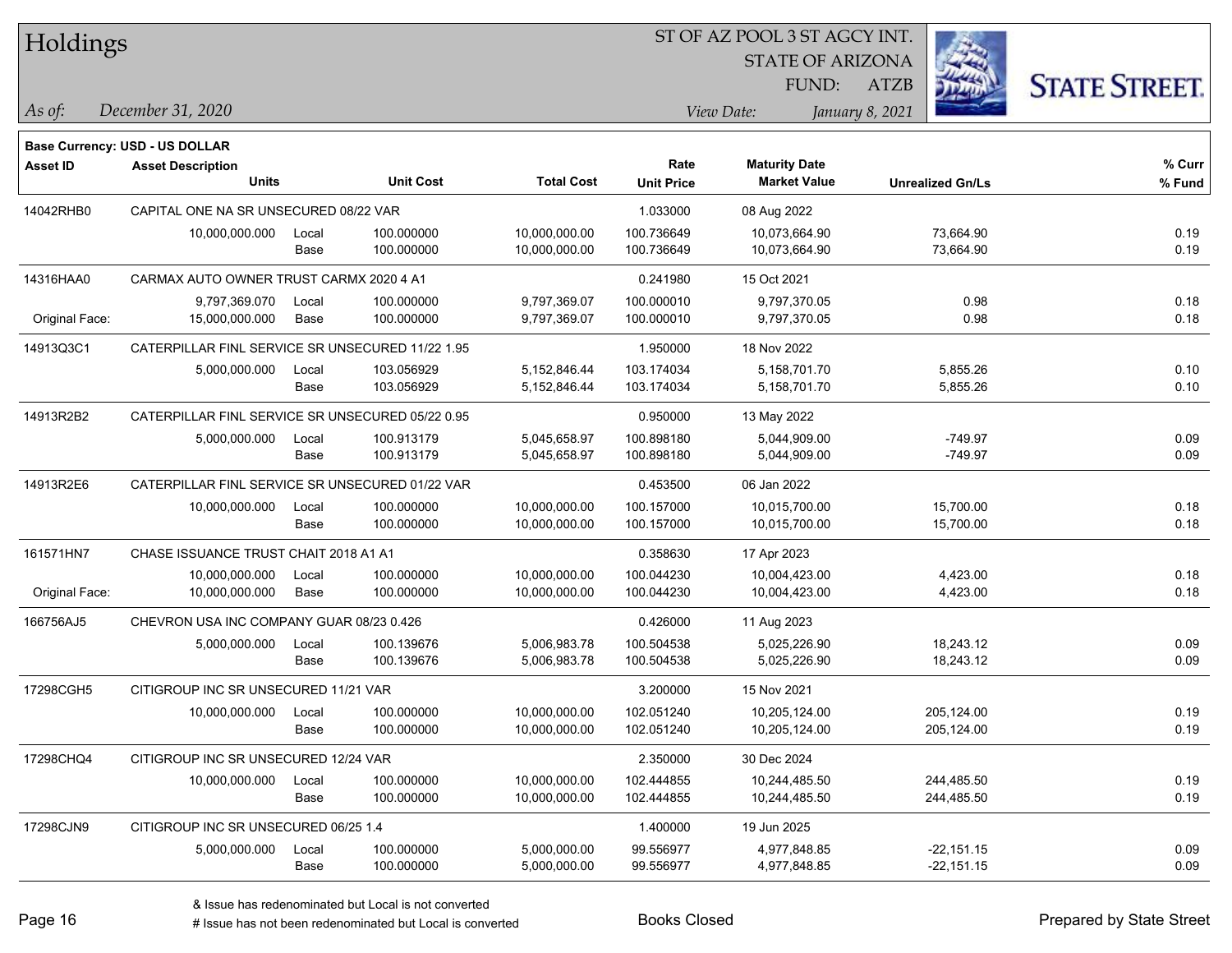| Holdings        |                                                 |       |                  |                   | ST OF AZ POOL 3 ST AGCY INT. |                         |                         |                      |  |  |
|-----------------|-------------------------------------------------|-------|------------------|-------------------|------------------------------|-------------------------|-------------------------|----------------------|--|--|
|                 |                                                 |       |                  |                   |                              | <b>STATE OF ARIZONA</b> |                         |                      |  |  |
|                 |                                                 |       |                  |                   |                              | FUND:                   | ATZB                    | <b>STATE STREET.</b> |  |  |
| As of:          | December 31, 2020                               |       |                  |                   |                              | View Date:              | January 8, 2021         |                      |  |  |
|                 |                                                 |       |                  |                   |                              |                         |                         |                      |  |  |
|                 | Base Currency: USD - US DOLLAR                  |       |                  |                   |                              |                         |                         |                      |  |  |
| <b>Asset ID</b> | <b>Asset Description</b>                        |       |                  |                   | Rate                         | <b>Maturity Date</b>    |                         | % Curr               |  |  |
|                 | <b>Units</b>                                    |       | <b>Unit Cost</b> | <b>Total Cost</b> | <b>Unit Price</b>            | <b>Market Value</b>     | <b>Unrealized Gn/Ls</b> | % Fund               |  |  |
| 17298CJP4       | CITIGROUP INC SR UNSECURED 06/25 VAR            |       |                  |                   | 1.250000                     | 30 Jun 2025             |                         |                      |  |  |
|                 | 10,000,000.000                                  | Local | 100.000000       | 10,000,000.00     | 99.927124                    | 9,992,712.40            | $-7,287.60$             | 0.18                 |  |  |
|                 |                                                 | Base  | 100.000000       | 10,000,000.00     | 99.927124                    | 9,992,712.40            | $-7,287.60$             | 0.18                 |  |  |
| 17298CKU1       | CITIGROUP INC SR UNSECURED 11/25 VAR            |       |                  |                   | 1.000000                     | 25 Nov 2025             |                         |                      |  |  |
|                 | 15,000,000.000                                  | Local | 100.000000       | 15,000,000.00     | 99.682432                    | 14,952,364.80           | -47,635.20              | 0.28                 |  |  |
|                 |                                                 | Base  | 100.000000       | 15,000,000.00     | 99.682432                    | 14,952,364.80           | $-47,635.20$            | 0.28                 |  |  |
| 17328W4G0       | CITIGROUP GLOBAL MARKETS COMPANY GUAR 07/25 VAR |       |                  |                   | 1.100000                     | 31 Jul 2025             |                         |                      |  |  |
|                 | 15,000,000.000                                  | Local | 100.000000       | 15,000,000.00     | 99.226405                    | 14,883,960.75           | $-116,039.25$           | 0.27                 |  |  |
|                 |                                                 | Base  | 100.000000       | 15,000,000.00     | 99.226405                    | 14,883,960.75           | $-116,039.25$           | 0.27                 |  |  |
| 191216CL2       | COCA COLA CO/THE SR UNSECURED 09/24 1.75        |       |                  |                   | 1.750000                     | 06 Sep 2024             |                         |                      |  |  |
|                 | 10,000,000.000                                  | Local | 102.251474       | 10,225,147.41     | 104.746491                   | 10,474,649.10           | 249,501.69              | 0.19                 |  |  |
|                 |                                                 | Base  | 102.251474       | 10,225,147.41     | 104.746491                   | 10,474,649.10           | 249,501.69              | 0.19                 |  |  |
| 205887CA8       | CONAGRA BRANDS INC SR UNSECURED 05/24 4.3       |       |                  |                   | 4.300000                     | 01 May 2024             |                         |                      |  |  |
|                 | 7,000,000.000                                   | Local | 110.822637       | 7,757,584.61      | 111.914241                   | 7,833,996.87            | 76,412.26               | 0.14                 |  |  |
|                 |                                                 | Base  | 110.822637       | 7,757,584.61      | 111.914241                   | 7,833,996.87            | 76,412.26               | 0.14                 |  |  |
| 24422ETV1       | JOHN DEERE CAPITAL CORP SR UNSECURED 09/22 2.15 |       |                  |                   | 2.150000                     | 08 Sep 2022             |                         |                      |  |  |
|                 | 2,000,000.000                                   | Local | 103.130204       | 2,062,604.07      | 103.394120                   | 2,067,882.40            | 5,278.33                | 0.04                 |  |  |
|                 |                                                 | Base  | 103.130204       | 2,062,604.07      | 103.394120                   | 2,067,882.40            | 5,278.33                | 0.04                 |  |  |
| 24422EVA4       | JOHN DEERE CAPITAL CORP SR UNSECURED 06/22 1.95 |       |                  |                   | 1.950000                     | 13 Jun 2022             |                         |                      |  |  |
|                 | 3,000,000.000                                   | Local | 102.402990       | 3,072,089.71      | 102.422634                   | 3,072,679.02            | 589.31                  | 0.06                 |  |  |
|                 |                                                 | Base  | 102.402990       | 3,072,089.71      | 102.422634                   | 3,072,679.02            | 589.31                  | 0.06                 |  |  |
| 254683CG8       | DISCOVER CARD EXECUTION NOTE T DCENT 2018 A4 A4 |       |                  |                   | 3.110000                     | 16 Jan 2024             |                         |                      |  |  |
|                 | 18,000,000.000                                  | Local | 99.984888        | 17,997,279.91     | 101.541250                   | 18,277,425.00           | 280,145.09              | 0.34                 |  |  |
| Original Face:  | 18,000,000.000                                  | Base  | 99.984888        | 17,997,279.91     | 101.541250                   | 18,277,425.00           | 280,145.09              | 0.34                 |  |  |
| 254683CK9       | DISCOVER CARD EXECUTION NOTE T DCENT 2019 A1 A1 |       |                  |                   | 3.040000                     | 15 Jul 2024             |                         |                      |  |  |
|                 | 4,000,000.000                                   | Local | 99.998625        | 3,999,945.01      | 102.958500                   | 4,118,340.00            | 118,394.99              | 0.08                 |  |  |
| Original Face:  | 4,000,000.000                                   | Base  | 99.998625        | 3,999,945.01      | 102.958500                   | 4,118,340.00            | 118,394.99              | 0.08                 |  |  |
| 254687FJ0       | WALT DISNEY COMPANY/THE COMPANY GUAR 09/22 1.65 |       |                  |                   | 1.650000                     | 01 Sep 2022             |                         |                      |  |  |
|                 | 1,675,000.000                                   | Local | 102.136955       | 1,710,794.00      | 102.301578                   | 1,713,551.43            | 2,757.43                | 0.03                 |  |  |
|                 |                                                 | Base  | 102.136955       | 1,710,794.00      | 102.301578                   | 1,713,551.43            | 2,757.43                | 0.03                 |  |  |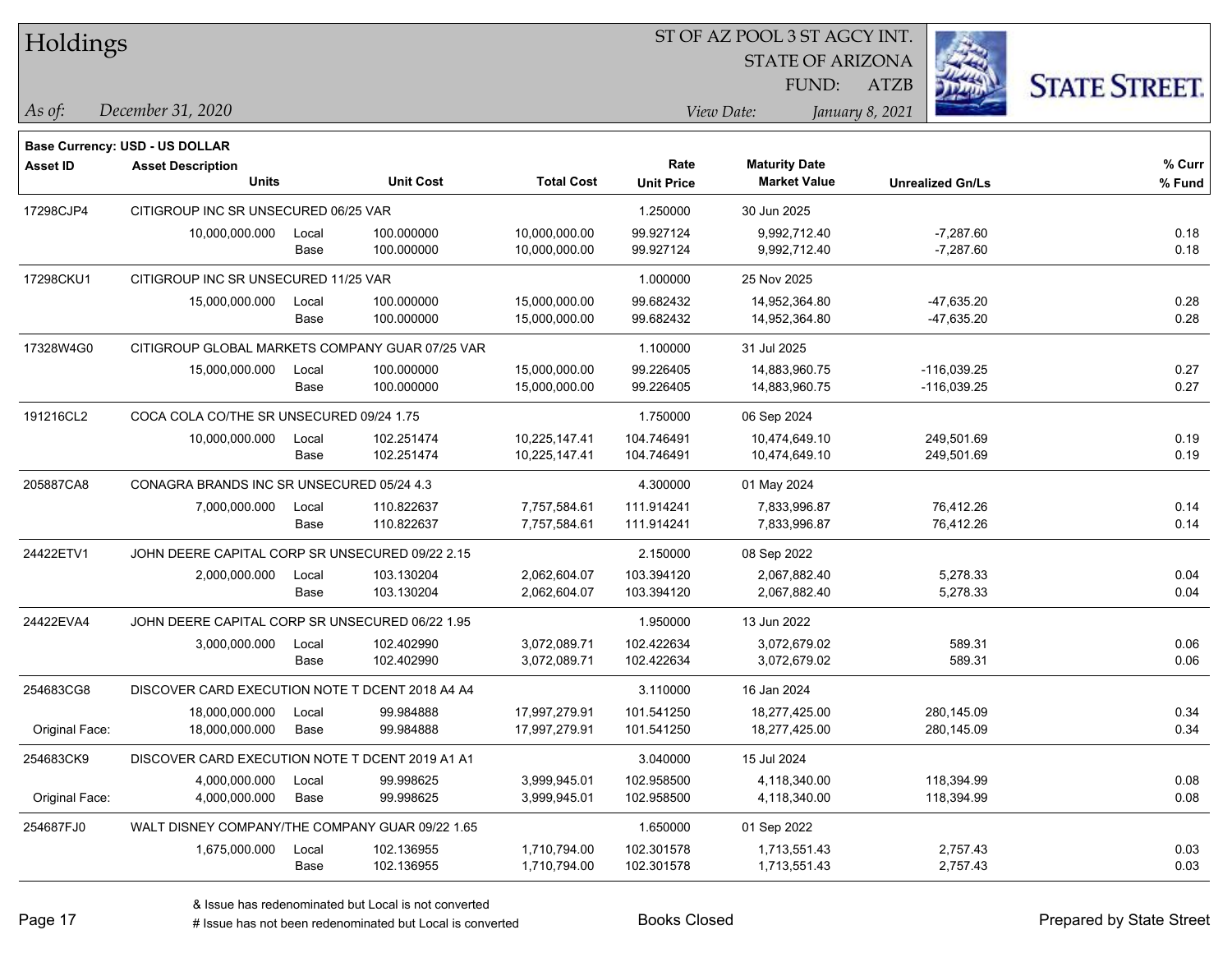| Holdings        |                                                    |       |                  |                   | SI OF AZ POOL 3 SI AGCY IN I. |                         |                         |                      |  |  |
|-----------------|----------------------------------------------------|-------|------------------|-------------------|-------------------------------|-------------------------|-------------------------|----------------------|--|--|
|                 |                                                    |       |                  |                   |                               | <b>STATE OF ARIZONA</b> |                         |                      |  |  |
|                 |                                                    |       |                  |                   |                               | FUND:                   | <b>ATZB</b>             | <b>STATE STREET.</b> |  |  |
| As of:          | December 31, 2020                                  |       |                  |                   |                               | View Date:              | January 8, 2021         |                      |  |  |
|                 | Base Currency: USD - US DOLLAR                     |       |                  |                   |                               |                         |                         |                      |  |  |
| <b>Asset ID</b> | <b>Asset Description</b>                           |       |                  |                   | Rate                          | <b>Maturity Date</b>    |                         | $%$ Curr             |  |  |
|                 | <b>Units</b>                                       |       | <b>Unit Cost</b> | <b>Total Cost</b> | <b>Unit Price</b>             | <b>Market Value</b>     | <b>Unrealized Gn/Ls</b> | % Fund               |  |  |
| 278642AV5       | EBAY INC SR UNSECURED 03/25 1.9                    |       |                  |                   | 1.900000                      | 11 Mar 2025             |                         |                      |  |  |
|                 | 2,000,000.000                                      | Local | 103.028710       | 2,060,574.20      | 105.127457                    | 2,102,549.14            | 41,974.94               | 0.04                 |  |  |
|                 |                                                    | Base  | 103.028710       | 2,060,574.20      | 105.127457                    | 2,102,549.14            | 41,974.94               | 0.04                 |  |  |
| 29736RAE0       | ESTEE LAUDER CO INC SR UNSECURED 08/22 2.35        |       |                  |                   | 2.350000                      | 15 Aug 2022             |                         |                      |  |  |
|                 | 17,838,000.000                                     | Local | 103.041300       | 18,380,507.07     | 103.327981                    | 18,431,645.25           | 51,138.18               | 0.34                 |  |  |
|                 |                                                    | Base  | 103.041300       | 18,380,507.07     | 103.327981                    | 18,431,645.25           | 51,138.18               | 0.34                 |  |  |
| 30231GAV4       | EXXON MOBIL CORPORATION SR UNSECURED 03/21 2.222   |       |                  |                   | 2.222000                      | 01 Mar 2021             |                         |                      |  |  |
|                 | 5,250,000.000                                      | Local | 100.054711       | 5,252,872.31      | 100.143387                    | 5,257,527.82            | 4,655.51                | 0.10                 |  |  |
|                 |                                                    | Base  | 100.054711       | 5,252,872.31      | 100.143387                    | 5,257,527.82            | 4,655.51                | 0.10                 |  |  |
| 3130AJ5F2       | FEDERAL HOME LOAN BANK BONDS 02/25 1.75            |       |                  |                   | 1.750000                      | 12 Feb 2025             |                         |                      |  |  |
|                 | 5,000,000.000                                      | Local | 100.000000       | 5,000,000.00      | 100.109335                    | 5,005,466.75            | 5,466.75                | 0.09                 |  |  |
|                 |                                                    | Base  | 100.000000       | 5,000,000.00      | 100.109335                    | 5,005,466.75            | 5,466.75                | 0.09                 |  |  |
| 3130AJTL3       | FEDERAL HOME LOAN BANK BONDS 07/21 VAR             |       |                  |                   | 0.190000                      | 09 Jul 2021             |                         |                      |  |  |
|                 | 25,000,000.000                                     | Local | 100.000000       | 25,000,000.00     | 100.041246                    | 25,010,311.50           | 10,311.50               | 0.46                 |  |  |
|                 |                                                    | Base  | 100.000000       | 25,000,000.00     | 100.041246                    | 25,010,311.50           | 10,311.50               | 0.46                 |  |  |
| 313385AM8       | FED HOME LN DISCOUNT NT DISCOUNT NOT 01/21 0.00000 |       |                  |                   |                               | 12 Jan 2021             |                         |                      |  |  |
|                 | 5,000,000.000                                      | Local | 99.997250        | 4,999,862.50      | 99.998444                     | 4,999,922.20            | 59.70                   | 0.09                 |  |  |
|                 |                                                    | Base  | 99.997250        | 4,999,862.50      | 99.998444                     | 4,999,922.20            | 59.70                   | 0.09                 |  |  |
| 313385BB1       | FED HOME LN DISCOUNT NT DISCOUNT NOT 01/21 0.00000 |       |                  |                   |                               | 26 Jan 2021             |                         |                      |  |  |
|                 | 20,000,000.000                                     | Local | 99.993750        | 19,998,750.00     | 99.995722                     | 19,999,144.40           | 394.40                  | 0.37                 |  |  |
|                 |                                                    | Base  | 99.993750        | 19,998,750.00     | 99.995722                     | 19,999,144.40           | 394.40                  | 0.37                 |  |  |
| 3133EFWB9       | FEDERAL FARM CREDIT BANK BONDS 01/21 VAR           |       |                  |                   | 0.483750                      | 22 Jan 2021             |                         |                      |  |  |
|                 | 20,000,000.000                                     | Local | 99.999770        | 19,999,954.02     | 100.017719                    | 20,003,543.80           | 3,589.78                | 0.37                 |  |  |
|                 |                                                    | Base  | 99.999770        | 19,999,954.02     | 100.017719                    | 20,003,543.80           | 3,589.78                | 0.37                 |  |  |
| 3133ELH56       | FEDERAL FARM CREDIT BANK BONDS 06/22 0.27          |       |                  |                   | 0.270000                      | 09 Jun 2022             |                         |                      |  |  |
|                 | 5,000,000.000                                      | Local | 100.000000       | 5,000,000.00      | 99.962484                     | 4,998,124.20            | $-1,875.80$             | 0.09                 |  |  |
|                 |                                                    | Base  | 100.000000       | 5,000,000.00      | 99.962484                     | 4,998,124.20            | $-1,875.80$             | 0.09                 |  |  |
| 3133ELRN6       | FEDERAL FARM CREDIT BANK BONDS 03/25 1.5           |       |                  |                   | 1.500000                      | 05 Mar 2025             |                         |                      |  |  |
|                 | 20,000,000.000                                     | Local | 100.000000       | 20,000,000.00     | 100.143646                    | 20,028,729.20           | 28,729.20               | 0.37                 |  |  |
|                 |                                                    | Base  | 100.000000       | 20,000,000.00     | 100.143646                    | 20,028,729.20           | 28,729.20               | 0.37                 |  |  |

 $\overline{\text{SUSP}}$ 

٦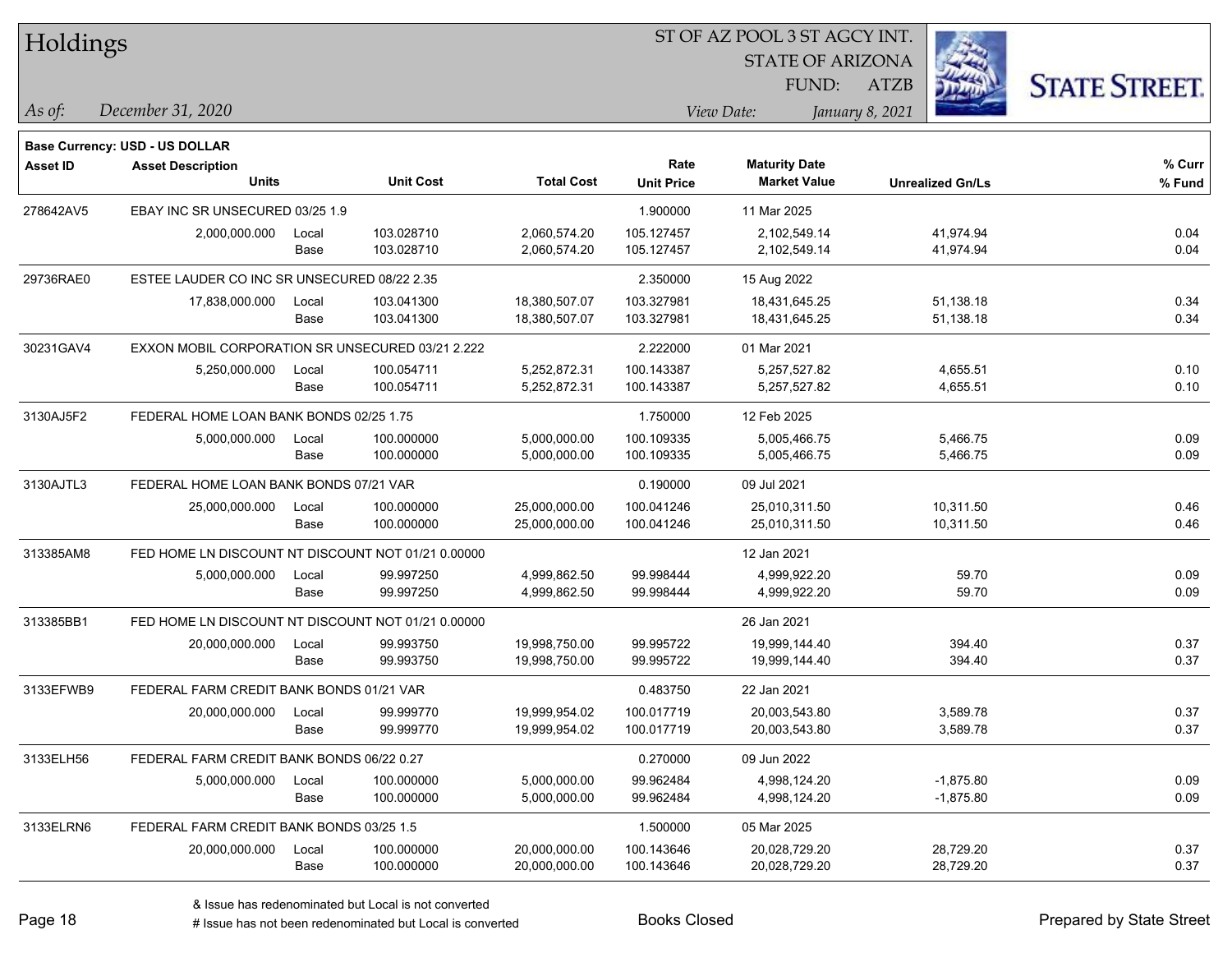| Holdings        |                                            |       |                  |                   | ST OF AZ POOL 3 ST AGCY INT. |                         |                 |                         |                      |  |
|-----------------|--------------------------------------------|-------|------------------|-------------------|------------------------------|-------------------------|-----------------|-------------------------|----------------------|--|
|                 |                                            |       |                  |                   |                              | <b>STATE OF ARIZONA</b> |                 |                         |                      |  |
|                 |                                            |       |                  |                   |                              | FUND:                   | <b>ATZB</b>     |                         | <b>STATE STREET.</b> |  |
| As of:          | December 31, 2020                          |       |                  |                   |                              | View Date:              | January 8, 2021 |                         |                      |  |
|                 | Base Currency: USD - US DOLLAR             |       |                  |                   |                              |                         |                 |                         |                      |  |
| <b>Asset ID</b> | <b>Asset Description</b>                   |       |                  |                   | Rate                         | <b>Maturity Date</b>    |                 |                         | % Curr               |  |
|                 | <b>Units</b>                               |       | <b>Unit Cost</b> | <b>Total Cost</b> | <b>Unit Price</b>            | <b>Market Value</b>     |                 | <b>Unrealized Gn/Ls</b> | % Fund               |  |
| 3133ELSL9       | FEDERAL FARM CREDIT BANK BONDS 03/24 1.05  |       |                  |                   | 1.050000                     | 12 Mar 2024             |                 |                         |                      |  |
|                 | 5,000,000.000                              | Local | 100.000000       | 5,000,000.00      | 100.084949                   | 5,004,247.45            |                 | 4,247.45                | 0.09                 |  |
|                 |                                            | Base  | 100.000000       | 5,000,000.00      | 100.084949                   | 5,004,247.45            |                 | 4,247.45                | 0.09                 |  |
| 3133ELTC8       | FEDERAL FARM CREDIT BANK BONDS 03/25 1.125 |       |                  |                   | 1.125000                     | 17 Mar 2025             |                 |                         |                      |  |
|                 | 10,000,000.000                             | Local | 100.000000       | 10,000,000.00     | 100.137816                   | 10,013,781.60           |                 | 13,781.60               | 0.18                 |  |
|                 |                                            | Base  | 100.000000       | 10,000,000.00     | 100.137816                   | 10,013,781.60           |                 | 13,781.60               | 0.18                 |  |
| 3133ELXC3       | FEDERAL FARM CREDIT BANK BONDS 04/24 0.8   |       |                  |                   | 0.800000                     | 22 Apr 2024             |                 |                         |                      |  |
|                 | 10,000,000.000                             | Local | 100.000000       | 10,000,000.00     | 100.174915                   | 10,017,491.50           |                 | 17,491.50               | 0.18                 |  |
|                 |                                            | Base  | 100.000000       | 10,000,000.00     | 100.174915                   | 10,017,491.50           |                 | 17,491.50               | 0.18                 |  |
| 3133EM7M8       | FEDERAL FARM CREDIT BANK BONDS 02/23 VAR   |       |                  |                   | 0.221630                     | 21 Feb 2023             |                 |                         |                      |  |
|                 | 10,000,000.000                             | Local | 100.000000       | 10,000,000.00     | 99.942097                    | 9,994,209.70            |                 | $-5,790.30$             | 0.18                 |  |
|                 |                                            | Base  | 100.000000       | 10,000,000.00     | 99.942097                    | 9,994,209.70            |                 | $-5,790.30$             | 0.18                 |  |
| 3133EMBJ0       | FEDERAL FARM CREDIT BANK BONDS 09/25 0.53  |       |                  |                   | 0.530000                     | 29 Sep 2025             |                 |                         |                      |  |
|                 | 15,000,000.000                             | Local | 100.000000       | 15,000,000.00     | 100.000066                   | 15,000,009.90           |                 | 9.90                    | 0.28                 |  |
|                 |                                            | Base  | 100.000000       | 15,000,000.00     | 100.000066                   | 15,000,009.90           |                 | 9.90                    | 0.28                 |  |
| 3133EMHF2       | FEDERAL FARM CREDIT BANK BONDS 11/25 0.6   |       |                  |                   | 0.600000                     | 24 Nov 2025             |                 |                         |                      |  |
|                 | 5,000,000.000                              | Local | 100.000000       | 5,000,000.00      | 100.027232                   | 5,001,361.60            |                 | 1,361.60                | 0.09                 |  |
|                 |                                            | Base  | 100.000000       | 5,000,000.00      | 100.027232                   | 5,001,361.60            |                 | 1,361.60                | 0.09                 |  |
| 3134GU6G0       | FREDDIE MAC NOTES 08/24 1.7                |       |                  |                   | 1.700000                     | 05 Aug 2024             |                 |                         |                      |  |
|                 | 5,000,000.000                              | Local | 100.000000       | 5,000,000.00      | 100.754003                   | 5,037,700.15            |                 | 37,700.15               | 0.09                 |  |
|                 |                                            | Base  | 100.000000       | 5,000,000.00      | 100.754003                   | 5,037,700.15            |                 | 37,700.15               | 0.09                 |  |
| 3134GVB31       | FREDDIE MAC NOTES 05/25 0.75               |       |                  |                   | 0.750000                     | 28 May 2025             |                 |                         |                      |  |
|                 | 10,000,000.000                             | Local | 100.000000       | 10,000,000.00     | 100.128383                   | 10,012,838.30           |                 | 12,838.30               | 0.18                 |  |
|                 |                                            | Base  | 100.000000       | 10,000,000.00     | 100.128383                   | 10,012,838.30           |                 | 12,838.30               | 0.18                 |  |
| 3134GWH82       | FREDDIE MAC NOTES 09/25 0.625              |       |                  |                   | 0.625000                     | 08 Sep 2025             |                 |                         |                      |  |
|                 | 5,000,000.000                              | Local | 100.000000       | 5,000,000.00      | 99.916289                    | 4,995,814.45            |                 | $-4,185.55$             | 0.09                 |  |
|                 |                                            | Base  | 100.000000       | 5,000,000.00      | 99.916289                    | 4,995,814.45            |                 | $-4,185.55$             | 0.09                 |  |
| 3134GWU79       | FREDDIE MAC NOTES 03/24 0.375              |       |                  |                   | 0.375000                     | 25 Mar 2024             |                 |                         |                      |  |
|                 | 5,000,000.000                              | Local | 100.000000       | 5,000,000.00      | 99.884546                    | 4,994,227.30            |                 | $-5,772.70$             | 0.09                 |  |
|                 |                                            | Base  | 100.000000       | 5,000,000.00      | 99.884546                    | 4,994,227.30            |                 | $-5,772.70$             | 0.09                 |  |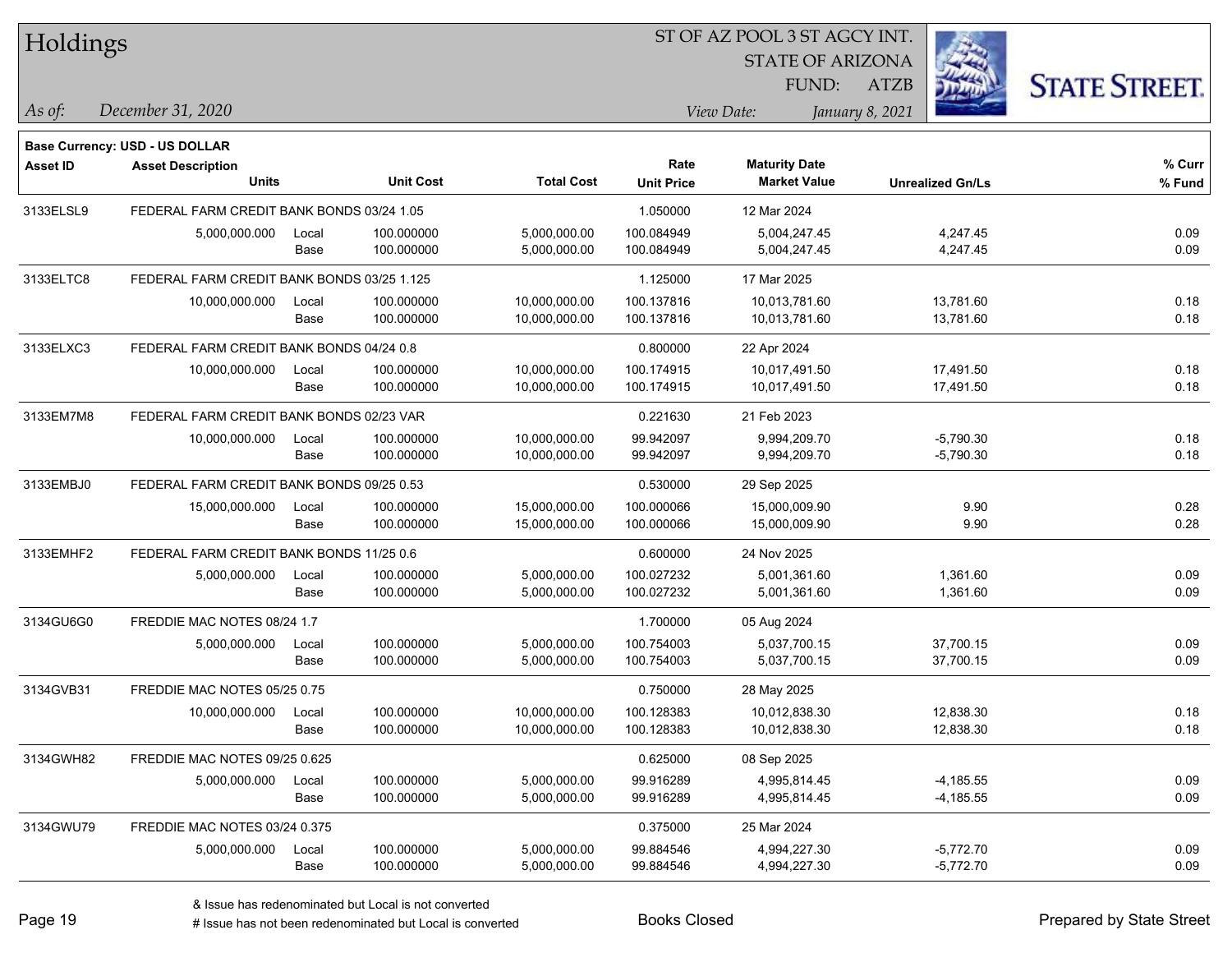|  | <b>Holdings</b> |
|--|-----------------|
|  |                 |

**Maturity Date**

STATE OF ARIZONA

ATZB



**% Fund**

**% Curr**

*December 31, 2020 As of: View Date: January 8, 2021*

**Base Currency: USD - US DOLLAR**

FUND:

| 3134GWYX8      | FREDDIE MAC NOTES 10/25 0.5         |               |                          |                                | 0.500000                 | 15 Oct 2025                    |                            |              |
|----------------|-------------------------------------|---------------|--------------------------|--------------------------------|--------------------------|--------------------------------|----------------------------|--------------|
|                | 5.000.000.000                       | Local<br>Base | 100.000000<br>100.000000 | 5,000,000.00<br>5,000,000.00   | 99.844116<br>99.844116   | 4,992,205.80<br>4,992,205.80   | $-7,794.20$<br>$-7,794.20$ | 0.09<br>0.09 |
| 3134GXHR8      | FREDDIE MAC NOTES 05/21 0.091       |               |                          |                                | 0.091000                 | 10 May 2021                    |                            |              |
|                | 50,000,000.000                      | Local<br>Base | 100.000000<br>100.000000 | 50,000,000.00<br>50,000,000.00 | 99.989980<br>99.989980   | 49,994,990.00<br>49,994,990.00 | $-5,010.00$<br>$-5,010.00$ | 0.92<br>0.92 |
| 3135G0T45      | <b>FANNIE MAE NOTES 04/22 1.875</b> |               |                          |                                | 1.875000                 | 05 Apr 2022                    |                            |              |
|                | 15,243,000.000                      | Local<br>Base | 100.335771<br>100.335771 | 15,294,181.57<br>15,294,181.57 | 102.210000<br>102.210000 | 15,579,870.30<br>15,579,870.30 | 285,688.73<br>285,688.73   | 0.29<br>0.29 |
| 3136A0GS0      | FANNIE MAE FNR 2011 75 HP           |               |                          |                                | 2.500000                 | 25 Jul 2040                    |                            |              |
| Original Face: | 103,247.880<br>2,838,688.000        | Local<br>Base | 102.702293<br>102.702293 | 106.037.94<br>106,037.94       | 101.642090<br>101.642090 | 104.943.30<br>104,943.30       | $-1,094.64$<br>$-1,094.64$ | 0.00<br>0.00 |
| 3136A6JR6      | FANNIE MAE FNR 2012 58 PA           |               |                          |                                | 2.000000                 | 25 Apr 2042                    |                            |              |
| Original Face: | 921,657.040<br>5,677,376.000        | Local<br>Base | 101.444128<br>101.444128 | 934,966.95<br>934,966.95       | 103.635140<br>103.635140 | 955,160.56<br>955,160.56       | 20,193.61<br>20,193.61     | 0.02<br>0.02 |
| 3136A76N7      | <b>FANNIE MAE FNR 2012 101 B</b>    |               |                          |                                | 2.000000                 | 25 May 2039                    |                            |              |
| Original Face: | 421,440.440<br>11,275,256.000       | Local<br>Base | 101.488614<br>101.488614 | 427,714.06<br>427,714.06       | 100.150940<br>100.150940 | 422.076.56<br>422,076.56       | $-5,637.50$<br>$-5,637.50$ | 0.01<br>0.01 |
| 3136AAEK7      | FANNIE MAE FNR 2012 129 TD          |               |                          |                                | 2.000000                 | 25 May 2040                    |                            |              |
| Original Face: | 895,829.480<br>5.677.376.000        | Local<br>Base | 101.362003<br>101.362003 | 908,030.70<br>908,030.70       | 103.845030<br>103.845030 | 930,274.39<br>930,274.39       | 22,243.69<br>22,243.69     | 0.02<br>0.02 |
| 3136ABRK1      | FANNIE MAE FNR 2013 9 PH            |               |                          |                                | 1.750000                 | 25 Jul 2041                    |                            |              |
| Original Face: | 2,012,701.960<br>6,713,909.000      | Local<br>Base | 100.773795<br>100.773795 | 2,028,276.14<br>2,028,276.14   | 101.849970<br>101.849970 | 2,049,936.34<br>2,049,936.34   | 21,660.20<br>21,660.20     | 0.04<br>0.04 |
| 3136ABUD3      | FANNIE MAE FNR 2013 7 AC            |               |                          |                                | 1.250000                 | 25 Feb 2028                    |                            |              |
| Original Face: | 1,285,778.220<br>5,677,376.000      | Local<br>Base | 99.770720<br>99.770720   | 1,282,830.19<br>1,282,830.19   | 101.389330<br>101.389330 | 1,303,641.92<br>1,303,641.92   | 20,811.73<br>20,811.73     | 0.02<br>0.02 |
| 3136ABUY7      | FANNIE MAE FNR 2013 7 GB            |               |                          |                                | 2.000000                 | 25 Mar 2042                    |                            |              |
|                | 2,008,582.790                       | Local         | 101.469067               | 2,038,090.22                   | 102.381450               | 2,056,416.18                   | 18,325.96                  | 0.04         |

**Units Unit Cost Total Cost Unit Price Market Value Unrealized Gn/Ls**

**Asset ID Asset Description Rate**

Original Face: 6,995,663.000 Base 101.469067 2,038,090.22 102.381450 2,056,416.18 18,325.96 0.04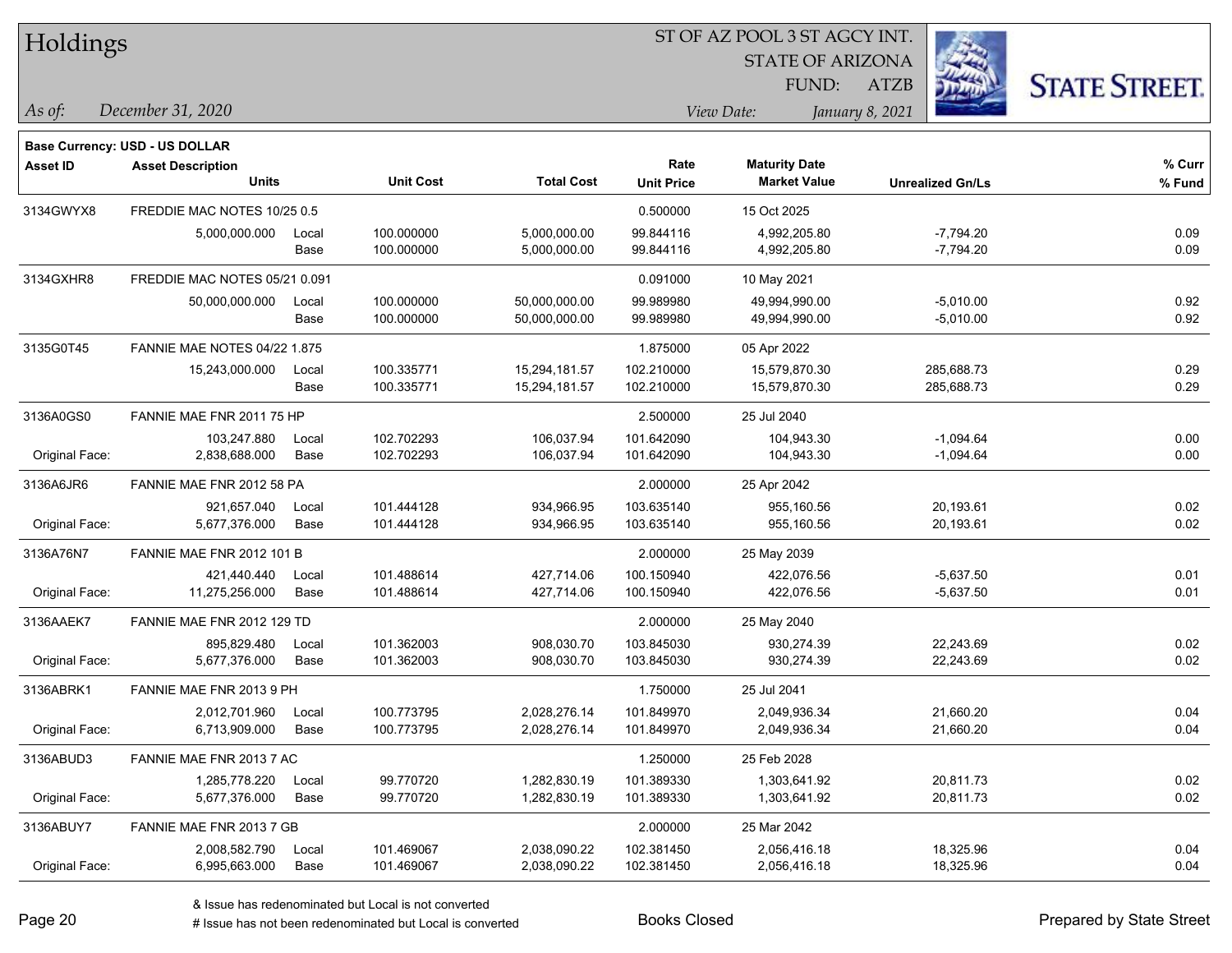| Holdings |
|----------|
|          |

STATE OF ARIZONA FUND:



*December 31, 2020 As of: View Date: January 8, 2021*

|          | $1100$ , $1000$ , $1000$ , $1000$     |  |
|----------|---------------------------------------|--|
|          |                                       |  |
|          | <b>Base Currency: USD - US DOLLAR</b> |  |
| Acces ID | Accept Deception                      |  |

| <b>Asset Description</b>       |               | <b>Unit Cost</b>                                                                                                                                                                                                                                                                                              | <b>Total Cost</b>            | Rate<br><b>Unit Price</b> | <b>Maturity Date</b><br><b>Market Value</b> | <b>Unrealized Gn/Ls</b> | % Curr<br>% Fund |
|--------------------------------|---------------|---------------------------------------------------------------------------------------------------------------------------------------------------------------------------------------------------------------------------------------------------------------------------------------------------------------|------------------------------|---------------------------|---------------------------------------------|-------------------------|------------------|
|                                |               |                                                                                                                                                                                                                                                                                                               |                              | 1.500000                  | 25 Feb 2028                                 |                         |                  |
| 1,285,778.220<br>5,677,376.000 | Local<br>Base | 100.221883<br>100.221883                                                                                                                                                                                                                                                                                      | 1,288,631.14<br>1,288,631.14 | 102.032120<br>102.032120  | 1,311,906.78<br>1,311,906.78                | 23,275.64<br>23,275.64  | 0.02<br>0.02     |
|                                |               |                                                                                                                                                                                                                                                                                                               |                              | 2.000000                  | 25 Dec 2042                                 |                         |                  |
| 2,226,450.980                  | Local         | 100.666549                                                                                                                                                                                                                                                                                                    | 2,241,291.36                 | 102.568150                | 2,283,629.58                                | 42,338.22               | 0.04             |
| 11,354,753.000                 | Base          | 100.666549                                                                                                                                                                                                                                                                                                    | 2,241,291.36                 |                           | 2,283,629.58                                |                         | 0.04             |
|                                |               |                                                                                                                                                                                                                                                                                                               |                              | 1.750000                  | 25 Mar 2039                                 |                         |                  |
| 312,369.390                    | Local         | 100.384842                                                                                                                                                                                                                                                                                                    | 313,571.52                   | 100.134020                | 312,788.03                                  | $-783.49$               | 0.01             |
| 5,677,376.000                  | Base          | 100.384842                                                                                                                                                                                                                                                                                                    | 313,571.52                   | 100.134020                | 312,788.03                                  | $-783.49$               | 0.01             |
|                                |               |                                                                                                                                                                                                                                                                                                               |                              | 1.500000                  | 25 Aug 2041                                 |                         |                  |
| 607,172.680                    | Local         | 98.644585                                                                                                                                                                                                                                                                                                     | 598,942.97                   | 101.861800                | 618,477.02                                  | 19,534.05               | 0.01             |
| 2,000,000.000                  | Base          | 98.644585                                                                                                                                                                                                                                                                                                     | 598,942.97                   | 101.861800                | 618,477.02                                  | 19,534.05               | 0.01             |
|                                |               |                                                                                                                                                                                                                                                                                                               |                              | 2.000000                  | 25 May 2040                                 |                         |                  |
| 1,640,447.050                  | Local         | 101.545103                                                                                                                                                                                                                                                                                                    | 1,665,793.65                 | 103.845030                | 1,703,522.73                                | 37,729.08               | 0.03             |
| 8,516,065.000                  | Base          | 101.545103                                                                                                                                                                                                                                                                                                    | 1,665,793.65                 | 103.845030                | 1,703,522.73                                | 37,729.08               | 0.03             |
|                                |               |                                                                                                                                                                                                                                                                                                               |                              | 1.250000                  | 25 Jun 2028                                 |                         |                  |
| 1,104,931.830                  | Local         | 99.891479                                                                                                                                                                                                                                                                                                     | 1,103,732.75                 | 101.164750                | 1,117,801.52                                | 14,068.77               | 0.02             |
| 5,677,376.000                  | Base          | 99.891479                                                                                                                                                                                                                                                                                                     | 1,103,732.75                 | 101.164750                | 1,117,801.52                                | 14,068.77               | 0.02             |
|                                |               |                                                                                                                                                                                                                                                                                                               |                              | 1.500000                  | 25 May 2029                                 |                         |                  |
| 1,961,592.420                  | Local         | 98.570554                                                                                                                                                                                                                                                                                                     | 1,933,552.52                 | 102.240530                | 2,005,542.49                                | 71,989.97               | 0.04             |
| 6,060,416.000                  | Base          | 98.570554                                                                                                                                                                                                                                                                                                     | 1,933,552.52                 | 102.240530                | 2,005,542.49                                | 71,989.97               | 0.04             |
|                                |               |                                                                                                                                                                                                                                                                                                               |                              | 0.670000                  | 28 Jul 2025                                 |                         |                  |
| 10,000,000.000                 | Local         | 100.000000                                                                                                                                                                                                                                                                                                    | 10,000,000.00                | 100.033822                | 10,003,382.20                               | 3,382.20                | 0.18             |
|                                | Base          | 100.000000                                                                                                                                                                                                                                                                                                    | 10,000,000.00                | 100.033822                | 10,003,382.20                               | 3,382.20                | 0.18             |
|                                |               |                                                                                                                                                                                                                                                                                                               |                              | 0.600000                  | 26 Aug 2025                                 |                         |                  |
| 10,000,000.000                 | Local         | 99.980028                                                                                                                                                                                                                                                                                                     | 9,998,002.81                 | 100.044806                | 10,004,480.60                               | 6,477.79                | 0.18             |
|                                | Base          | 99.980028                                                                                                                                                                                                                                                                                                     | 9,998,002.81                 | 100.044806                | 10,004,480.60                               | 6,477.79                | 0.18             |
|                                |               |                                                                                                                                                                                                                                                                                                               |                              | 2.250000                  | 15 Jan 2040                                 |                         |                  |
| 271,664.860                    | Local         | 98.316897                                                                                                                                                                                                                                                                                                     | 267,092.46                   | 102.876990                | 279,480.63                                  | 12,388.17               | 0.01             |
| 2,838,688.000                  | Base          | 98.316897                                                                                                                                                                                                                                                                                                     | 267,092.46                   | 102.876990                | 279,480.63                                  | 12,388.17               | 0.01             |
|                                |               | <b>Units</b><br>FANNIE MAE FNR 2013 7 AD<br>FANNIE MAE FNR 2013 6 AB<br>FANNIE MAE FNR 2013 17 PB<br>FANNIE MAE FNR 2013 43 XP<br>FANNIE MAE FNR 2013 47 YA<br>FANNIE MAE FNR 2013 62 DB<br>FANNIE MAE FNR 2014 25 WA<br>FANNIE MAE NOTES 07/25 0.67<br>FANNIE MAE NOTES 08/25 0.6<br>FREDDIE MAC FHR 3725 PC |                              |                           | 102.568150                                  |                         | 42,338.22        |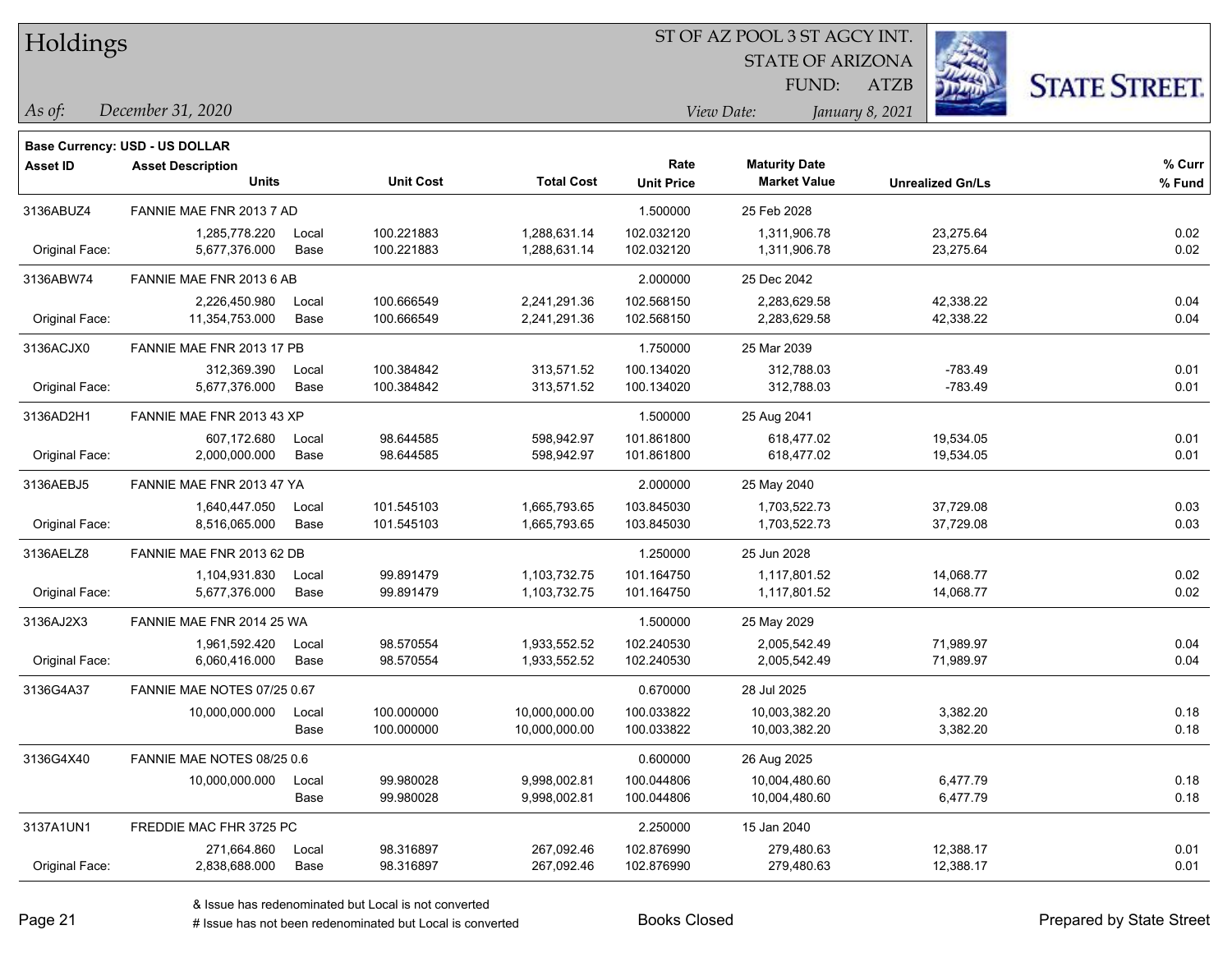| Holdings |
|----------|
|          |

STATE OF ARIZONA FUND:

ATZB



*December 31, 2020 As of: View Date: January 8, 2021*

**Base Currency: USD - US DOLLAR**

| Asset ID       | <b>Asset Description</b> |       |                  |                   | Rate              | <b>Maturity Date</b> |                         | % Curr |
|----------------|--------------------------|-------|------------------|-------------------|-------------------|----------------------|-------------------------|--------|
|                | Units                    |       | <b>Unit Cost</b> | <b>Total Cost</b> | <b>Unit Price</b> | <b>Market Value</b>  | <b>Unrealized Gn/Ls</b> | % Fund |
| 3137A62S0      | FREDDIE MAC FHR 3796 PE  |       |                  |                   | 2.000000          | 15 Feb 2040          |                         |        |
|                | 466,548.770              | Local | 100.126977       | 467,141.18        | 101.168520        | 472,000.49           | 4,859.31                | 0.01   |
| Original Face: | 5,946,910.000            | Base  | 100.126977       | 467,141.18        | 101.168520        | 472,000.49           | 4,859.31                | 0.01   |
| 3137A7HC7      | FREDDIE MAC FHR 3800 KE  |       |                  |                   | 3.500000          | 15 Feb 2026          |                         |        |
|                | 82.888.330               | Local | 102.923837       | 85,311.85         | 104.988050        | 87,022.84            | 1,710.99                | 0.00   |
| Original Face: | 500,000.000              | Base  | 102.923837       | 85,311.85         | 104.988050        | 87,022.84            | 1,710.99                | 0.00   |
| 3137ADHX8      | FREDDIE MAC FHR 3890 BA  |       |                  |                   | 2.500000          | 15 Nov 2040          |                         |        |
|                | 529,208.700              | Local | 101.326588       | 536,229.12        | 101.819260        | 538,836.38           | 2,607.26                | 0.01   |
| Original Face: | 11,354,753.000           | Base  | 101.326588       | 536,229.12        | 101.819260        | 538,836.38           | 2,607.26                | 0.01   |
| 3137AFPD8      | FREDDIE MAC FHR 3919 CD  |       |                  |                   | 2.500000          | 15 Oct 2040          |                         |        |
|                | 291,190.320              | Local | 99.424665        | 289,515.00        | 102.021260        | 297,076.03           | 7,561.03                | 0.01   |
| Original Face: | 2,838,688.000            | Base  | 99.424665        | 289,515.00        | 102.021260        | 297,076.03           | 7,561.03                | 0.01   |
| 3137AGAB6      | FREDDIE MAC FHR 3934 PB  |       |                  |                   | 2.000000          | 15 Jul 2041          |                         |        |
|                | 443,157.630              | Local | 99.978346        | 443,061.67        | 102.780130        | 455,477.99           | 12,416.32               | 0.01   |
| Original Face: | 2,838,688.000            | Base  | 99.978346        | 443,061.67        | 102.780130        | 455,477.99           | 12,416.32               | 0.01   |
| 3137AGRX0      | FREDDIE MAC FHR 3935 JA  |       |                  |                   | 2.000000          | 15 May 2041          |                         |        |
|                | 295,651.260              | Local | 99.956800        | 295,523.54        | 103.005560        | 304,537.24           | 9,013.70                | 0.01   |
| Original Face: | 3,247,459.000            | Base  | 99.956800        | 295,523.54        | 103.005560        | 304,537.24           | 9,013.70                | 0.01   |
| 3137ANK95      | FREDDIE MAC FHR 4024 C   |       |                  |                   | 3.000000          | 15 Mar 2027          |                         |        |
|                | 988,595.520              | Local | 100.181514       | 990,389.96        | 105.295340        | 1,040,945.01         | 50,555.05               | 0.02   |
| Original Face: | 5,677,376.000            | Base  | 100.181514       | 990,389.96        | 105.295340        | 1,040,945.01         | 50,555.05               | 0.02   |
| 3137AR5L6      | FREDDIE MAC FHR 4060 JC  |       |                  |                   | 2.000000          | 15 Feb 2041          |                         |        |
|                | 1,341,137.940            | Local | 100.351744       | 1,345,855.31      | 102.106330        | 1,369,386.73         | 23,531.42               | 0.03   |
| Original Face: | 8,516,065.000            | Base  | 100.351744       | 1,345,855.31      | 102.106330        | 1,369,386.73         | 23,531.42               | 0.03   |
| 3137AXMZ3      | FREDDIE MAC FHR 4152 AG  |       |                  |                   | 1.500000          | 15 Jan 2028          |                         |        |
|                | 1,570,194.180            | Local | 100.059814       | 1,571,133.37      | 101.730200        | 1,597,361.68         | 26,228.31               | 0.03   |
| Original Face: | 7,380,589.000            | Base  | 100.059814       | 1,571,133.37      | 101.730200        | 1,597,361.68         | 26,228.31               | 0.03   |
| 3137AYLB5      | FREDDIE MAC FHR 4161 CD  |       |                  |                   | 2.000000          | 15 Feb 2043          |                         |        |
|                | 2,066,261.070            | Local | 101.229784       | 2,091,671.61      | 102.888220        | 2,125,939.24         | 34,267.63               | 0.04   |
| Original Face: | 5,677,376.000            | Base  | 101.229784       | 2,091,671.61      | 102.888220        | 2,125,939.24         | 34,267.63               | 0.04   |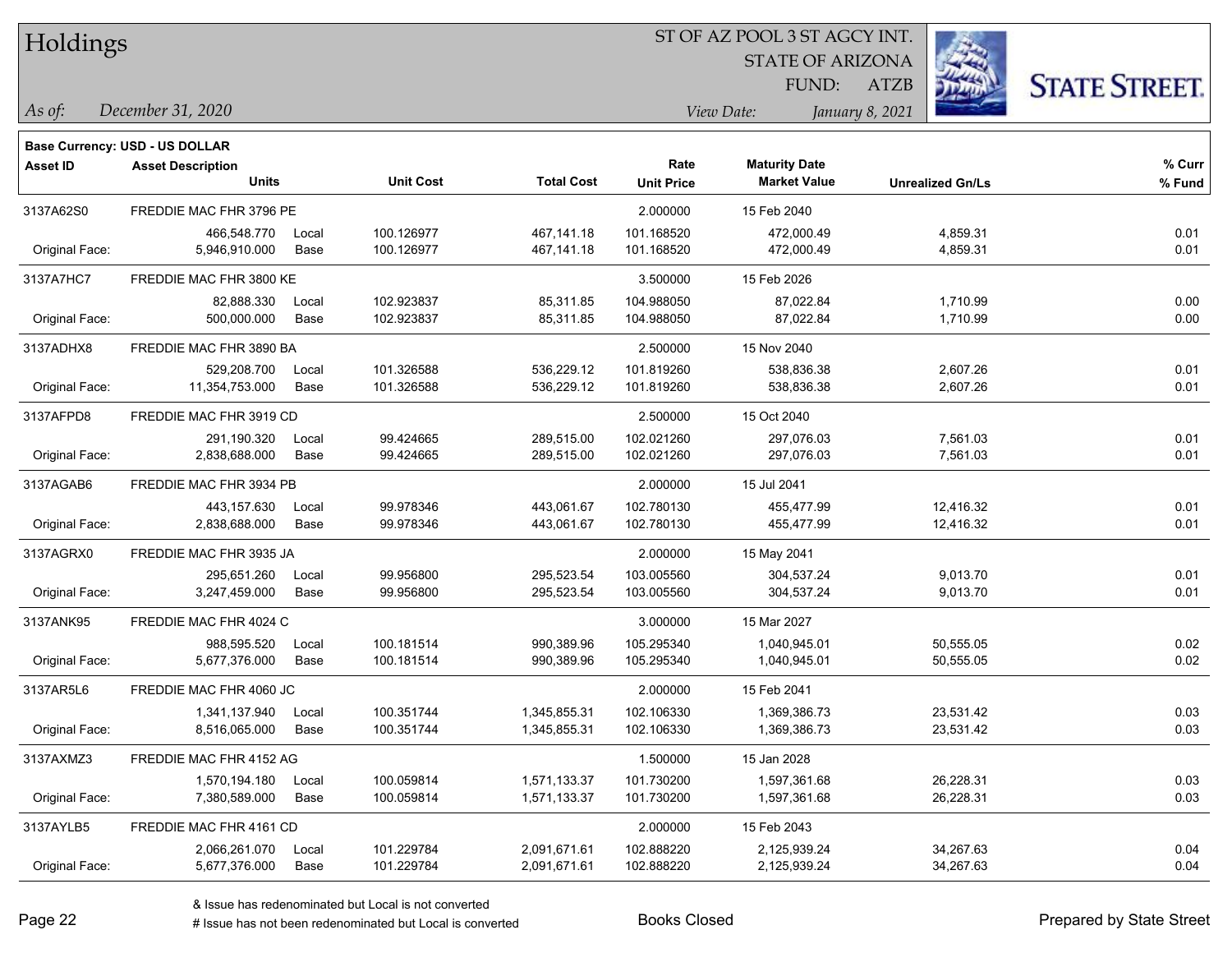Holdings

#### ST OF AZ POOL 3 ST AGCY INT.

STATE OF ARIZONA FUND:



*December 31, 2020 As of: View Date: January 8, 2021*

|           | Base Currency: USD - US DOLLAR |       |                  |                   |                   |
|-----------|--------------------------------|-------|------------------|-------------------|-------------------|
| Asset ID  | <b>Asset Description</b>       |       |                  |                   | Rate              |
|           |                                | Units | <b>Unit Cost</b> | <b>Total Cost</b> | <b>Unit Price</b> |
| 0407AVOO7 | FREBRIE MAC FUR 44CE TR        |       |                  |                   | 1.500000          |

| Asset ID       | <b>Asset Description</b><br><b>Units</b> |               | <b>Unit Cost</b>         | <b>Total Cost</b>            | Rate<br><b>Unit Price</b> | <b>Maturity Date</b><br><b>Market Value</b> | <b>Unrealized Gn/Ls</b> | % Curr<br>% Fund |
|----------------|------------------------------------------|---------------|--------------------------|------------------------------|---------------------------|---------------------------------------------|-------------------------|------------------|
| 3137AYSG7      | FREDDIE MAC FHR 4165 TD                  |               |                          |                              | 1.500000                  | 15 Dec 2042                                 |                         |                  |
| Original Face: | 1,275,677.360<br>5,677,376.000           | Local<br>Base | 100.023156<br>100.023156 | 1,275,972.75<br>1,275,972.75 | 100.886190<br>100.886190  | 1,286,982.29<br>1,286,982.29                | 11,009.54<br>11,009.54  | 0.02<br>0.02     |
| 3137AYSH5      | FREDDIE MAC FHR 4165 TE                  |               |                          |                              | 1.750000                  | 15 Dec 2042                                 |                         |                  |
|                | 3,189,193.650                            | Local         | 100.717944               | 3,212,090.29                 | 101.686560                | 3,242,981.31                                | 30,891.02               | 0.06             |
| Original Face: | 14, 193, 441.000                         | Base          | 100.717944               | 3,212,090.29                 | 101.686560                | 3,242,981.31                                | 30,891.02               | 0.06             |
| 3137B0GK4      | FREDDIE MAC FHR 4173 AG                  |               |                          |                              | 2.000000                  | 15 Mar 2043                                 |                         |                  |
|                | 2,366,027.880                            | Local         | 100.457501               | 2,376,852.47                 | 102.138540                | 2,416,626.33                                | 39,773.86               | 0.04             |
| Original Face: | 14, 193, 441.000                         | Base          | 100.457501               | 2,376,852.47                 | 102.138540                | 2,416,626.33                                | 39,773.86               | 0.04             |
| 3137B1EM0      | FREDDIE MAC FHR 4191 AP                  |               |                          |                              | 2.000000                  | 15 Mar 2043                                 |                         |                  |
|                | 752,193.850                              | Local         | 99.897292                | 751,421.29                   | 103.286860                | 776,917.41                                  | 25,496.12               | 0.01             |
| Original Face: | 3,250,000.000                            | Base          | 99.897292                | 751,421.29                   | 103.286860                | 776,917.41                                  | 25,496.12               | 0.01             |
| 3137B1VH2      | FREDDIE MAC FHR 4210 AC                  |               |                          |                              | 2.000000                  | 15 Mar 2040                                 |                         |                  |
|                | 1,285,768.970                            | Local         | 100.503783               | 1,292,246.46                 | 101.172240                | 1,300,841.27                                | 8,594.81                | 0.02             |
| Original Face: | 5,677,376.000                            | Base          | 100.503783               | 1,292,246.46                 | 101.172240                | 1,300,841.27                                | 8,594.81                | 0.02             |
| 3137B1ZD7      | FREDDIE MAC FHR 4204 QA                  |               |                          |                              | 1.500000                  | 15 Jul 2042                                 |                         |                  |
|                | 2,158,324.890                            | Local         | 99.907601                | 2,156,330.62                 | 102.247430                | 2,206,831.73                                | 50,501.11               | 0.04             |
| Original Face: | 8,516,065.000                            | Base          | 99.907601                | 2,156,330.62                 | 102.247430                | 2,206,831.73                                | 50,501.11               | 0.04             |
| 3137B2CF5      | FREDDIE MAC FHR 4203 DC                  |               |                          |                              | 1.750000                  | 15 Apr 2033                                 |                         |                  |
|                | 531,514.000                              | Local         | 97.995795                | 520,861.37                   | 102.459930                | 544,588.87                                  | 23,727.50               | 0.01             |
| Original Face: | 2,500,000.000                            | Base          | 97.995795                | 520,861.37                   | 102.459930                | 544,588.87                                  | 23,727.50               | 0.01             |
| 3137BUFZ6      | FREDDIE MAC FHR 4646 TB                  |               |                          |                              | 3.500000                  | 15 Apr 2028                                 |                         |                  |
|                | 2,969,959.600                            | Local         | 102.499565               | 3,044,195.67                 | 103.152370                | 3,063,583.72                                | 19,388.05               | 0.06             |
| Original Face: | 10,000,000.000                           | Base          | 102.499565               | 3,044,195.67                 | 103.152370                | 3,063,583.72                                | 19,388.05               | 0.06             |
| 3137BVEP7      | FREDDIE MAC FHR 4655 JA                  |               |                          |                              | 3.000000                  | 15 Oct 2040                                 |                         |                  |
|                | 506,621.050                              | Local         | 101.701027               | 515,238.81                   | 100.228900                | 507,780.71                                  | $-7,458.10$             | 0.01             |
| Original Face: | 5,000,000.000                            | Base          | 101.701027               | 515,238.81                   | 100.228900                | 507,780.71                                  | $-7,458.10$             | 0.01             |
| 3137F4VC3      | FREDDIE MAC FHR 4774 G                   |               |                          |                              | 4.000000                  | 15 Aug 2042                                 |                         |                  |
|                | 239,573.500                              | Local         | 102.382989               | 245,282.51                   | 99.973150                 | 239,509.17                                  | $-5,773.34$             | 0.00             |
| Original Face: | 10,000,000.000                           | Base          | 102.382989               | 245,282.51                   | 99.973150                 | 239,509.17                                  | $-5,773.34$             | 0.00             |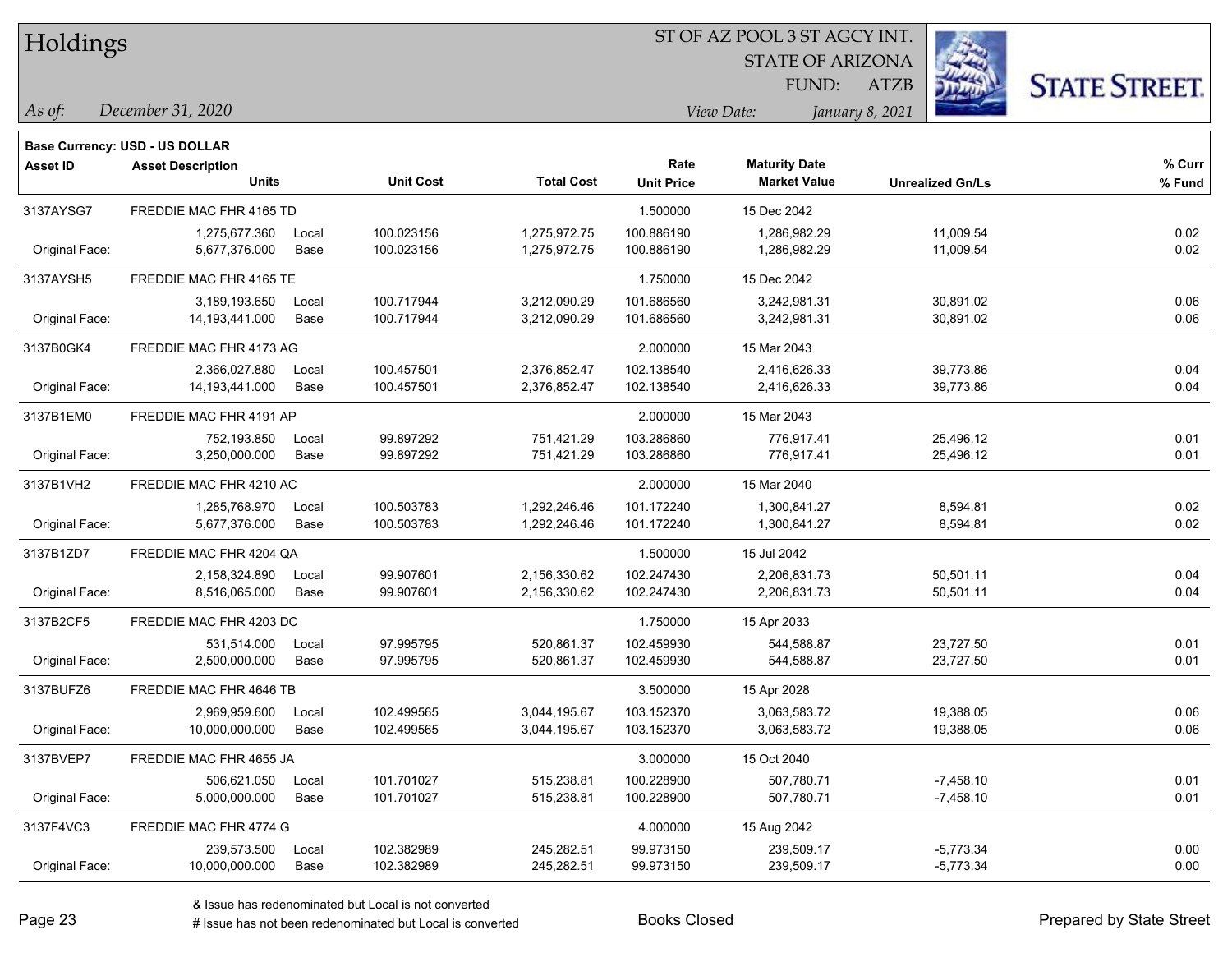| Holdings        |                                         |               |                          |                                | ST OF AZ POOL 3 ST AGCY INT. |                                             |                 |                              |                      |
|-----------------|-----------------------------------------|---------------|--------------------------|--------------------------------|------------------------------|---------------------------------------------|-----------------|------------------------------|----------------------|
|                 |                                         |               |                          |                                |                              | <b>STATE OF ARIZONA</b>                     |                 |                              |                      |
|                 |                                         |               |                          |                                |                              | FUND:                                       | <b>ATZB</b>     |                              | <b>STATE STREET.</b> |
| As of:          | December 31, 2020                       |               |                          |                                |                              | View Date:                                  | January 8, 2021 |                              |                      |
|                 | Base Currency: USD - US DOLLAR          |               |                          |                                |                              |                                             |                 |                              |                      |
| <b>Asset ID</b> | <b>Asset Description</b><br>Units       |               | <b>Unit Cost</b>         | <b>Total Cost</b>              | Rate<br><b>Unit Price</b>    | <b>Maturity Date</b><br><b>Market Value</b> |                 | <b>Unrealized Gn/Ls</b>      | % Curr<br>% Fund     |
| 3137F8AW3       | FREDDIE MAC FHR 5058 BD                 |               |                          |                                | 3.000000                     | 25 Dec 2035                                 |                 |                              |                      |
| Original Face:  | 5,000,000.000<br>5,000,000.000          | Local<br>Base | 102.639660<br>102.639660 | 5,131,983.00<br>5,131,983.00   | 102.187500<br>102.187500     | 5,109,375.00<br>5,109,375.00                |                 | $-22,608.00$<br>$-22,608.00$ | 0.09<br>0.09         |
| 31393DDG3       | FANNIE MAE FNR 2003 58 M                |               |                          |                                | 3.500000                     | 25 Jul 2033                                 |                 |                              |                      |
| Original Face:  | 517,135.650<br>44,567,405.000           | Local<br>Base | 101.113275<br>101.113275 | 522,892.79<br>522,892.79       | 108.672540<br>108.672540     | 561,984.45<br>561,984.45                    |                 | 39,091.66<br>39,091.66       | 0.01<br>0.01         |
| 31396WBV7       | FANNIE MAE FNR 2007 56 EP               |               |                          |                                | 5.500000                     | 25 Jun 2027                                 |                 |                              |                      |
| Original Face:  | 20,445.140<br>1,000,000.000             | Local<br>Base | 106.653855<br>106.653855 | 21,805.53<br>21,805.53         | 110.141490<br>110.141490     | 22,518.58<br>22,518.58                      |                 | 713.05<br>713.05             | 0.00<br>0.00         |
| 31397NJ30       | FANNIE MAE FNR 2009 29 PA               |               |                          |                                | 5.000000                     | 25 May 2049                                 |                 |                              |                      |
| Original Face:  | 755,858.050<br>24,898,134.000           | Local<br>Base | 105.685708<br>105.685708 | 798,833.93<br>798,833.93       | 117.176810<br>117.176810     | 885,690.35<br>885,690.35                    |                 | 86,856.42<br>86,856.42       | 0.02<br>0.02         |
| 31398SP80       | FANNIE MAE FNR 2010 135 EA              |               |                          |                                | 3.000000                     | 25 Jan 2040                                 |                 |                              |                      |
| Original Face:  | 233,642.930<br>5,677,376.000            | Local<br>Base | 99.252954<br>99.252954   | 231,897.51<br>231,897.51       | 101.910620<br>101.910620     | 238,106.96<br>238,106.96                    |                 | 6,209.45<br>6,209.45         | 0.00<br>0.00         |
| 31398WC36       | FREDDIE MAC FHR 3620 PA                 |               |                          |                                | 4.500000                     | 15 Dec 2039                                 |                 |                              |                      |
| Original Face:  | 293,531.900<br>8,516,065.000            | Local<br>Base | 104.850934<br>104.850934 | 307,770.94<br>307,770.94       | 108.713650<br>108.713650     | 319,109.24<br>319,109.24                    |                 | 11,338.30<br>11,338.30       | 0.01<br>0.01         |
| 31422B3T5       | FARMER MAC NOTES 09/21 VAR              |               |                          |                                | 0.120000                     | 01 Sep 2021                                 |                 |                              |                      |
|                 | 20,000,000.000                          | Local<br>Base | 100.000000<br>100.000000 | 20,000,000.00<br>20,000,000.00 | 99.987632<br>99.987632       | 19,997,526.40<br>19,997,526.40              |                 | $-2,473.60$<br>$-2,473.60$   | 0.37<br>0.37         |
| 31422B4M9       | FARMER MAC NOTES 07/21 VAR              |               |                          |                                | 0.110000                     | 02 Jul 2021                                 |                 |                              |                      |
|                 | 25,000,000.000                          | Local<br>Base | 100.000000<br>100.000000 | 25,000,000.00<br>25,000,000.00 | 99.990936<br>99.990936       | 24,997,734.00<br>24,997,734.00              |                 | $-2,266.00$<br>$-2,266.00$   | 0.46<br>0.46         |
| 31422BTG5       | FARMER MAC NOTES 01/24 1.82             |               |                          |                                | 1.820000                     | 29 Jan 2024                                 |                 |                              |                      |
|                 | 5,000,000.000                           | Local<br>Base | 100.000000<br>100.000000 | 5,000,000.00<br>5,000,000.00   | 100.643105<br>100.643105     | 5,032,155.25<br>5,032,155.25                |                 | 32,155.25<br>32,155.25       | 0.09<br>0.09         |
| 31677QBP3       | FIFTH THIRD BANK SR UNSECURED 07/21 VAR |               |                          |                                | 0.654750                     | 26 Jul 2021                                 |                 |                              |                      |

2,000,000.000 Local 100.000000 2,000,000.00 100.187908 2,003,758.16 3,758.16 0.04

Base 100.000000 2,000,000.00 100.187908 2,003,758.16 3,758.16 0.04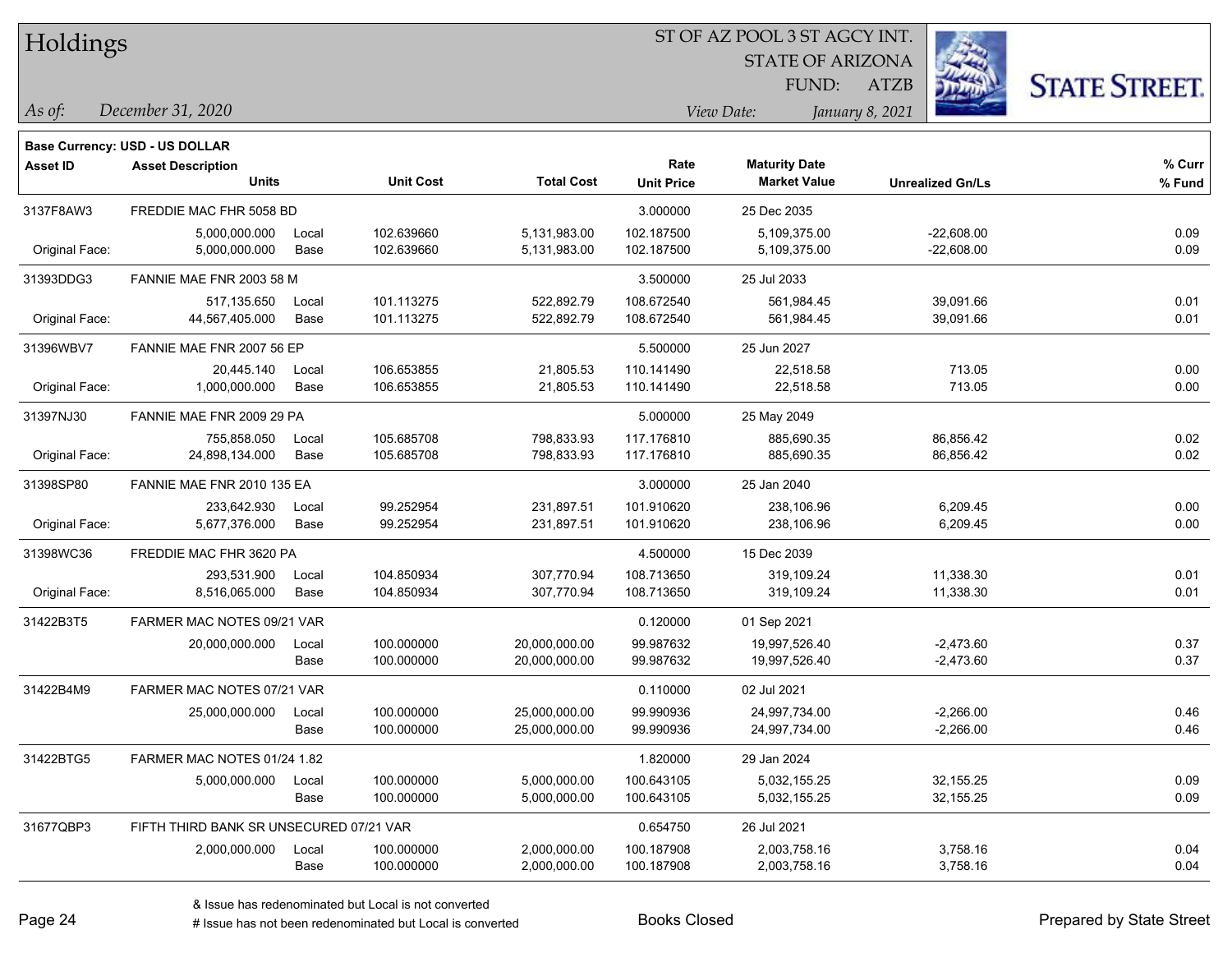| Holdings        |                                                  |               |                          |                                | ST OF AZ POOL 3 ST AGCY INT. |                                             |                            |                      |
|-----------------|--------------------------------------------------|---------------|--------------------------|--------------------------------|------------------------------|---------------------------------------------|----------------------------|----------------------|
|                 |                                                  |               |                          |                                |                              | <b>STATE OF ARIZONA</b>                     |                            |                      |
|                 |                                                  |               |                          |                                |                              | FUND:                                       | <b>ATZB</b>                | <b>STATE STREET.</b> |
| As of:          | December 31, 2020                                |               |                          |                                |                              | View Date:                                  | January 8, 2021            |                      |
|                 |                                                  |               |                          |                                |                              |                                             |                            |                      |
|                 | Base Currency: USD - US DOLLAR                   |               |                          |                                |                              |                                             |                            |                      |
| <b>Asset ID</b> | <b>Asset Description</b><br><b>Units</b>         |               | <b>Unit Cost</b>         | <b>Total Cost</b>              | Rate<br><b>Unit Price</b>    | <b>Maturity Date</b><br><b>Market Value</b> | <b>Unrealized Gn/Ls</b>    | % Curr<br>% Fund     |
|                 |                                                  |               |                          |                                |                              |                                             |                            |                      |
| 345397YP2       | FORD MOTOR CREDIT CO LLC SR UNSECURED 08/22 VAR  |               | 100.000000               |                                | 1.295750<br>97.520955        | 03 Aug 2022                                 |                            |                      |
|                 | 20,000,000.000                                   | Local<br>Base | 100.000000               | 20,000,000.00<br>20,000,000.00 | 97.520955                    | 19,504,191.00<br>19,504,191.00              | -495,809.00<br>-495,809.00 | 0.36<br>0.36         |
|                 |                                                  |               |                          |                                |                              |                                             |                            |                      |
| 369550AW8       | GENERAL DYNAMICS CORP COMPANY GUAR 08/23 1.875   |               |                          |                                | 1.875000                     | 15 Aug 2023                                 |                            |                      |
|                 | 1,250,000.000                                    | Local<br>Base | 103.598454<br>103.598454 | 1,294,980.67<br>1,294,980.67   | 103.705464<br>103.705464     | 1,296,318.30<br>1,296,318.30                | 1,337.63<br>1,337.63       | 0.02<br>0.02         |
|                 |                                                  |               |                          |                                |                              |                                             |                            |                      |
| 369550BF4       | GENERAL DYNAMICS CORP COMPANY GUAR 05/21 VAR     |               |                          |                                | 0.593630                     | 11 May 2021                                 |                            |                      |
|                 | 5,000,000.000                                    | Local<br>Base | 100.000000<br>100.000000 | 5,000,000.00<br>5,000,000.00   | 100.121710<br>100.121710     | 5,006,085.50<br>5,006,085.50                | 6,085.50<br>6,085.50       | 0.09<br>0.09         |
|                 |                                                  |               |                          |                                |                              |                                             |                            |                      |
| 370334CB8       | GENERAL MILLS INC SR UNSECURED 04/21 VAR         |               |                          |                                | 0.770130                     | 16 Apr 2021                                 |                            |                      |
|                 | 6,375,000.000                                    | Local<br>Base | 100.064300<br>100.064300 | 6,379,099.12<br>6,379,099.12   | 100.143088<br>100.143088     | 6,384,121.86<br>6,384,121.86                | 5,022.74<br>5,022.74       | 0.12<br>0.12         |
|                 | GENERAL MILLS INC SR UNSECURED 10/23 3.7         |               |                          |                                |                              |                                             |                            |                      |
| 370334CE2       | 2,610,000.000                                    |               | 108.583498               | 2,834,029.30                   | 3.700000<br>108.908386       | 17 Oct 2023<br>2,842,508.87                 | 8,479.57                   | 0.05                 |
|                 |                                                  | Local<br>Base | 108.583498               | 2,834,029.30                   | 108.908386                   | 2,842,508.87                                | 8,479.57                   | 0.05                 |
| 375558BW2       | GILEAD SCIENCES INC SR UNSECURED 09/23 0.75      |               |                          |                                | 0.750000                     | 29 Sep 2023                                 |                            |                      |
|                 | 10,000,000.000                                   |               | 99.973918                | 9,997,391.78                   | 100.303904                   | 10,030,390.40                               | 32,998.62                  | 0.18                 |
|                 |                                                  | Local<br>Base | 99.973918                | 9,997,391.78                   | 100.303904                   | 10,030,390.40                               | 32,998.62                  | 0.18                 |
| 377373AL9       | GLAXOSMITHKLINE CAPITAL COMPANY GUAR 10/23 0.534 |               |                          |                                | 0.534000                     | 01 Oct 2023                                 |                            |                      |
|                 | 5,000,000.000                                    | Local         | 100.000000               | 5,000,000.00                   | 100.295762                   | 5,014,788.10                                | 14,788.10                  | 0.09                 |
|                 |                                                  | Base          | 100.000000               | 5,000,000.00                   | 100.295762                   | 5,014,788.10                                | 14,788.10                  | 0.09                 |
| 38150AEL5       | GOLDMAN SACHS GROUP INC SR UNSECURED 12/25 1     |               |                          |                                | 1.000000                     | 21 Dec 2025                                 |                            |                      |
|                 | 20,000,000.000                                   | Local         | 100.000000               | 20,000,000.00                  | 100.167810                   | 20,033,562.00                               | 33,562.00                  | 0.37                 |
|                 |                                                  | Base          | 100.000000               | 20,000,000.00                  | 100.167810                   | 20,033,562.00                               | 33,562.00                  | 0.37                 |
| 38376JFP4       | GOVERNMENT NATIONAL MORTGAGE A GNR 2009 106 HA   |               |                          |                                | 4.000000                     | 16 Nov 2039                                 |                            |                      |
|                 | 53,624.850                                       | Local         | 105.178047               | 56,401.57                      | 111.189420                   | 59,625.16                                   | 3,223.59                   | 0.00                 |
| Original Face:  | 877,500.000                                      | Base          | 105.178047               | 56,401.57                      | 111.189420                   | 59,625.16                                   | 3,223.59                   | 0.00                 |
| 38378BWR6       | GOVERNMENT NATIONAL MORTGAGE A GNR 2012 83 AC    |               |                          |                                | 1.718500                     | 16 May 2045                                 |                            |                      |
|                 | 1,622,471.160                                    | Local         | 98.900466                | 1,604,631.53                   | 101.978600                   | 1,654,573.37                                | 49,941.84                  | 0.03                 |
| Original Face:  | 3,000,000.000                                    | Base          | 98.900466                | 1,604,631.53                   | 101.978600                   | 1,654,573.37                                | 49,941.84                  | 0.03                 |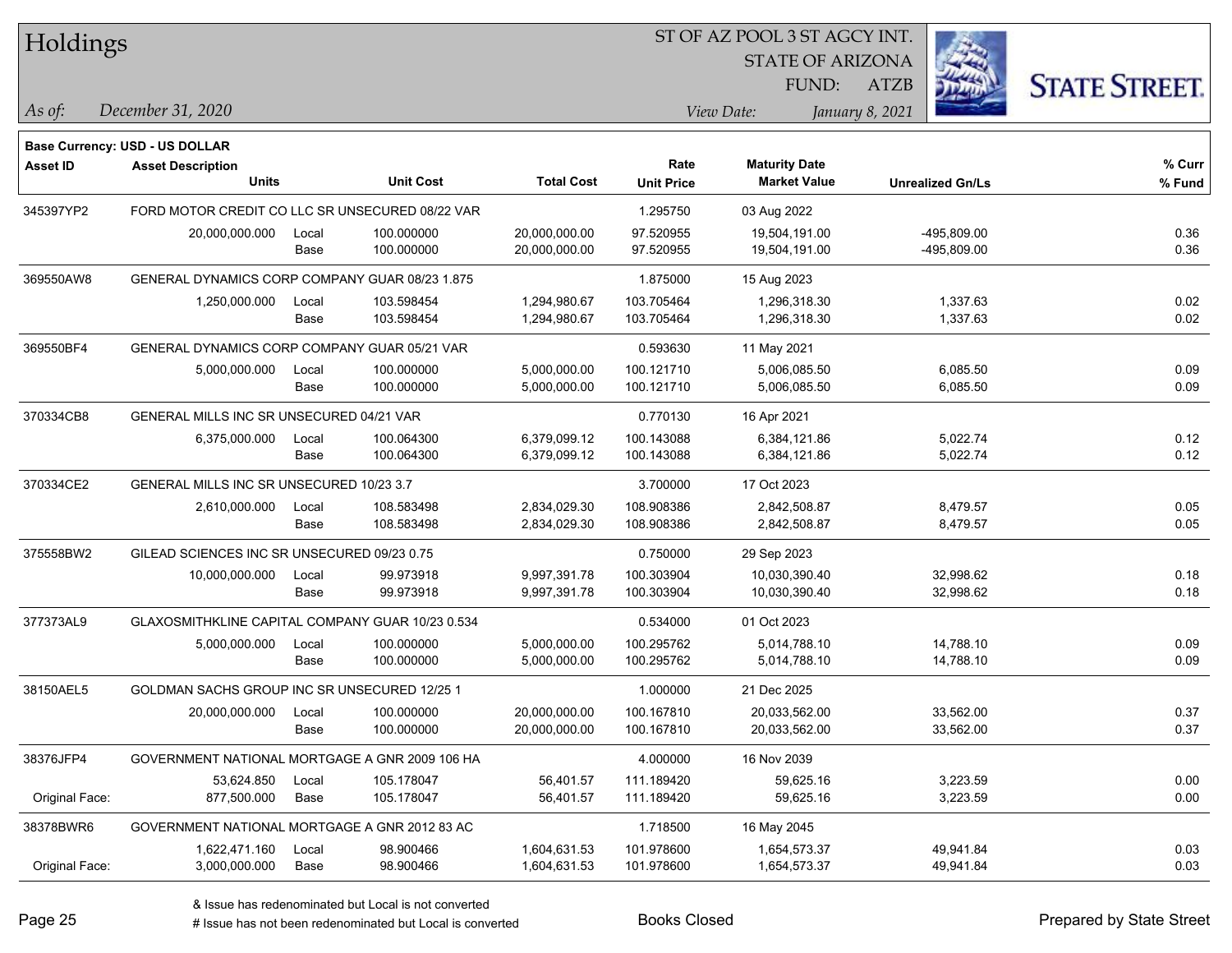Holdings

#### ST OF AZ POOL 3 ST AGCY INT.

STATE OF ARIZONA FUND:



*December 31, 2020 As of: View Date: January 8, 2021*

**Base Currency: USD - US DOLLAR**

| <b>Asset ID</b> | <b>Asset Description</b>                        |       |                  |                   | Rate              | <b>Maturity Date</b> |                         | % Curr |
|-----------------|-------------------------------------------------|-------|------------------|-------------------|-------------------|----------------------|-------------------------|--------|
|                 | <b>Units</b>                                    |       | <b>Unit Cost</b> | <b>Total Cost</b> | <b>Unit Price</b> | <b>Market Value</b>  | <b>Unrealized Gn/Ls</b> | % Fund |
| 38378BX38       | GOVERNMENT NATIONAL MORTGAGE A GNR 2012 132 AC  |       |                  |                   | 1.619870          | 16 Jun 2053          |                         |        |
|                 | 2,784,073.700                                   | Local | 95.555897        | 2,660,346.59      | 101.440660        | 2,824,182.74         | 163,836.15              | 0.05   |
| Original Face:  | 10,000,000.000                                  | Base  | 95.555897        | 2,660,346.59      | 101.440660        | 2,824,182.74         | 163,836.15              | 0.05   |
| 38378EQC0       | GOVERNMENT NATIONAL MORTGAGE A GNR 2012 69 QC   |       |                  |                   | 2.000000          | 16 Mar 2041          |                         |        |
|                 | 2,608,356.510                                   | Local | 102.019249       | 2,661,025.72      | 103.400660        | 2,697,057.85         | 36,032.13               | 0.05   |
| Original Face:  | 10,493,495.000                                  | Base  | 102.019249       | 2,661,025.72      | 103.400660        | 2,697,057.85         | 36,032.13               | 0.05   |
| 38379UW28       | GOVERNMENT NATIONAL MORTGAGE A GNR 2016 158 AE  |       |                  |                   | 2.050000          | 16 Aug 2057          |                         |        |
|                 | 3,759,487.700                                   | Local | 96.470376        | 3,626,791.92      | 102.788530        | 3,864,322.14         | 237,530.22              | 0.07   |
| Original Face:  | 5,000,000.000                                   | Base  | 96.470376        | 3,626,791.92      | 102.788530        | 3,864,322.14         | 237,530.22              | 0.07   |
| 38380GPY4       | GOVERNMENT NATIONAL MORTGAGE A GNR 2017 118 KH  |       |                  |                   | 2.250000          | 20 Oct 2046          |                         |        |
|                 | 1,355,798.350                                   | Local | 99.903034        | 1,354,483.69      | 102.217350        | 1,385,861.14         | 31,377.45               | 0.03   |
| Original Face:  | 5,000,000.000                                   | Base  | 99.903034        | 1,354,483.69      | 102.217350        | 1,385,861.14         | 31,377.45               | 0.03   |
| 38381YQU1       | GOVERNMENT NATIONAL MORTGAGE A GNR 2019 111 BG  |       |                  | 2.500000          | 20 Apr 2049       |                      |                         |        |
|                 | 1,745,558.300                                   | Local | 100.675481       | 1,757,349.21      | 100.956100        | 1.762.247.58         | 4,898.37                | 0.03   |
| Original Face:  | 5,000,000.000                                   | Base  | 100.675481       | 1,757,349.21      | 100.956100        | 1,762,247.58         | 4,898.37                | 0.03   |
| 427866BC1       | HERSHEY COMPANY SR UNSECURED 11/24 2.05         |       |                  |                   | 2.050000          | 15 Nov 2024          |                         |        |
|                 | 1,000,000.000                                   | Local | 99.934324        | 999,343.24        | 105.804494        | 1,058,044.94         | 58,701.70               | 0.02   |
|                 |                                                 | Base  | 99.934324        | 999,343.24        | 105.804494        | 1,058,044.94         | 58,701.70               | 0.02   |
| 427866BF4       | HERSHEY COMPANY SR UNSECURED 06/25 0.9          |       |                  |                   | 0.900000          | 01 Jun 2025          |                         |        |
|                 | 2,000,000.000                                   | Local | 99.837056        | 1,996,741.11      | 101.549546        | 2,030,990.92         | 34,249.81               | 0.04   |
|                 |                                                 | Base  | 99.837056        | 1,996,741.11      | 101.549546        | 2,030,990.92         | 34,249.81               | 0.04   |
| 43813KAA0       | HONDA AUTO RECEIVABLES OWNER T HAROT 2020 3 A1  |       |                  |                   | 0.188770          | 18 Oct 2021          |                         |        |
|                 | 5,556,374.210                                   | Local | 100.000000       | 5,556,374.21      | 100.000010        | 5,556,374.77         | 0.56                    | 0.10   |
| Original Face:  | 10,000,000.000                                  | Base  | 100.000000       | 5,556,374.21      | 100.000010        | 5,556,374.77         | 0.56                    | 0.10   |
| 438516BT2       | HONEYWELL INTERNATIONAL SR UNSECURED 08/22 2.15 |       |                  |                   | 2.150000          | 08 Aug 2022          |                         |        |
|                 | 15,680,000.000                                  | Local | 100.874115       | 15,817,061.16     | 102.654665        | 16,096,251.47        | 279,190.31              | 0.30   |
|                 |                                                 | Base  | 100.874115       | 15,817,061.16     | 102.654665        | 16,096,251.47        | 279,190.31              | 0.30   |
| 438516CB0       | HONEYWELL INTERNATIONAL SR UNSECURED 06/25 1.35 |       |                  |                   | 1.350000          | 01 Jun 2025          |                         |        |
|                 | 3,000,000.000                                   | Local | 99.991260        | 2,999,737.81      | 103.608735        | 3,108,262.05         | 108,524.24              | 0.06   |
|                 |                                                 | Base  | 99.991260        | 2,999,737.81      | 103.608735        | 3,108,262.05         | 108,524.24              | 0.06   |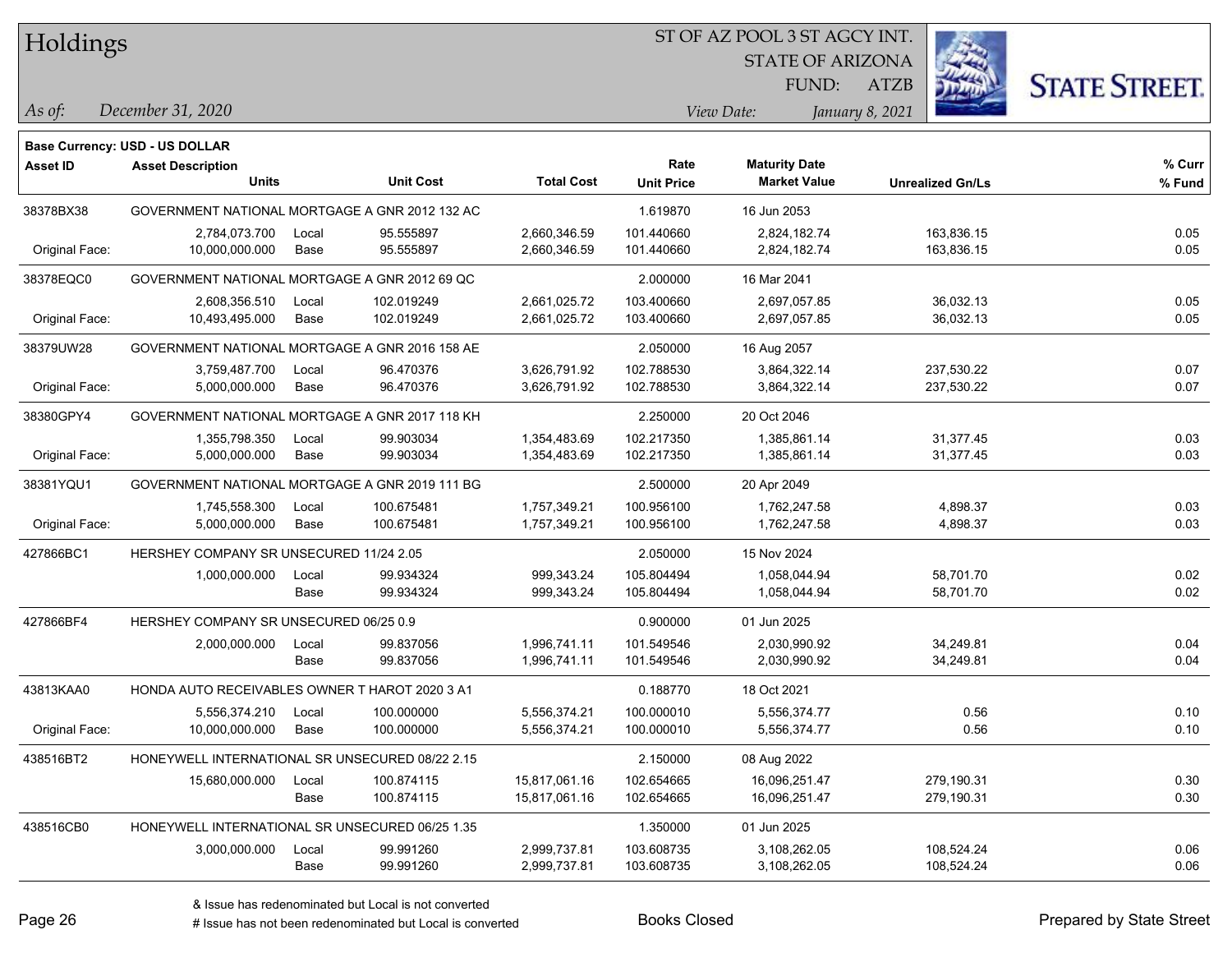| Holdings |
|----------|
|          |

STATE OF ARIZONA

FUND:



*December 31, 2020 As of: View Date: January 8, 2021*

**Base Currency: USD - US DOLLAR**

| <b>Asset ID</b> | <b>Asset Description</b><br><b>Units</b>            |               | <b>Unit Cost</b>         | <b>Total Cost</b>              | Rate<br><b>Unit Price</b> | <b>Maturity Date</b><br><b>Market Value</b> | <b>Unrealized Gn/Ls</b>    | % Curr<br>% Fund |
|-----------------|-----------------------------------------------------|---------------|--------------------------|--------------------------------|---------------------------|---------------------------------------------|----------------------------|------------------|
| 438516CD6       | HONEYWELL INTERNATIONAL SR UNSECURED 08/22 VAR      |               |                          |                                | 0.461000                  | 19 Aug 2022                                 |                            |                  |
|                 | 2,000,000.000                                       | Local<br>Base | 100.000000<br>100.000000 | 2,000,000.00<br>2,000,000.00   | 100.100143<br>100.100143  | 2,002,002.86<br>2,002,002.86                | 2,002.86<br>2,002.86       | 0.04<br>0.04     |
| 44891PAA2       | HYUNDAI AUTO LEASE SECURITIZAT HALST 2020 B A1 144A |               |                          |                                | 0.200760                  | 15 Oct 2021                                 |                            |                  |
| Original Face:  | 2,117,603.020<br>5,000,000.000                      | Local<br>Base | 100.000000<br>100.000000 | 2,117,603.02<br>2,117,603.02   | 99.999500<br>99.999500    | 2,117,592.43<br>2,117,592.43                | $-10.59$<br>$-10.59$       | 0.04<br>0.04     |
| 44891RAA8       | HYUNDAI AUTO RECEIVABLES TRUST HART 2020 C A1       |               |                          |                                | 0.185750                  | 15 Nov 2021                                 |                            |                  |
| Original Face:  | 8,398,758.990<br>12,500,000.000                     | Local<br>Base | 100.000000<br>100.000000 | 8,398,758.99<br>8,398,758.99   | 100.000210<br>100.000210  | 8,398,776.63<br>8,398,776.63                | 17.64<br>17.64             | 0.15<br>0.15     |
| 45905U5U4       | INTL BK RECON + DEVELOP SR UNSECURED 01/23 1.75     |               |                          | 1.750000                       | 27 Jan 2023               |                                             |                            |                  |
|                 | 10,000,000.000                                      | Local<br>Base | 100.000000<br>100.000000 | 10,000,000.00<br>10,000,000.00 | 100.089758<br>100.089758  | 10,008,975.80<br>10,008,975.80              | 8,975.80<br>8,975.80       | 0.18<br>0.18     |
| 459200JQ5       | IBM CORP SR UNSECURED 01/22 2.5                     |               |                          |                                | 2.500000                  | 27 Jan 2022                                 |                            |                  |
|                 | 4,000,000.000                                       | Local<br>Base | 102.353083<br>102.353083 | 4,094,123.33<br>4,094,123.33   | 102.326109<br>102.326109  | 4,093,044.36<br>4,093,044.36                | $-1,078.97$<br>$-1,078.97$ | 0.08<br>0.08     |
| 46513JCE9       | <b>ISRAEL ST 03/23 1.75</b>                         |               |                          |                                | 1.750000                  | 01 Mar 2023                                 |                            |                  |
|                 | 3,800,000.000                                       | Local<br>Base | 100.000000<br>100.000000 | 3,800,000.00<br>3,800,000.00   | 99.994769<br>99.994769    | 3,799,801.22<br>3,799,801.22                | $-198.78$<br>$-198.78$     | 0.07<br>0.07     |
| 46513JQC8       | <b>ISRAEL ST 03/23 2.02</b>                         |               |                          |                                | 2.020000                  | 01 Mar 2023                                 |                            |                  |
|                 | 1,200,000.000                                       | Local<br>Base | 100.000000<br>100.000000 | 1,200,000.00<br>1,200,000.00   | 99.995043<br>99.995043    | 1,199,940.52<br>1,199,940.52                | $-59.48$<br>$-59.48$       | 0.02<br>0.02     |
| 46513JQG9       | <b>ISRAEL ST 05/23 1.79</b>                         |               |                          |                                | 1.790000                  | 01 May 2023                                 |                            |                  |
|                 | 5,000,000.000                                       | Local<br>Base | 100.000000<br>100.000000 | 5,000,000.00<br>5,000,000.00   | 99.995507<br>99.995507    | 4,999,775.35<br>4,999,775.35                | $-224.65$<br>$-224.65$     | 0.09<br>0.09     |
| 478160CN2       | JOHNSON + JOHNSON SR UNSECURED 09/25 0.55           |               |                          |                                | 0.550000                  | 01 Sep 2025                                 |                            |                  |
|                 | 5,000,000.000                                       | Local<br>Base | 99.898803<br>99.898803   | 4,994,940.15<br>4,994,940.15   | 100.433127<br>100.433127  | 5,021,656.35<br>5,021,656.35                | 26,716.20<br>26,716.20     | 0.09<br>0.09     |
| 48128GG79       | JPMORGAN CHASE + CO SR UNSECURED 08/24 2.25         |               |                          |                                | 2.250000                  | 30 Aug 2024                                 |                            |                  |
|                 | 5,000,000.000                                       | Local<br>Base | 100.000000<br>100.000000 | 5,000,000.00<br>5,000,000.00   | 100.682458<br>100.682458  | 5,034,122.90<br>5,034,122.90                | 34,122.90<br>34,122.90     | 0.09<br>0.09     |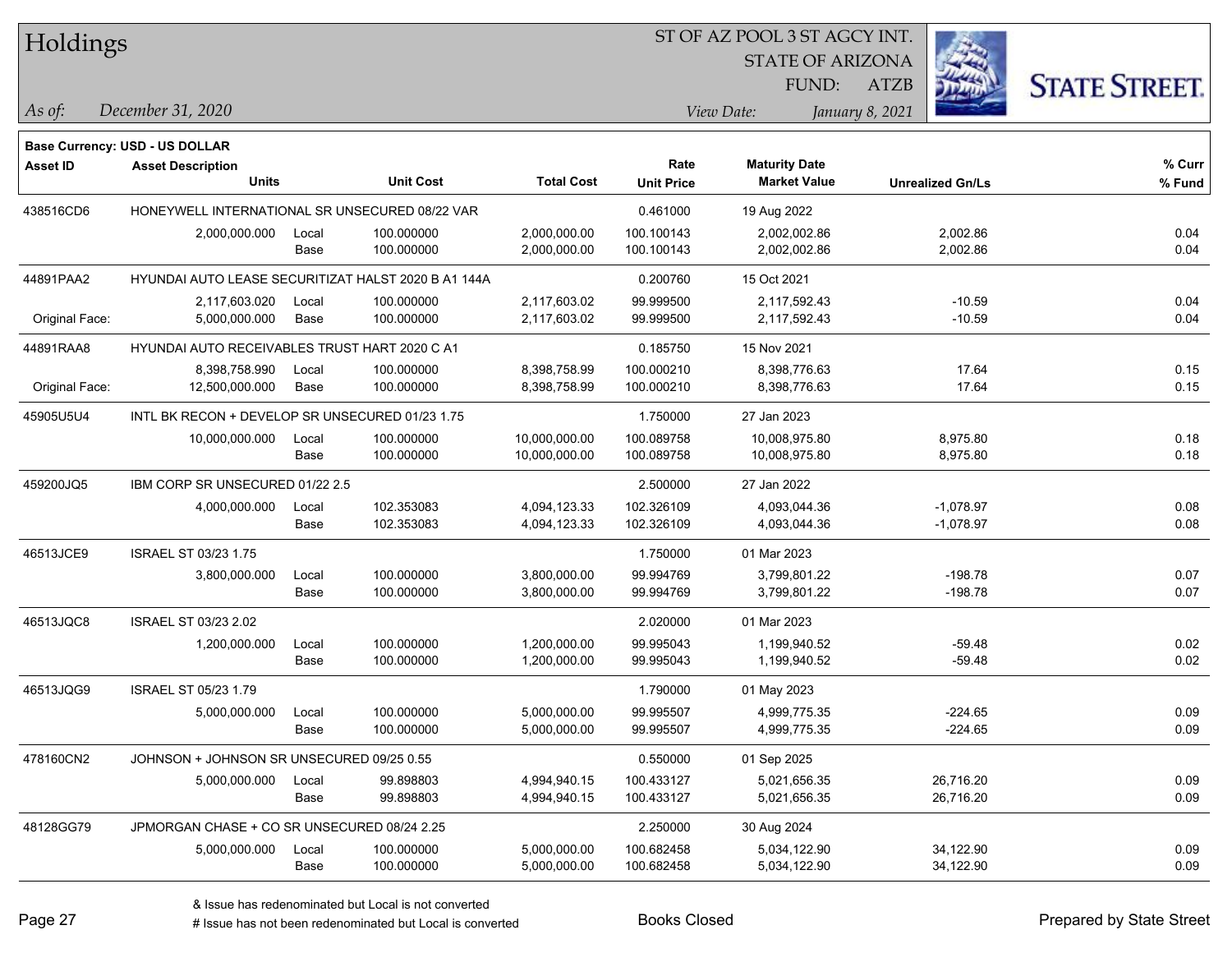| Holdings        |                                                 |       |                  |                   | 51 OF AZ POOL 3 51 AGCY INT. |                         |                 |                         |                      |
|-----------------|-------------------------------------------------|-------|------------------|-------------------|------------------------------|-------------------------|-----------------|-------------------------|----------------------|
|                 |                                                 |       |                  |                   |                              | <b>STATE OF ARIZONA</b> |                 | Ż.                      |                      |
|                 |                                                 |       |                  |                   |                              | FUND:                   | ATZB            |                         | <b>STATE STREET.</b> |
| As of:          | December 31, 2020                               |       |                  |                   |                              | View Date:              | January 8, 2021 |                         |                      |
|                 | <b>Base Currency: USD - US DOLLAR</b>           |       |                  |                   |                              |                         |                 |                         |                      |
| <b>Asset ID</b> | <b>Asset Description</b>                        |       |                  |                   | Rate                         | <b>Maturity Date</b>    |                 |                         | % Curr               |
|                 | <b>Units</b>                                    |       | <b>Unit Cost</b> | <b>Total Cost</b> | <b>Unit Price</b>            | <b>Market Value</b>     |                 | <b>Unrealized Gn/Ls</b> | % Fund               |
| 48128GL73       | JPMORGAN CHASE + CO SR UNSECURED 10/24 VAR      |       |                  |                   | 2.250000                     | 31 Oct 2024             |                 |                         |                      |
|                 | 15,000,000.000                                  | Local | 100.000000       | 15,000,000.00     | 98.835659                    | 14,825,348.85           |                 | $-174,651.15$           | 0.27                 |
|                 |                                                 | Base  | 100.000000       | 15,000,000.00     | 98.835659                    | 14,825,348.85           |                 | $-174,651.15$           | 0.27                 |
| 48128GM49       | JPMORGAN CHASE + CO SR UNSECURED 11/24 VAR      |       |                  |                   | 2.300000                     | 27 Nov 2024             |                 |                         |                      |
|                 | 5,000,000.000                                   | Local | 100.000000       | 5,000,000.00      | 100.352715                   | 5,017,635.75            |                 | 17,635.75               | 0.09                 |
|                 |                                                 | Base  | 100.000000       | 5,000,000.00      | 100.352715                   | 5,017,635.75            |                 | 17,635.75               | 0.09                 |
| 48128GN97       | JPMORGAN CHASE + CO SR UNSECURED 12/24 VAR      |       |                  |                   | 2.300000                     | 23 Dec 2024             |                 |                         |                      |
|                 | 10,000,000.000                                  | Local | 100.000000       | 10,000,000.00     | 100.757581                   | 10,075,758.10           |                 | 75,758.10               | 0.19                 |
|                 |                                                 | Base  | 100.000000       | 10,000,000.00     | 100.757581                   | 10,075,758.10           |                 | 75,758.10               | 0.19                 |
| 48128GV56       | JPMORGAN CHASE + CO SR UNSECURED 08/25 0.8      |       |                  |                   | 0.800000                     | 18 Aug 2025             |                 |                         |                      |
|                 | 5,000,000.000                                   | Local | 100.000000       | 5,000,000.00      | 99.078514                    | 4,953,925.70            |                 | $-46,074.30$            | 0.09                 |
|                 |                                                 | Base  | 100.000000       | 5,000,000.00      | 99.078514                    | 4,953,925.70            |                 | $-46,074.30$            | 0.09                 |
| 49327M2Z6       | KEY BANK NA SR UNSECURED 03/23 1.25             |       |                  |                   | 1.250000                     | 10 Mar 2023             |                 |                         |                      |
|                 | 3,000,000.000                                   | Local | 99.965748        | 2,998,972.44      | 101.958814                   | 3,058,764.42            |                 | 59,791.98               | 0.06                 |
|                 |                                                 | Base  | 99.965748        | 2,998,972.44      | 101.958814                   | 3,058,764.42            |                 | 59,791.98               | 0.06                 |
| 49327M3A0       | KEY BANK NA SR UNSECURED 01/24 VAR              |       |                  |                   | 0.423000                     | 03 Jan 2024             |                 |                         |                      |
|                 | 5,000,000.000                                   | Local | 100.000000       | 5,000,000.00      | 100.099000                   | 5,004,950.00            |                 | 4,950.00                | 0.09                 |
|                 |                                                 | Base  | 100.000000       | 5,000,000.00      | 100.099000                   | 5,004,950.00            |                 | 4,950.00                | 0.09                 |
| 50117PAC3       | KUBOTA CREDIT OWNER TRUST KCOT 2018 1A A3 144A  |       |                  |                   | 3.100000                     | 15 Aug 2022             |                 |                         |                      |
|                 | 6,078,490.280                                   | Local | 99.884570        | 6,071,473.89      | 101.077000                   | 6,143,955.62            |                 | 72,481.73               | 0.11                 |
| Original Face:  | 12,640,000.000                                  | Base  | 99.884570        | 6,071,473.89      | 101.077000                   | 6,143,955.62            |                 | 72,481.73               | 0.11                 |
| 571900BB4       | MARRIOTT INTERNATIONAL SR UNSECURED 04/24 3.6   |       |                  |                   | 3.600000                     | 15 Apr 2024             |                 |                         |                      |
|                 | 3,000,000.000                                   | Local | 99.691496        | 2,990,744.88      | 106.607794                   | 3,198,233.82            |                 | 207,488.94              | 0.06                 |
|                 |                                                 | Base  | 99.691496        | 2,990,744.88      | 106.607794                   | 3,198,233.82            |                 | 207,488.94              | 0.06                 |
| 571903AM5       | MARRIOTT INTERNATIONAL SR UNSECURED 10/21 3.125 |       |                  |                   | 3.125000                     | 15 Oct 2021             |                 |                         |                      |
|                 | 3,493,000.000                                   | Local | 100.590328       | 3,513,620.15      | 101.296418                   | 3,538,283.88            |                 | 24,663.73               | 0.07                 |
|                 |                                                 | Base  | 100.590328       | 3,513,620.15      | 101.296418                   | 3,538,283.88            |                 | 24,663.73               | 0.07                 |
| 58013MFE9       | MCDONALD S CORP SR UNSECURED 04/23 3.35         |       |                  |                   | 3.350000                     | 01 Apr 2023             |                 |                         |                      |
|                 | 3,250,000.000                                   | Local | 106.024044       | 3,445,781.42      | 106.527473                   | 3,462,142.87            |                 | 16,361.45               | 0.06                 |
|                 |                                                 | Base  | 106.024044       | 3,445,781.42      | 106.527473                   | 3,462,142.87            |                 | 16,361.45               | 0.06                 |

ST OF A Z POOL 2 ST ACCV INT

denote the redenominated but Local is converted Books Closed Prepared by State Street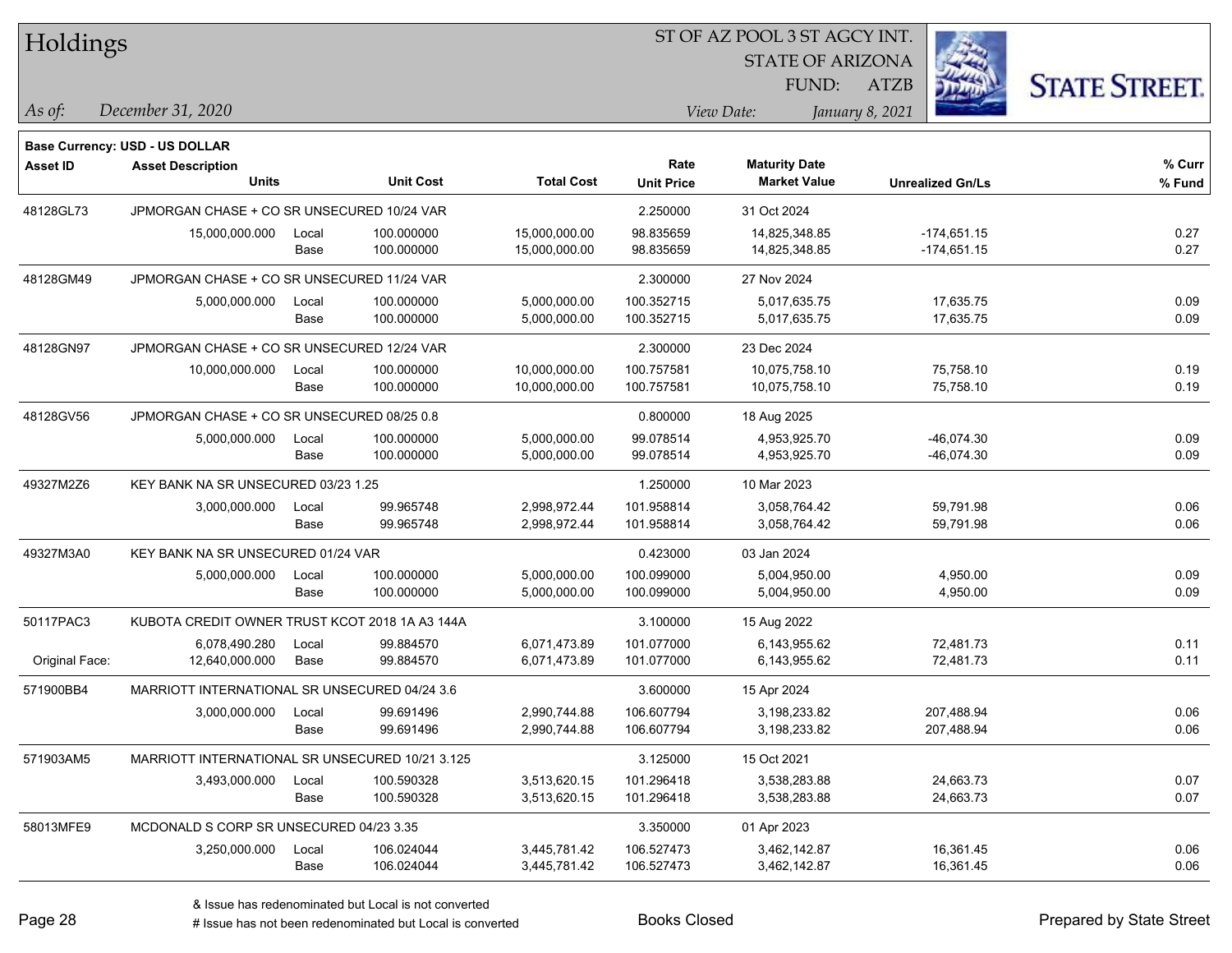| Holdings        |                                                            |       |                  |                   | ST OF AZ POOL 3 ST AGCY INT. |                         |                         |            |                      |
|-----------------|------------------------------------------------------------|-------|------------------|-------------------|------------------------------|-------------------------|-------------------------|------------|----------------------|
|                 |                                                            |       |                  |                   |                              | <b>STATE OF ARIZONA</b> |                         |            |                      |
|                 |                                                            |       |                  |                   |                              | FUND:                   | <b>ATZB</b>             |            | <b>STATE STREET.</b> |
| $ $ As of:      | December 31, 2020                                          |       |                  |                   |                              | View Date:              | January 8, 2021         |            |                      |
|                 |                                                            |       |                  |                   |                              |                         |                         |            |                      |
| <b>Asset ID</b> | Base Currency: USD - US DOLLAR<br><b>Asset Description</b> |       |                  |                   | Rate                         | <b>Maturity Date</b>    |                         |            | % Curr               |
|                 | <b>Units</b>                                               |       | <b>Unit Cost</b> | <b>Total Cost</b> | <b>Unit Price</b>            | <b>Market Value</b>     | <b>Unrealized Gn/Ls</b> |            | % Fund               |
| 58769QAB7       | MERCEDES BENZ AUTO LEASE TRUST MBALT 2019 B A2             |       |                  |                   | 2.010000                     | 15 Dec 2021             |                         |            |                      |
|                 | 896,673.460                                                | Local | 99.997163        | 896.648.02        | 100.201470                   | 898,479.99              |                         | 1,831.97   | 0.02                 |
| Original Face:  | 2,750,000.000                                              | Base  | 99.997163        | 896,648.02        | 100.201470                   | 898,479.99              |                         | 1,831.97   | 0.02                 |
| 594918BP8       | MICROSOFT CORP SR UNSECURED 08/21 1.55                     |       |                  |                   | 1.550000                     | 08 Aug 2021             |                         |            |                      |
|                 | 50,000,000.000                                             | Local | 99.989208        | 49,994,603.90     | 100.687863                   | 50,343,931.50           |                         | 349,327.60 | 0.93                 |
|                 |                                                            | Base  | 99.989208        | 49,994,603.90     | 100.687863                   | 50,343,931.50           |                         | 349,327.60 | 0.93                 |
| 594918BW3       | MICROSOFT CORP SR UNSECURED 02/22 2.4                      |       |                  |                   | 2.400000                     | 06 Feb 2022             |                         |            |                      |
|                 | 10,354,000.000                                             | Local | 100.612720       | 10,417,441.03     | 102.038944                   | 10,565,112.26           |                         | 147,671.23 | 0.19                 |
|                 |                                                            | Base  | 100.612720       | 10,417,441.03     | 102.038944                   | 10,565,112.26           |                         | 147,671.23 | 0.19                 |
| 60920LAE4       | MONDELEZ INTL HLDINGS NE COMPANY GUAR 144A 09/22 2.125     |       |                  |                   | 2.125000                     | 19 Sep 2022             |                         |            |                      |
|                 | 1,341,000.000                                              | Local | 102.932066       | 1,380,319.01      | 102.864710                   | 1,379,415.76            |                         | $-903.25$  | 0.03                 |
|                 |                                                            | Base  | 102.932066       | 1,380,319.01      | 102.864710                   | 1,379,415.76            |                         | $-903.25$  | 0.03                 |
| 637432NM3       | NATIONAL RURAL UTIL COOP COLLATERAL T 04/22 2.4            |       |                  | 2.400000          | 25 Apr 2022                  |                         |                         |            |                      |
|                 | 8,867,000.000                                              | Local | 102.211705       | 9,063,111.91      | 102.580905                   | 9,095,848.85            |                         | 32,736.94  | 0.17                 |
|                 |                                                            | Base  | 102.211705       | 9,063,111.91      | 102.580905                   | 9,095,848.85            |                         | 32,736.94  | 0.17                 |
| 63743HEQ1       | NATIONAL RURAL UTIL COOP SR UNSECURED 09/22 2.3            |       |                  |                   | 2.300000                     | 15 Sep 2022             |                         |            |                      |
|                 | 1,000,000.000                                              | Local | 103.079258       | 1,030,792.58      | 103.161995                   | 1,031,619.95            |                         | 827.37     | 0.02                 |
|                 |                                                            | Base  | 103.079258       | 1,030,792.58      | 103.161995                   | 1,031,619.95            |                         | 827.37     | 0.02                 |
| 63743HET5       | NATIONAL RURAL UTIL COOP SR UNSECURED 01/22 1.75           |       |                  |                   | 1.750000                     | 21 Jan 2022             |                         |            |                      |
|                 | 4,533,000.000                                              | Local | 101.611452       | 4,606,047.12      | 101.629938                   | 4,606,885.09            |                         | 837.97     | 0.08                 |
|                 |                                                            | Base  | 101.611452       | 4,606,047.12      | 101.629938                   | 4,606,885.09            |                         | 837.97     | 0.08                 |
| 637639AC9       | NATIONAL SECS CLEARING SR UNSECURED 144A 12/23 0.4         |       |                  |                   | 0.400000                     | 07 Dec 2023             |                         |            |                      |
|                 | 5,000,000.000                                              | Local | 99.877934        | 4,993,896.71      | 100.209000                   | 5,010,450.00            |                         | 16,553.29  | 0.09                 |
|                 |                                                            | Base  | 99.877934        | 4,993,896.71      | 100.209000                   | 5,010,450.00            |                         | 16,553.29  | 0.09                 |
| 641062AQ7       | NESTLE HOLDINGS INC COMPANY GUAR 144A 01/24 0.375          |       |                  |                   | 0.375000                     | 15 Jan 2024             |                         |            |                      |
|                 | 15,000,000.000                                             | Local | 99.780387        | 14,967,058.05     | 100.100780                   | 15,015,117.00           |                         | 48,058.95  | 0.28                 |
|                 |                                                            | Base  | 99.780387        | 14,967,058.05     | 100.100780                   | 15,015,117.00           |                         | 48,058.95  | 0.28                 |
| 64952WCE1       | NEW YORK LIFE GLOBAL FDG SR SECURED 144A 04/21 2           |       |                  |                   | 2.000000                     | 13 Apr 2021             |                         |            |                      |
|                 | 3,000,000.000                                              | Local | 99.991788        | 2,999,753.65      | 100.481771                   | 3,014,453.13            |                         | 14,699.48  | 0.06                 |
|                 |                                                            | Base  | 99.991788        | 2,999,753.65      | 100.481771                   | 3,014,453.13            |                         | 14,699.48  | 0.06                 |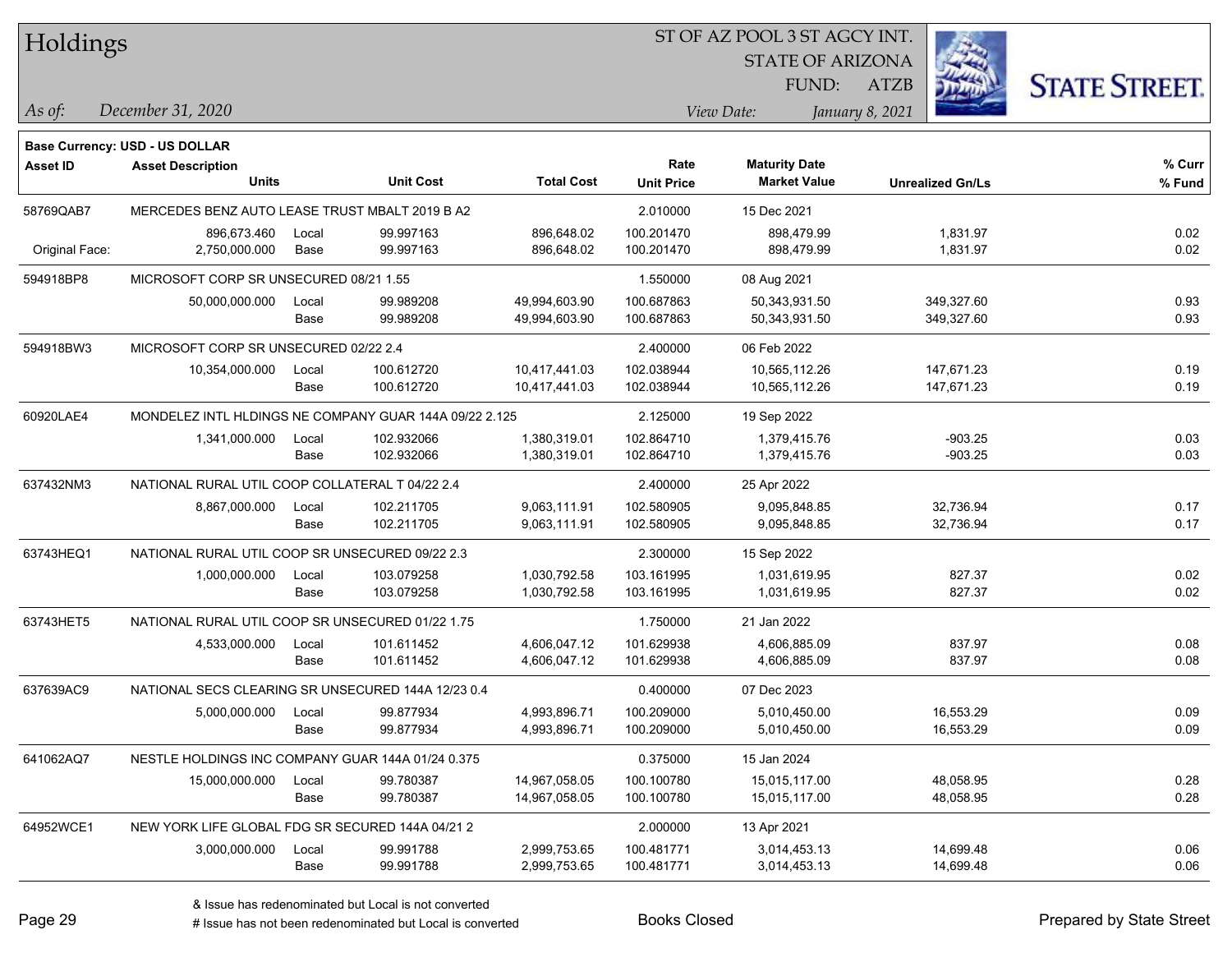| Holdings        |                                                      |       |                  |                   |                   | ST OF AZ POOL 3 ST AGCY INT.                |                         |                      |
|-----------------|------------------------------------------------------|-------|------------------|-------------------|-------------------|---------------------------------------------|-------------------------|----------------------|
|                 |                                                      |       |                  |                   |                   | <b>STATE OF ARIZONA</b>                     |                         |                      |
|                 |                                                      |       |                  |                   |                   | FUND:                                       | <b>ATZB</b>             | <b>STATE STREET.</b> |
| $ $ As of:      | December 31, 2020                                    |       |                  |                   |                   | View Date:                                  | January 8, 2021         |                      |
|                 |                                                      |       |                  |                   |                   |                                             |                         |                      |
|                 | <b>Base Currency: USD - US DOLLAR</b>                |       |                  |                   | Rate              |                                             |                         | $%$ Curr             |
| <b>Asset ID</b> | <b>Asset Description</b><br><b>Units</b>             |       | <b>Unit Cost</b> | <b>Total Cost</b> | <b>Unit Price</b> | <b>Maturity Date</b><br><b>Market Value</b> | <b>Unrealized Gn/Ls</b> | % Fund               |
| 654740AN9       | NISSAN MOTOR ACCEPTANCE SR UNSECURED 144A 03/21 2.55 |       |                  |                   | 2.550000          | 08 Mar 2021                                 |                         |                      |
|                 | 10,000,000.000                                       | Local | 99.995624        | 9.999.562.40      | 100.272502        | 10,027,250.20                               | 27,687.80               | 0.18                 |
|                 |                                                      | Base  | 99.995624        | 9,999,562.40      | 100.272502        | 10,027,250.20                               | 27,687.80               | 0.18                 |
| 655844BJ6       | NORFOLK SOUTHERN CORP SR UNSECURED 04/22 3           |       |                  |                   | 3.000000          | 01 Apr 2022                                 |                         |                      |
|                 | 3,140,000.000                                        | Local | 101.154067       | 3,176,237.69      | 102.665222        | 3,223,687.97                                | 47,450.28               | 0.06                 |
|                 |                                                      | Base  | 101.154067       | 3,176,237.69      | 102.665222        | 3,223,687.97                                | 47,450.28               | 0.06                 |
| 665859AP9       | NORTHERN TRUST CORP SUBORDINATED 10/25 3.95          |       |                  |                   | 3.950000          | 30 Oct 2025                                 |                         |                      |
|                 | 4,455,000.000                                        | Local | 115.410146       | 5,141,522.01      | 115.415816        | 5,141,774.60                                | 252.59                  | 0.09                 |
|                 |                                                      | Base  | 115.410146       | 5,141,522.01      | 115.415816        | 5,141,774.60                                | 252.59                  | 0.09                 |
| 68389XBL8       | ORACLE CORP SR UNSECURED 09/23 2.4                   |       |                  |                   | 2.400000          | 15 Sep 2023                                 |                         |                      |
|                 | 6,700,000.000                                        | Local | 105.028427       | 7,036,904.60      | 105.149787        | 7,045,035.73                                | 8,131.13                | 0.13                 |
|                 |                                                      | Base  | 105.028427       | 7,036,904.60      | 105.149787        | 7,045,035.73                                | 8,131.13                | 0.13                 |
| 713448EY0       | PEPSICO INC SR UNSECURED 05/23 0.75                  |       |                  |                   | 0.750000          | 01 May 2023                                 |                         |                      |
|                 | 4,888,000.000                                        | Local | 100.992423       | 4,936,509.62      | 101.425995        | 4,957,702.64                                | 21,193.02               | 0.09                 |
|                 |                                                      | Base  | 100.992423       | 4,936,509.62      | 101.425995        | 4,957,702.64                                | 21,193.02               | 0.09                 |
| 713448FB9       | PEPSICO INC SR UNSECURED 10/23 0.4                   |       |                  |                   | 0.400000          | 07 Oct 2023                                 |                         |                      |
|                 | 5,000,000.000                                        | Local | 99.947477        | 4,997,373.83      | 100.550567        | 5,027,528.35                                | 30,154.52               | 0.09                 |
|                 |                                                      | Base  | 99.947477        | 4,997,373.83      | 100.550567        | 5,027,528.35                                | 30,154.52               | 0.09                 |
| 717081DM2       | PFIZER INC SR UNSECURED 05/24 3.4                    |       |                  |                   | 3.400000          | 15 May 2024                                 |                         |                      |
|                 | 4,753,000.000                                        | Local | 109.622777       | 5,210,370.61      | 109.890744        | 5,223,107.06                                | 12,736.45               | 0.10                 |
|                 |                                                      | Base  | 109.622777       | 5,210,370.61      | 109.890744        | 5,223,107.06                                | 12,736.45               | 0.10                 |
| 717081ER0       | PFIZER INC SR UNSECURED 03/22 2.8                    |       |                  |                   | 2.800000          | 11 Mar 2022                                 |                         |                      |
|                 | 3,000,000.000                                        | Local | 99.997624        | 2,999,928.72      | 103.002667        | 3,090,080.01                                | 90,151.29               | 0.06                 |
|                 |                                                      | Base  | 99.997624        | 2,999,928.72      | 103.002667        | 3,090,080.01                                | 90,151.29               | 0.06                 |
| 718546AX2       | PHILLIPS 66 COMPANY GUAR 02/24 VAR                   |       |                  |                   | 0.840380          | 15 Feb 2024                                 |                         |                      |
|                 | 15,000,000.000                                       | Local | 100.000000       | 15,000,000.00     | 100.082127        | 15,012,319.05                               | 12,319.05               | 0.28                 |
|                 |                                                      | Base  | 100.000000       | 15,000,000.00     | 100.082127        | 15,012,319.05                               | 12,319.05               | 0.28                 |
| 723484AH4       | PINNACLE WEST CAPITAL SR UNSECURED 06/25 1.3         |       |                  |                   | 1.300000          | 15 Jun 2025                                 |                         |                      |
|                 | 12,000,000.000                                       | Local | 99.991104        | 11,998,932.51     | 101.587686        | 12,190,522.32                               | 191,589.81              | 0.22                 |
|                 |                                                      | Base  | 99.991104        | 11,998,932.51     | 101.587686        | 12,190,522.32                               | 191,589.81              | 0.22                 |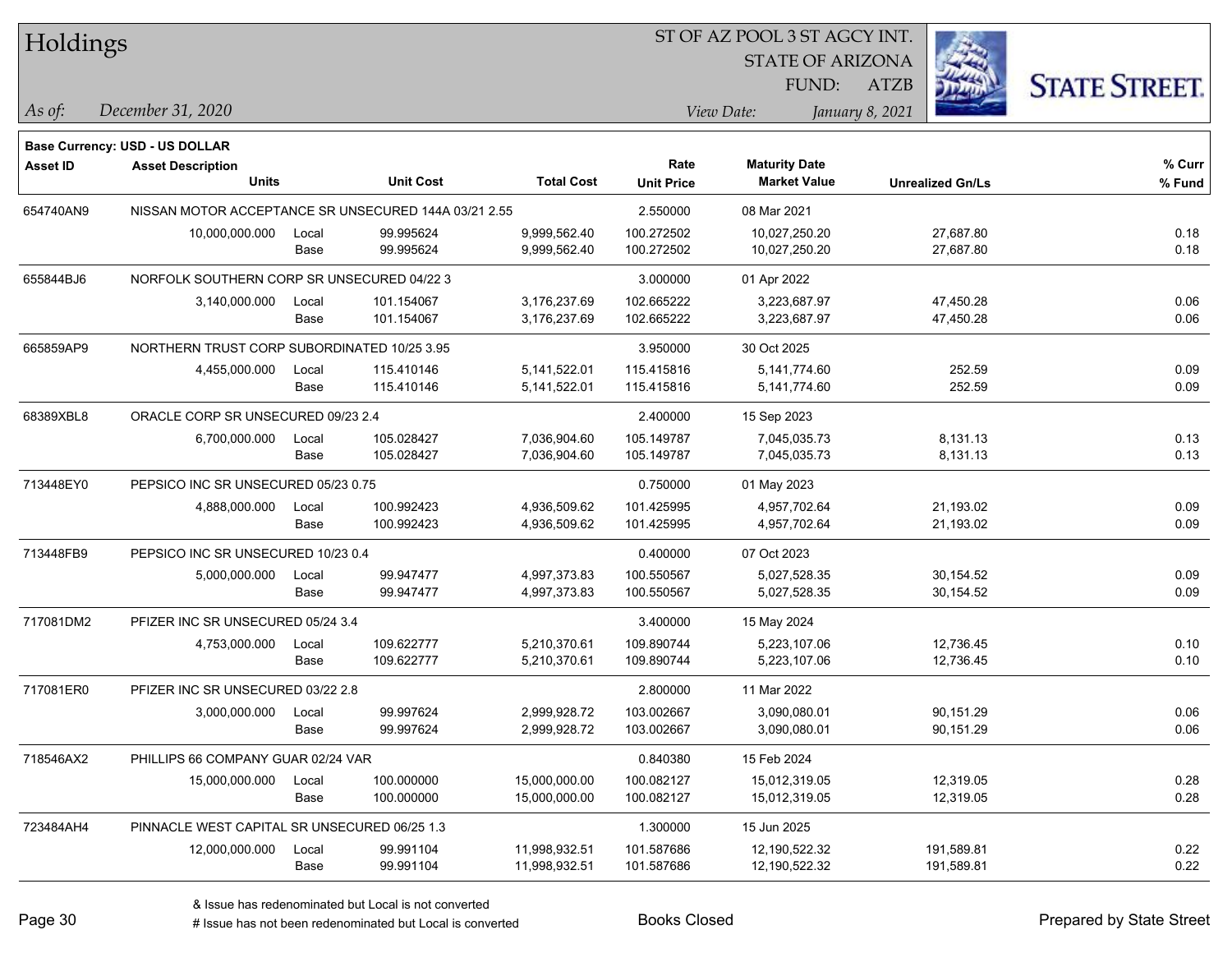| Holdings<br><b>STATE OF ARIZONA</b><br><b>STATE STREET.</b><br>FUND:<br>ATZB<br>December 31, 2020<br>January 8, 2021<br>As of:<br>View Date:<br>Base Currency: USD - US DOLLAR<br>Rate<br><b>Maturity Date</b><br><b>Asset ID</b><br><b>Asset Description</b><br><b>Total Cost</b><br><b>Units</b><br><b>Unit Cost</b><br><b>Market Value</b><br><b>Unit Price</b><br><b>Unrealized Gn/Ls</b><br>74005PBA1<br>LINDE INC/CT COMPANY GUAR 02/22 2.45<br>2.450000<br>15 Feb 2022<br>100.760057<br>101.857420<br>3,000,000.000<br>3,022,801.72<br>3,055,722.60<br>32,920.88<br>Local<br>100.760057<br>3,022,801.72<br>101.857420<br>3,055,722.60<br>32,920.88<br>Base | % Curr<br>% Fund<br>0.06<br>0.06 |
|-------------------------------------------------------------------------------------------------------------------------------------------------------------------------------------------------------------------------------------------------------------------------------------------------------------------------------------------------------------------------------------------------------------------------------------------------------------------------------------------------------------------------------------------------------------------------------------------------------------------------------------------------------------------|----------------------------------|
|                                                                                                                                                                                                                                                                                                                                                                                                                                                                                                                                                                                                                                                                   |                                  |
|                                                                                                                                                                                                                                                                                                                                                                                                                                                                                                                                                                                                                                                                   |                                  |
|                                                                                                                                                                                                                                                                                                                                                                                                                                                                                                                                                                                                                                                                   |                                  |
|                                                                                                                                                                                                                                                                                                                                                                                                                                                                                                                                                                                                                                                                   |                                  |
|                                                                                                                                                                                                                                                                                                                                                                                                                                                                                                                                                                                                                                                                   |                                  |
|                                                                                                                                                                                                                                                                                                                                                                                                                                                                                                                                                                                                                                                                   |                                  |
|                                                                                                                                                                                                                                                                                                                                                                                                                                                                                                                                                                                                                                                                   |                                  |
|                                                                                                                                                                                                                                                                                                                                                                                                                                                                                                                                                                                                                                                                   |                                  |
|                                                                                                                                                                                                                                                                                                                                                                                                                                                                                                                                                                                                                                                                   |                                  |
|                                                                                                                                                                                                                                                                                                                                                                                                                                                                                                                                                                                                                                                                   |                                  |
| 742718FL8<br>PROCTER + GAMBLE CO/THE SR UNSECURED 10/25 0.55<br>0.550000<br>29 Oct 2025                                                                                                                                                                                                                                                                                                                                                                                                                                                                                                                                                                           |                                  |
| 100.884811<br>15,000,000.000<br>99.843678<br>14,976,551.70<br>15,132,721.65<br>156,169.95<br>Local                                                                                                                                                                                                                                                                                                                                                                                                                                                                                                                                                                | 0.28                             |
| 99.843678<br>14,976,551.70<br>100.884811<br>15, 132, 721.65<br>156,169.95<br>Base                                                                                                                                                                                                                                                                                                                                                                                                                                                                                                                                                                                 | 0.28                             |
| 78014RAP5<br>ROYAL BANK OF CANADA SR UNSECURED 09/21 VAR<br>0.588630<br>21 Sep 2021                                                                                                                                                                                                                                                                                                                                                                                                                                                                                                                                                                               |                                  |
| 99.953424<br>9,995,342.38<br>100.150476<br>10,015,047.60<br>19,705.22<br>10,000,000.000<br>Local                                                                                                                                                                                                                                                                                                                                                                                                                                                                                                                                                                  | 0.18                             |
| 99.953424<br>9,995,342.38<br>100.150476<br>10,015,047.60<br>19,705.22<br>Base                                                                                                                                                                                                                                                                                                                                                                                                                                                                                                                                                                                     | 0.18                             |
| 78014RAQ3<br>ROYAL BANK OF CANADA SR UNSECURED 10/21 VAR<br>3.000000<br>22 Oct 2021                                                                                                                                                                                                                                                                                                                                                                                                                                                                                                                                                                               |                                  |
| 10,000,000.000<br>100.000000<br>10,000,000.00<br>101.954849<br>10,195,484.90<br>195,484.90<br>Local                                                                                                                                                                                                                                                                                                                                                                                                                                                                                                                                                               | 0.19                             |
| 100.000000<br>10,000,000.00<br>101.954849<br>10,195,484.90<br>195,484.90<br>Base                                                                                                                                                                                                                                                                                                                                                                                                                                                                                                                                                                                  | 0.19                             |
| 78014RBX7<br>ROYAL BANK OF CANADA SR UNSECURED 01/25 VAR<br>2.300000<br>30 Jan 2025                                                                                                                                                                                                                                                                                                                                                                                                                                                                                                                                                                               |                                  |
| 100.354350<br>35,435.00<br>10,000,000.000<br>100.000000<br>10,000,000.00<br>10,035,435.00<br>Local                                                                                                                                                                                                                                                                                                                                                                                                                                                                                                                                                                | 0.19                             |
| 100.000000<br>10,000,000.00<br>100.354350<br>10,035,435.00<br>35,435.00<br>Base                                                                                                                                                                                                                                                                                                                                                                                                                                                                                                                                                                                   | 0.19                             |
| 78014RCM0<br>ROYAL BANK OF CANADA SR UNSECURED 03/25 VAR<br>1.500000<br>27 Mar 2025                                                                                                                                                                                                                                                                                                                                                                                                                                                                                                                                                                               |                                  |
| 104.307000<br>100.000000<br>10,000,000.00<br>10,430,700.00<br>430,700.00<br>10,000,000.000<br>Local                                                                                                                                                                                                                                                                                                                                                                                                                                                                                                                                                               | 0.19                             |
| 100.000000<br>104.307000<br>10,430,700.00<br>430,700.00<br>Base<br>10,000,000.00                                                                                                                                                                                                                                                                                                                                                                                                                                                                                                                                                                                  | 0.19                             |
| 78014RDC1<br>0.625000<br>ROYAL BANK OF CANADA SR UNSECURED 10/25 VAR<br>09 Oct 2025                                                                                                                                                                                                                                                                                                                                                                                                                                                                                                                                                                               |                                  |
| 5,000,000.000<br>100.000000<br>5,000,000.00<br>98.900000<br>4,945,000.00<br>$-55,000.00$<br>Local                                                                                                                                                                                                                                                                                                                                                                                                                                                                                                                                                                 | 0.09                             |
| 100.000000<br>5,000,000.00<br>98.900000<br>4,945,000.00<br>$-55,000.00$<br>Base                                                                                                                                                                                                                                                                                                                                                                                                                                                                                                                                                                                   | 0.09                             |
| 78446YAA1<br>SLM STUDENT LOAN TRUST SLMA 2012 2 A<br>0.850130<br>25 Jan 2029                                                                                                                                                                                                                                                                                                                                                                                                                                                                                                                                                                                      |                                  |
| 857,499.000 Local<br>100.000000<br>857,499.00<br>95.361260<br>817,721.85<br>-39,777.15                                                                                                                                                                                                                                                                                                                                                                                                                                                                                                                                                                            | 0.02                             |
| 2,838,688.000 Base<br>100.000000<br>857,499.00<br>95.361260<br>$-39,777.15$<br>Original Face:<br>817,721.85                                                                                                                                                                                                                                                                                                                                                                                                                                                                                                                                                       | 0.02                             |
| 863667BA8<br>STRYKER CORP SR UNSECURED 06/25 1.15<br>1.150000<br>15 Jun 2025                                                                                                                                                                                                                                                                                                                                                                                                                                                                                                                                                                                      |                                  |
| 99.793339<br>102.033428<br>Local<br>4,989,666.94<br>5,101,671.40<br>112,004.46<br>5,000,000.000                                                                                                                                                                                                                                                                                                                                                                                                                                                                                                                                                                   | 0.09                             |
| 99.793339<br>4,989,666.94<br>102.033428<br>5,101,671.40<br>112,004.46<br>Base                                                                                                                                                                                                                                                                                                                                                                                                                                                                                                                                                                                     | 0.09                             |
| 86787EBE6<br>TRUIST BANK SR UNSECURED 05/22 2.8<br>2.800000<br>17 May 2022                                                                                                                                                                                                                                                                                                                                                                                                                                                                                                                                                                                        |                                  |
| 99.976687<br>103.287250<br>331,056.30<br>10,000,000.000<br>9,997,668.70<br>10,328,725.00<br>Local                                                                                                                                                                                                                                                                                                                                                                                                                                                                                                                                                                 | 0.19                             |
| 99.976687<br>103.287250<br>10,328,725.00<br>331,056.30<br>Base<br>9,997,668.70                                                                                                                                                                                                                                                                                                                                                                                                                                                                                                                                                                                    | 0.19                             |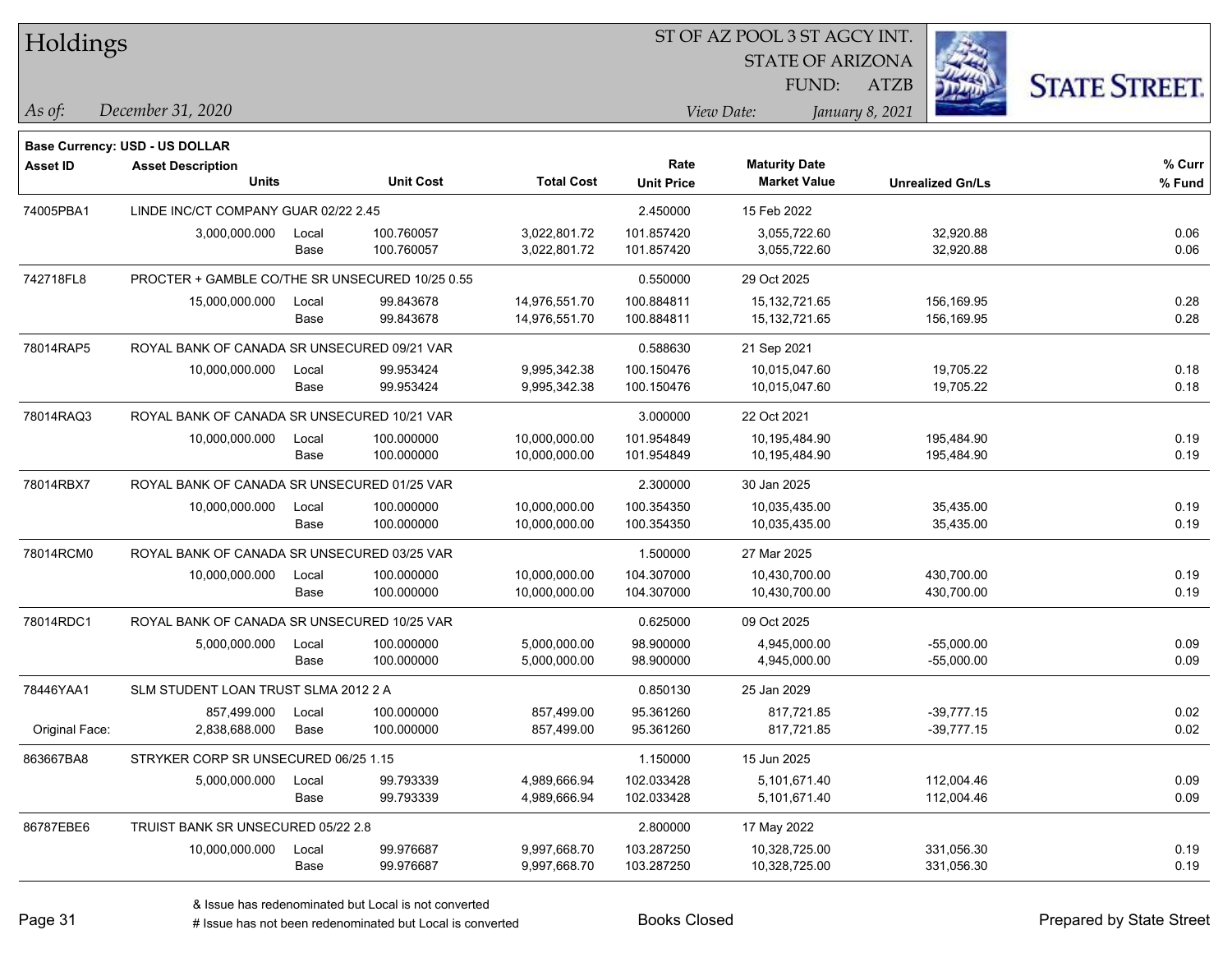|  | <b>Holdings</b> |
|--|-----------------|
|--|-----------------|

STATE OF ARIZONA FUND:

ATZB



*December 31, 2020 As of: View Date: January 8, 2021*

**Base Currency: USD - US DOLLAR**

| Asset ID       | <b>Asset Description</b><br><b>Units</b>         |               | <b>Unit Cost</b>         | <b>Total Cost</b>              | Rate<br><b>Unit Price</b> | <b>Maturity Date</b><br><b>Market Value</b> | <b>Unrealized Gn/Ls</b>      | % Curr<br>% Fund |
|----------------|--------------------------------------------------|---------------|--------------------------|--------------------------------|---------------------------|---------------------------------------------|------------------------------|------------------|
| 87612EBD7      | TARGET CORP SR UNSECURED 07/24 3.5               |               |                          | 3.500000                       | 01 Jul 2024               |                                             |                              |                  |
|                | 3,678,000.000                                    | Local<br>Base | 110.635823<br>110.635823 | 4,069,185.57<br>4,069,185.57   | 110.702774<br>110.702774  | 4,071,648.03<br>4,071,648.03                | 2,462.46<br>2,462.46         | 0.08<br>0.08     |
| 88579YAX9      | 3M COMPANY SR UNSECURED 03/23 2.25               |               |                          |                                | 2.250000                  | 15 Mar 2023                                 |                              |                  |
|                | 1,500,000.000                                    | Local<br>Base | 103.862699<br>103.862699 | 1,557,940.48<br>1,557,940.48   | 104.437916<br>104.437916  | 1,566,568.74<br>1,566,568.74                | 8,628.26<br>8,628.26         | 0.03<br>0.03     |
| 89114Q3J5      | TORONTO DOMINION BANK SR UNSECURED 07/22 VAR     |               |                          |                                | 0.565750                  | 22 Jul 2022                                 |                              |                  |
|                | 5,000,000.000                                    | Local<br>Base | 100.000000<br>100.000000 | 5,000,000.00<br>5,000,000.00   | 100.181808<br>100.181808  | 5,009,090.40<br>5,009,090.40                | 9,090.40<br>9,090.40         | 0.09<br>0.09     |
| 89114Q5A2      | TORONTO DOMINION BANK SR UNSECURED 08/24 VAR     |               |                          |                                | 2.450000                  | 14 Aug 2024                                 |                              |                  |
|                | 10,000,000.000                                   | Local<br>Base | 100.000000<br>100.000000 | 10,000,000.00<br>10,000,000.00 | 102.884952<br>102.884952  | 10,288,495.20<br>10,288,495.20              | 288,495.20<br>288,495.20     | 0.19<br>0.19     |
| 89233MAB9      | TOYOTA AUTO RECEIVABLES OWNER TAOT 2019 D A2     |               |                          |                                | 1.920000                  | 15 Jul 2022                                 |                              |                  |
| Original Face: | 4,120,224.020<br>8,000,000.000                   | Local<br>Base | 99.994899<br>99.994899   | 4,120,013.83<br>4,120,013.83   | 100.416810<br>100.416810  | 4,137,397.53<br>4, 137, 397.53              | 17,383.70<br>17,383.70       | 0.08<br>0.08     |
| 89236TEX9      | TOYOTA MOTOR CREDIT CORP SR UNSECURED 04/21 VAR  |               |                          |                                | 0.414750                  | 26 Apr 2021                                 |                              |                  |
|                | 5,000,000.000                                    | Local<br>Base | 99.971563<br>99.971563   | 4,998,578.14<br>4,998,578.14   | 99.958356<br>99.958356    | 4,997,917.80<br>4,997,917.80                | $-660.34$<br>$-660.34$       | 0.09<br>0.09     |
| 89236TFX8      | TOYOTA MOTOR CREDIT CORP SR UNSECURED 04/22 2.65 |               |                          |                                | 2.650000                  | 12 Apr 2022                                 |                              |                  |
|                | 13,000,000.000                                   | Local<br>Base | 99.973213<br>99.973213   | 12,996,517.75<br>12,996,517.75 | 102.929603<br>102.929603  | 13,380,848.39<br>13,380,848.39              | 384,330.64<br>384,330.64     | 0.25<br>0.25     |
| 89236TGS8      | TOYOTA MOTOR CREDIT CORP SR UNSECURED 08/21 VAR  |               |                          |                                | 0.345630                  | 13 Aug 2021                                 |                              |                  |
|                | 2,000,000.000                                    | Local<br>Base | 100.000000<br>100.000000 | 2,000,000.00<br>2,000,000.00   | 100.045435<br>100.045435  | 2,000,908.70<br>2,000,908.70                | 908.70<br>908.70             | 0.04<br>0.04     |
| 89236TGT6      | TOYOTA MOTOR CREDIT CORP SR UNSECURED 02/25 1.8  |               |                          |                                | 1.800000                  | 13 Feb 2025                                 |                              |                  |
|                | 10,000,000.000                                   | Local<br>Base | 99.944845<br>99.944845   | 9,994,484.51<br>9,994,484.51   | 104.859105<br>104.859105  | 10,485,910.50<br>10,485,910.50              | 491,425.99<br>491,425.99     | 0.19<br>0.19     |
| 89236THH1      | TOYOTA MOTOR CREDIT CORP SR UNSECURED 09/25 0.62 |               |                          |                                | 0.620000                  | 16 Sep 2025                                 |                              |                  |
|                | 5,000,000.000                                    | Local<br>Base | 100.000000<br>100.000000 | 5,000,000.00<br>5,000,000.00   | 99.654646<br>99.654646    | 4,982,732.30<br>4,982,732.30                | $-17,267.70$<br>$-17,267.70$ | 0.09<br>0.09     |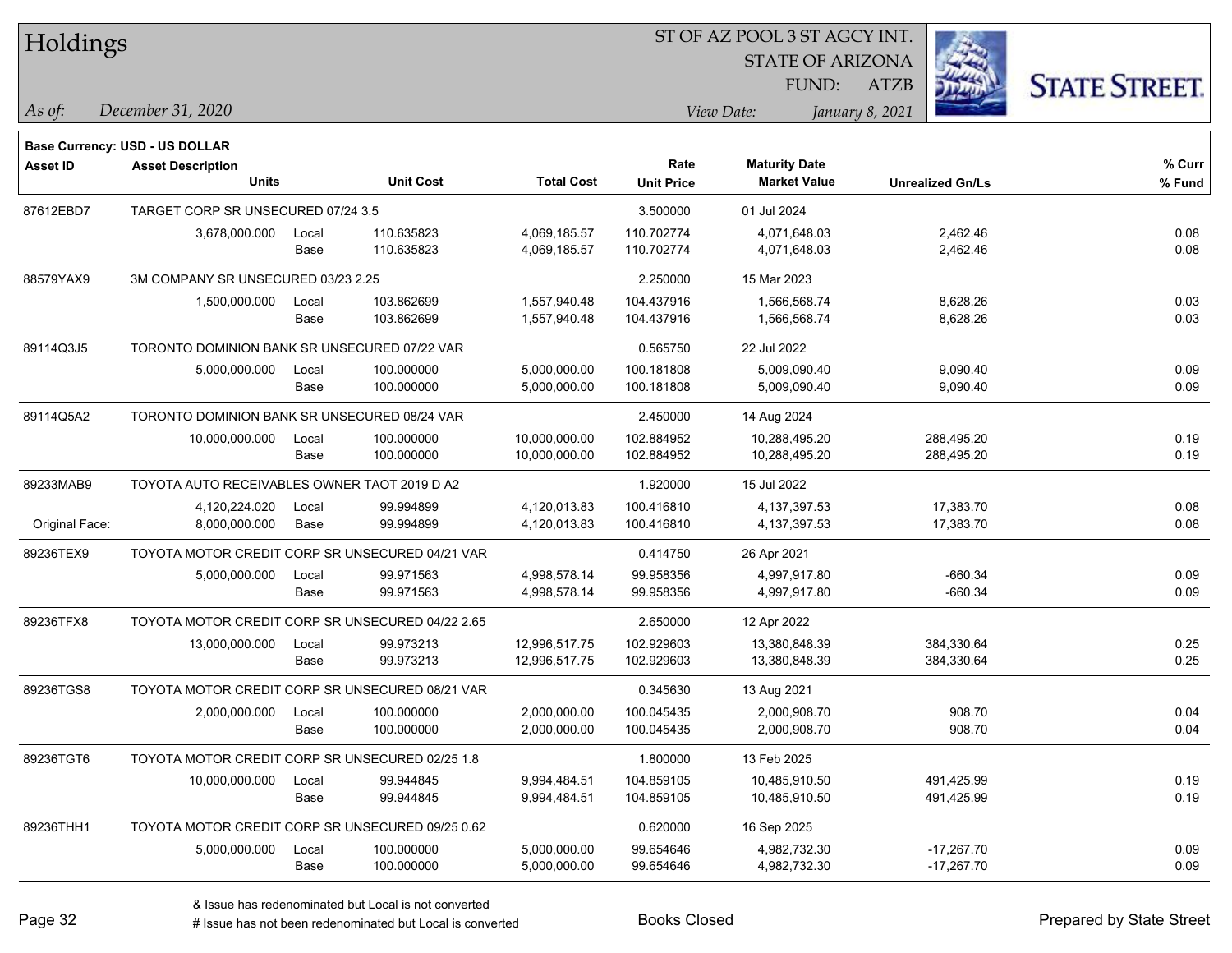| <b>Holdings</b> |  |
|-----------------|--|
|-----------------|--|

STATE OF ARIZONA FUND:



*December 31, 2020 As of: View Date: January 8, 2021*

**Base Currency: USD - US DOLLAR**

| Asset ID       | <b>Asset Description</b><br><b>Units</b>         |       | <b>Unit Cost</b> | <b>Total Cost</b> | Rate<br><b>Unit Price</b> | <b>Maturity Date</b><br><b>Market Value</b> | <b>Unrealized Gn/Ls</b> | % Curr<br>% Fund |
|----------------|--------------------------------------------------|-------|------------------|-------------------|---------------------------|---------------------------------------------|-------------------------|------------------|
| 89236THM0      | TOYOTA MOTOR CREDIT CORP SR UNSECURED 10/22 0.35 |       |                  |                   | 0.350000                  | 14 Oct 2022                                 |                         |                  |
|                | 10,000,000.000                                   | Local | 99.920414        | 9,992,041.35      | 100.271108                | 10,027,110.80                               | 35,069.45               | 0.18             |
|                |                                                  | Base  | 99.920414        | 9,992,041.35      | 100.271108                | 10,027,110.80                               | 35,069.45               | 0.18             |
| 89236THQ1      | TOYOTA MOTOR CREDIT CORP SR UNSECURED 10/25 0.65 |       |                  |                   | 0.650000                  | 09 Oct 2025                                 |                         |                  |
|                | 5,000,000.000                                    | Local | 100.000000       | 5,000,000.00      | 99.523086                 | 4,976,154.30                                | $-23,845.70$            | 0.09             |
|                |                                                  | Base  | 100.000000       | 5,000,000.00      | 99.523086                 | 4,976,154.30                                | $-23,845.70$            | 0.09             |
| 89236THS7      | TOYOTA MOTOR CREDIT CORP SR UNSECURED 06/22 VAR  |       |                  |                   | 0.400000                  | 13 Jun 2022                                 |                         |                  |
|                | 10,000,000.000                                   | Local | 100.000000       | 10,000,000.00     | 100.029331                | 10,002,933.10                               | 2,933.10                | 0.18             |
|                |                                                  | Base  | 100.000000       | 10,000,000.00     | 100.029331                | 10,002,933.10                               | 2,933.10                | 0.18             |
| 89236XAA4      | TOYOTA AUTO RECEIVABLES OWNER TAOT 2020 D A1     |       |                  |                   | 0.163750                  | 15 Oct 2021                                 |                         |                  |
|                | 6,685,528.520                                    | Local | 100.000000       | 6,685,528.52      | 99.998050                 | 6,685,398.15                                | $-130.37$               | 0.12             |
| Original Face: | 15,000,000.000                                   | Base  | 100.000000       | 6,685,528.52      | 99.998050                 | 6,685,398.15                                | $-130.37$               | 0.12             |
| 89237VAE9      | TOYOTA AUTO RECEIVABLES OWNER TAOT 2020 C A1     |       |                  |                   | 0.201590                  | 16 Aug 2021                                 |                         |                  |
|                | 652,300.970                                      | Local | 100.000000       | 652,300.97        | 100.000130                | 652,301.82                                  | 0.85                    | 0.01             |
| Original Face: | 17,000,000.000                                   | Base  | 100.000000       | 652,300.97        | 100.000130                | 652,301.82                                  | 0.85                    | 0.01             |
| 89788JAA7      | TRUIST BANK SR UNSECURED 03/25 1.5               |       |                  | 1.500000          | 10 Mar 2025               |                                             |                         |                  |
|                | 2,000,000.000                                    | Local | 99.828124        | 1,996,562.47      | 103.531613                | 2,070,632.26                                | 74,069.79               | 0.04             |
|                |                                                  | Base  | 99.828124        | 1,996,562.47      | 103.531613                | 2,070,632.26                                | 74,069.79               | 0.04             |
| 90327QD30      | USAA CAPITAL CORP SR UNSECURED 144A 06/21 2.625  |       |                  |                   | 2.625000                  | 01 Jun 2021                                 |                         |                  |
|                | 13,810,000.000                                   | Local | 100.405602       | 13,866,013.66     | 100.942610                | 13,940,174.44                               | 74,160.78               | 0.26             |
|                |                                                  | Base  | 100.405602       | 13,866,013.66     | 100.942610                | 13,940,174.44                               | 74,160.78               | 0.26             |
| 90331HNV1      | US BANK NA CINCINNATI SR UNSECURED 07/23 3.4     |       |                  |                   | 3.400000                  | 24 Jul 2023                                 |                         |                  |
|                | 2,775,000.000                                    | Local | 107.224841       | 2,975,489.33      | 107.379038                | 2,979,768.30                                | 4,278.97                | 0.05             |
|                |                                                  | Base  | 107.224841       | 2,975,489.33      | 107.379038                | 2,979,768.30                                | 4,278.97                | 0.05             |
| 904764BF3      | UNILEVER CAPITAL CORP COMPANY GUAR 03/22 3       |       |                  |                   | 3.000000                  | 07 Mar 2022                                 |                         |                  |
|                | 10,000,000.000                                   | Local | 101.573879       | 10,157,387.87     | 103.196574                | 10,319,657.40                               | 162,269.53              | 0.19             |
|                |                                                  | Base  | 101.573879       | 10,157,387.87     | 103.196574                | 10,319,657.40                               | 162,269.53              | 0.19             |
| 904764BJ5      | UNILEVER CAPITAL CORP COMPANY GUAR 09/23 0.375   |       |                  |                   | 0.375000                  | 14 Sep 2023                                 |                         |                  |
|                | 3,000,000.000                                    | Local | 99.884742        | 2,996,542.25      | 100.314859                | 3,009,445.77                                | 12,903.52               | 0.06             |
|                |                                                  | Base  | 99.884742        | 2,996,542.25      | 100.314859                | 3,009,445.77                                | 12,903.52               | 0.06             |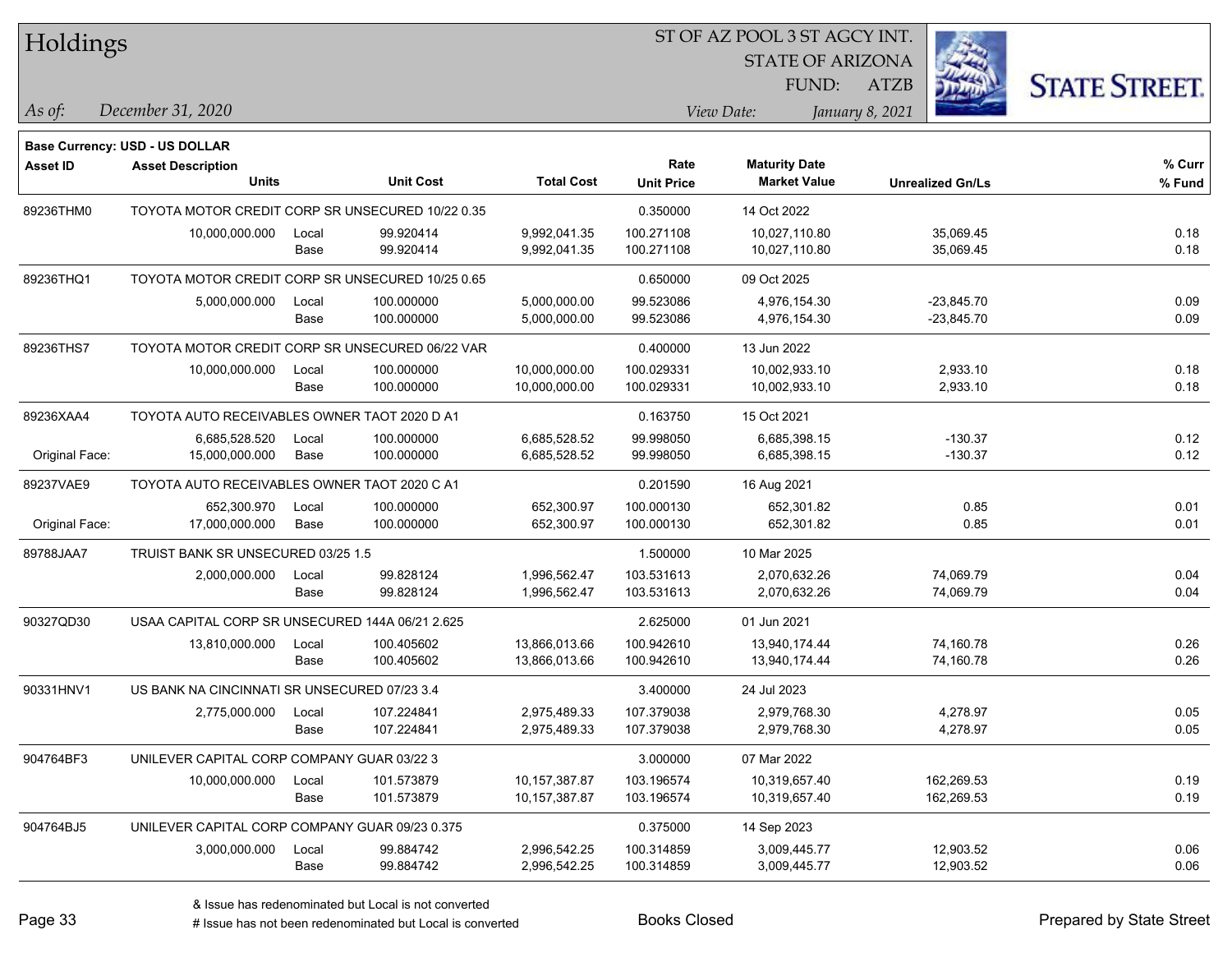| Holdings        |                                               |       |                  |                   |                   |                         |                         |                      |
|-----------------|-----------------------------------------------|-------|------------------|-------------------|-------------------|-------------------------|-------------------------|----------------------|
|                 |                                               |       |                  |                   |                   | <b>STATE OF ARIZONA</b> |                         |                      |
|                 |                                               |       |                  |                   |                   | FUND:                   | ATZB                    | <b>STATE STREET.</b> |
| As of:          | December 31, 2020                             |       |                  |                   |                   | View Date:              | January 8, 2021         |                      |
|                 | <b>Base Currency: USD - US DOLLAR</b>         |       |                  |                   |                   |                         |                         |                      |
| <b>Asset ID</b> | <b>Asset Description</b>                      |       |                  |                   | Rate              | <b>Maturity Date</b>    |                         | % Curr               |
|                 | <b>Units</b>                                  |       | <b>Unit Cost</b> | <b>Total Cost</b> | <b>Unit Price</b> | <b>Market Value</b>     | <b>Unrealized Gn/Ls</b> | % Fund               |
| 91159HHX1       | US BANCORP SR UNSECURED 07/24 2.4             |       |                  |                   | 2.400000          | 30 Jul 2024             |                         |                      |
|                 | 2,000,000.000                                 | Local | 99.929985        | 1,998,599.69      | 106.599293        | 2,131,985.86            | 133,386.17              | 0.04                 |
|                 |                                               | Base  | 99.929985        | 1,998,599.69      | 106.599293        | 2,131,985.86            | 133,386.17              | 0.04                 |
| 9127965G0       | TREASURY BILL 12/21 0.00000                   |       |                  |                   | 0.010000          | 02 Dec 2021             |                         |                      |
|                 | 40,000,000.000                                | Local | 99.899500        | 39,959,800.00     | 99.908700         | 39,963,480.00           | 3,680.00                | 0.74                 |
|                 |                                               | Base  | 99.899500        | 39,959,800.00     | 99.908700         | 39,963,480.00           | 3,680.00                | 0.74                 |
| 912796B24       | TREASURY BILL 06/21 0.00000                   |       |                  |                   | 0.010000          | 10 Jun 2021             |                         |                      |
|                 | 40,000,000.000                                | Local | 99.959555        | 39,983,822.07     | 99.963912         | 39,985,564.80           | 1,742.73                | 0.74                 |
|                 |                                               | Base  | 99.959555        | 39,983,822.07     | 99.963912         | 39,985,564.80           | 1,742.73                | 0.74                 |
| 912796B32       | TREASURY BILL 06/21 0.00000                   |       |                  |                   | 0.010000          | 24 Jun 2021             |                         |                      |
|                 | 40,000,000.000                                | Local | 99.956016        | 39,982,406.50     | 99.960812         | 39,984,324.80           | 1,918.30                | 0.74                 |
|                 |                                               | Base  | 99.956016        | 39,982,406.50     | 99.960812         | 39,984,324.80           | 1,918.30                | 0.74                 |
| 912796C23       | TREASURY BILL 03/21 0.00000                   |       |                  |                   |                   | 02 Mar 2021             |                         |                      |
|                 | 40,000,000.000                                | Local | 99.982017        | 39,992,806.67     | 99.987159         | 39,994,863.60           | 2,056.93                | 0.74                 |
|                 |                                               | Base  | 99.982017        | 39,992,806.67     | 99.987159         | 39,994,863.60           | 2,056.93                | 0.74                 |
| 9128285B2       | US TREASURY N/B 09/20 2.75                    |       |                  |                   | 2.750000          | 30 Sep 2020             |                         |                      |
|                 | 0.000                                         | Local | 0.000000         | $-0.07$           | 0.000000          | 0.00                    | 0.07                    | 0.00                 |
|                 |                                               | Base  | 0.000000         | $-0.07$           | 0.000000          | 0.00                    | 0.07                    | 0.00                 |
| 912828F96       | US TREASURY N/B 10/21 2                       |       |                  |                   | 2.000000          | 31 Oct 2021             |                         |                      |
|                 | 40,000,000.000                                | Local | 101.570002       | 40,628,000.92     | 101.550781        | 40,620,312.40           | $-7,688.52$             | 0.75                 |
|                 |                                               | Base  | 101.570002       | 40,628,000.92     | 101.550781        | 40,620,312.40           | $-7,688.52$             | 0.75                 |
| 912828P87       | US TREASURY N/B 02/21 1.125                   |       |                  |                   | 1.125000          | 28 Feb 2021             |                         |                      |
|                 | 5,000,000.000                                 | Local | 99.971058        | 4,998,552.92      | 100.148012        | 5,007,400.60            | 8,847.68                | 0.09                 |
|                 |                                               | Base  | 99.971058        | 4,998,552.92      | 100.148012        | 5,007,400.60            | 8,847.68                | 0.09                 |
| 912828XV7       | US TREASURY N/B 06/19 1.25                    |       |                  |                   | 1.250000          | 30 Jun 2019             |                         |                      |
|                 | 0.000                                         | Local | 0.000000         | $-0.03$           | 0.000000          | 0.00                    | 0.03                    | 0.00                 |
|                 |                                               | Base  | 0.000000         | $-0.03$           | 0.000000          | 0.00                    | 0.03                    | 0.00                 |
| 91324PDG4       | UNITEDHEALTH GROUP INC SR UNSECURED 06/21 VAR |       |                  |                   | 0.476500          | 15 Jun 2021             |                         |                      |
|                 | 3,000,000.000                                 | Local | 100.000000       | 3,000,000.00      | 100.096957        | 3,002,908.71            | 2,908.71                | 0.06                 |
|                 |                                               | Base  | 100.000000       | 3,000,000.00      | 100.096957        | 3,002,908.71            | 2,908.71                | 0.06                 |

 $\overline{\phantom{0}}$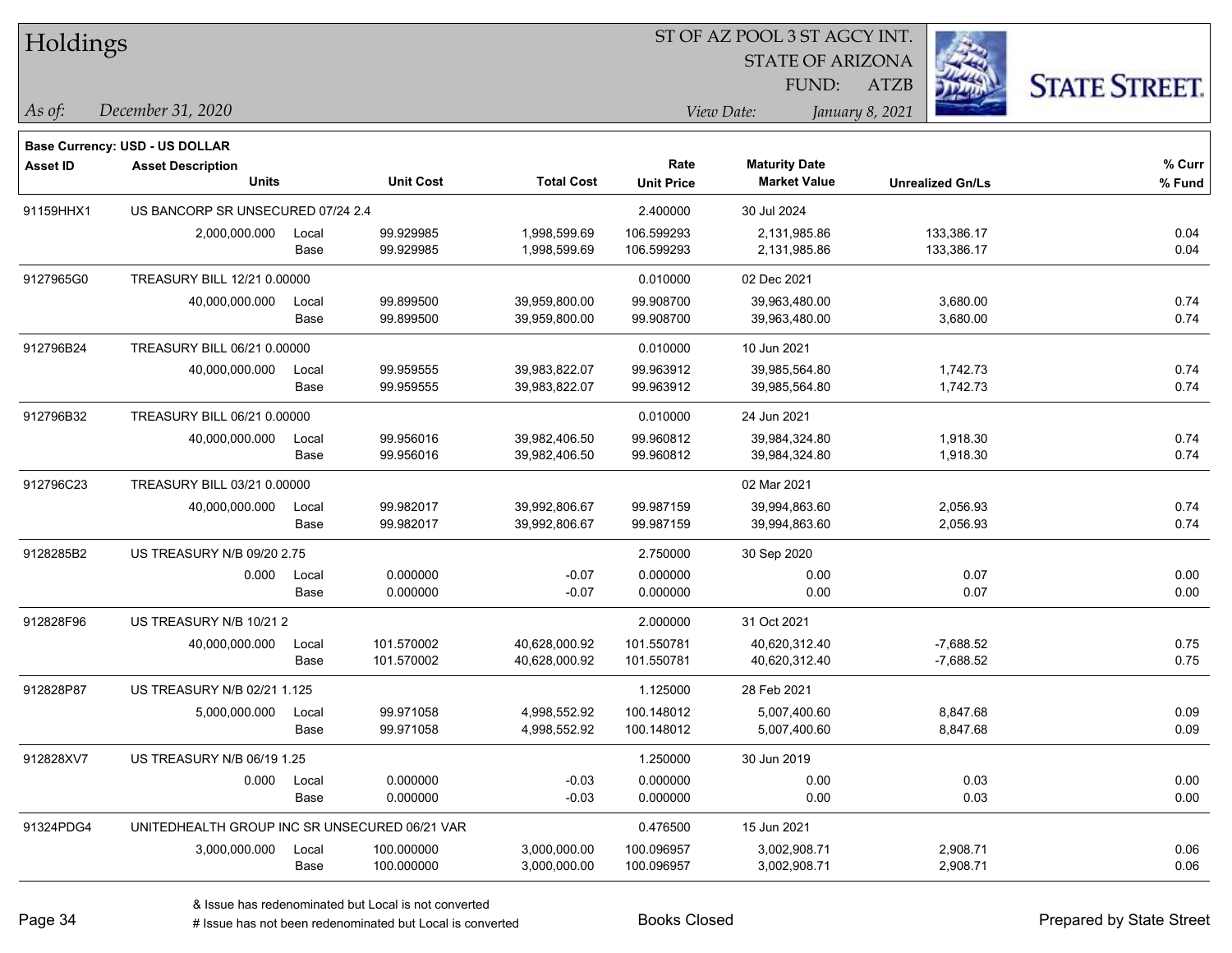| Holdings |
|----------|
|          |

**Maturity Date**

STATE OF ARIZONA

FUND:



**% Curr**

*December 31, 2020 As of: View Date: January 8, 2021*

**Base Currency: USD - US DOLLAR**

ATZB

|                | <b>Units</b>                                           |       | <b>Unit Cost</b> | <b>Total Cost</b> | <b>Unit Price</b> | <b>Market Value</b> | <b>Unrealized Gn/Ls</b>                                                                | % Fund |
|----------------|--------------------------------------------------------|-------|------------------|-------------------|-------------------|---------------------|----------------------------------------------------------------------------------------|--------|
| 91324PDH2      | UNITEDHEALTH GROUP INC SR UNSECURED 06/21 3.15         |       |                  |                   | 3.150000          | 15 Jun 2021         |                                                                                        |        |
|                | 3,000,000.000                                          | Local | 99.991840        | 2,999,755.21      | 101.255029        | 3,037,650.87        | 37,895.66                                                                              | 0.06   |
|                |                                                        | Base  | 99.991840        | 2,999,755.21      | 101.255029        | 3,037,650.87        | 37,895.66                                                                              | 0.06   |
| 91324PDM1      | UNITEDHEALTH GROUP INC SR UNSECURED 02/24 3.5          |       |                  |                   | 3.500000          | 15 Feb 2024         |                                                                                        |        |
|                | 10,000,000.000                                         | Local | 108.936382       | 10,893,638.17     | 109.451951        | 10,945,195.10       | 51,556.93                                                                              | 0.20   |
|                |                                                        | Base  | 108.936382       | 10,893,638.17     | 109.451951        | 10,945,195.10       | 51,556.93                                                                              | 0.20   |
| 92343VBR4      | VERIZON COMMUNICATIONS SR UNSECURED 09/23 5.15         |       |                  |                   | 5.150000          | 15 Sep 2023         |                                                                                        |        |
|                | 2,018,000.000                                          | Local | 112.596322       | 2,272,193.78      | 112.684135        | 2,273,965.84        | 1,772.06                                                                               | 0.04   |
|                |                                                        | Base  | 112.596322       | 2,272,193.78      | 112.684135        | 2,273,965.84        | 1,772.06                                                                               | 0.04   |
| 92347YAA2      | VERIZON OWNER TRUST VZOT 2019 A A1A                    |       |                  |                   | 2.930000          | 20 Sep 2023         |                                                                                        |        |
|                | 8,000,000.000                                          | Local | 99.987990        | 7,999,039.22      | 101.939630        | 8,155,170.40        | 156,131.18                                                                             | 0.15   |
| Original Face: | 8,000,000.000                                          | Base  | 99.987990        | 7,999,039.22      | 101.939630        | 8,155,170.40        | 156,131.18                                                                             | 0.15   |
| 92348CAA9      | VERIZON OWNER TRUST VZOT 2020 C A                      |       |                  |                   | 0.410000          | 21 Apr 2025         |                                                                                        |        |
|                | 20,000,000.000                                         | Local | 99.984367        | 19,996,873.41     | 100.184570        | 20,036,914.00       | 40,040.59                                                                              | 0.37   |
| Original Face: | 20,000,000.000                                         | Base  | 99.984367        | 19,996,873.41     | 100.184570        | 20,036,914.00       | 40,040.59                                                                              | 0.37   |
| 92348TAA2      | VERIZON OWNER TRUST VZOT 2020 A A1A                    |       |                  |                   | 1.850000          | 22 Jul 2024         |                                                                                        |        |
|                | 5,500,000.000                                          | Local | 99.990709        | 5,499,489.01      | 102.400700        | 5,632,038.50        | 132,549.49                                                                             | 0.10   |
| Original Face: | 5,500,000.000                                          | Base  | 99.990709        | 5,499,489.01      | 102.400700        | 5,632,038.50        | 132,549.49                                                                             | 0.10   |
| 92348XAA3      | VERIZON OWNER TRUST VZOT 2018 A A1A                    |       |                  |                   | 3.230000          | 20 Apr 2023         | 51,855.79<br>51,855.79<br>17,295.29<br>17,295.29<br>35,406.15<br>35,406.15<br>3,270.05 |        |
|                | 3,904,063.170                                          | Local | 99.999208        | 3,904,032.26      | 101.327460        | 3,955,888.05        |                                                                                        | 0.07   |
| Original Face: | 5,000,000.000                                          | Base  | 99.999208        | 3,904,032.26      | 101.327460        | 3,955,888.05        |                                                                                        | 0.07   |
| 928668BG6      | VOLKSWAGEN GROUP AMERICA COMPANY GUAR 144A 11/22 0.75  |       |                  |                   | 0.750000          | 23 Nov 2022         |                                                                                        |        |
|                | 5,000,000.000                                          | Local | 99.953554        | 4,997,677.71      | 100.299460        | 5,014,973.00        |                                                                                        | 0.09   |
|                |                                                        | Base  | 99.953554        | 4,997,677.71      | 100.299460        | 5,014,973.00        |                                                                                        | 0.09   |
| 928668BJ0      | VOLKSWAGEN GROUP AMERICA COMPANY GUAR 144A 11/23 0.875 |       |                  |                   | 0.875000          | 22 Nov 2023         |                                                                                        |        |
|                | 5,000,000.000                                          | Local | 99.855215        | 4,992,760.75      | 100.563338        | 5,028,166.90        |                                                                                        | 0.09   |
|                |                                                        | Base  | 99.855215        | 4,992,760.75      | 100.563338        | 5,028,166.90        |                                                                                        | 0.09   |
| 931142DP5      | WALMART INC SR UNSECURED 04/24 3.3                     |       |                  |                   | 3.300000          | 22 Apr 2024         |                                                                                        |        |
|                | 1,000,000.000                                          | Local | 108.661671       | 1,086,616.71      | 108.988676        | 1,089,886.76        |                                                                                        | 0.02   |

**Asset ID Asset Description Rate**

Base 108.661671 1,086,616.71 108.988676 1,089,886.76 3,270.05 0.02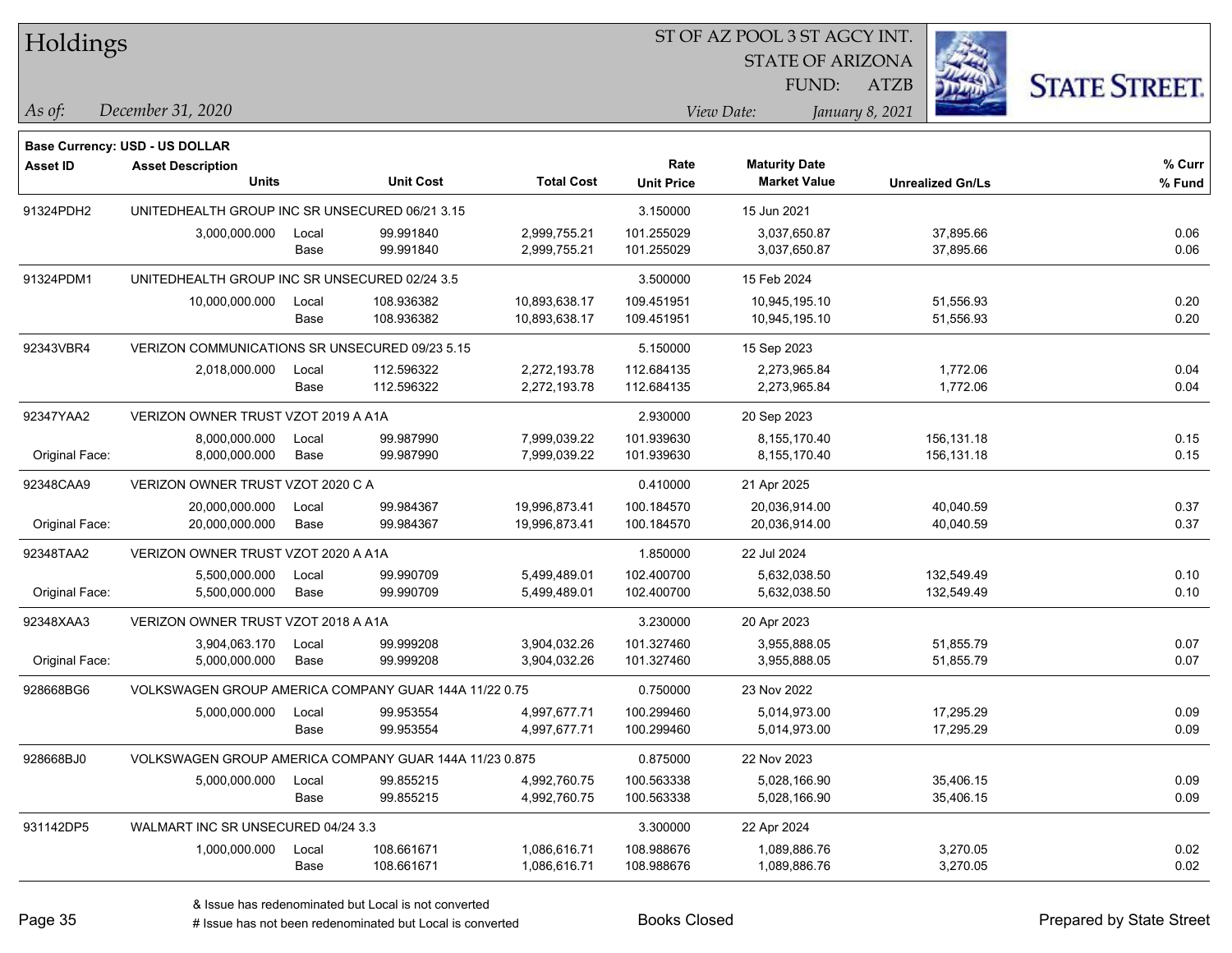| 51 OF AZ POOL 351 AGCY INT.<br>Holdings |                                               |                                              |                  |                   |                   |                                             |                         |                      |
|-----------------------------------------|-----------------------------------------------|----------------------------------------------|------------------|-------------------|-------------------|---------------------------------------------|-------------------------|----------------------|
|                                         |                                               |                                              |                  |                   |                   | <b>STATE OF ARIZONA</b>                     |                         |                      |
|                                         |                                               |                                              |                  |                   |                   | FUND:                                       | <b>ATZB</b>             | <b>STATE STREET.</b> |
| As of:                                  | December 31, 2020                             |                                              |                  |                   | View Date:        |                                             | January 8, 2021         |                      |
|                                         |                                               |                                              |                  |                   |                   |                                             |                         |                      |
|                                         | <b>Base Currency: USD - US DOLLAR</b>         |                                              |                  |                   |                   |                                             |                         |                      |
| <b>Asset ID</b>                         | <b>Asset Description</b><br><b>Units</b>      |                                              | <b>Unit Cost</b> | <b>Total Cost</b> | Rate              | <b>Maturity Date</b><br><b>Market Value</b> |                         | % Curr               |
|                                         |                                               |                                              |                  |                   | <b>Unit Price</b> |                                             | <b>Unrealized Gn/Ls</b> | % Fund               |
| 931142EK5                               | WALMART INC SR UNSECURED 06/23 3.4            |                                              |                  |                   | 3.400000          | 26 Jun 2023                                 |                         |                      |
|                                         | 10,000,000.000                                | Local                                        | 107.377885       | 10,737,788.46     | 107.394358        | 10,739,435.80                               | 1,647.34                | 0.20                 |
|                                         |                                               | Base                                         | 107.377885       | 10,737,788.46     | 107.394358        | 10,739,435.80                               | 1,647.34                | 0.20                 |
| 931142EL3                               | WALMART INC SR UNSECURED 07/24 2.85           |                                              |                  |                   | 2.850000          | 08 Jul 2024                                 |                         |                      |
|                                         | 3,000,000.000                                 | Local                                        | 99.917683        | 2,997,530.50      | 108.185250        | 3,245,557.50                                | 248,027.00              | 0.06                 |
|                                         |                                               | Base                                         | 99.917683        | 2,997,530.50      | 108.185250        | 3,245,557.50                                | 248,027.00              | 0.06                 |
| 931422AH2                               | WALGREEN CO COMPANY GUAR 09/22 3.1            |                                              |                  |                   | 3.100000          | 15 Sep 2022                                 |                         |                      |
|                                         | 6,682,000.000                                 | Local                                        | 104.212464       | 6,963,476.82      | 104.386155        | 6.975.082.88                                | 11,606.06               | 0.13                 |
|                                         |                                               | Base                                         | 104.212464       | 6,963,476.82      | 104.386155        | 6,975,082.88                                | 11,606.06               | 0.13                 |
| 94106LAY5                               | WASTE MANAGEMENT INC COMPANY GUAR 09/22 2.9   |                                              |                  |                   | 2.900000          | 15 Sep 2022                                 |                         |                      |
|                                         | 1,625,000.000                                 | Local                                        | 103.219626       | 1,677,318.93      | 103.628327        | 1,683,960.31                                | 6,641.38                | 0.03                 |
|                                         |                                               | Base                                         | 103.219626       | 1,677,318.93      | 103.628327        | 1,683,960.31                                | 6,641.38                | 0.03                 |
| 94106LBL2                               |                                               | WASTE MANAGEMENT INC COMPANY GUAR 11/25 0.75 |                  |                   | 0.750000          | 15 Nov 2025                                 |                         |                      |
|                                         | 5,000,000.000                                 | Local                                        | 99.833292        | 4,991,664.58      | 100.344724        | 5,017,236.20                                | 25,571.62               | 0.09                 |
|                                         |                                               | Base                                         | 99.833292        | 4,991,664.58      | 100.344724        | 5,017,236.20                                | 25,571.62               | 0.09                 |
| 949746SP7                               | WELLS FARGO + COMPANY SR UNSECURED 02/22 VAR  |                                              |                  |                   | 1.143630          | 11 Feb 2022                                 |                         |                      |
|                                         | 4,000,000.000                                 | Local                                        | 100.000000       | 4,000,000.00      | 100.084889        | 4,003,395.56                                | 3,395.56                | 0.07                 |
|                                         |                                               | Base                                         | 100.000000       | 4,000,000.00      | 100.084889        | 4,003,395.56                                | 3,395.56                | 0.07                 |
| 94988J5T0                               | WELLS FARGO BANK NA SR UNSECURED 10/21 3.625  |                                              |                  |                   | 3.625000          | 22 Oct 2021                                 |                         |                      |
|                                         | 18,291,000.000                                | Local                                        | 101.754153       | 18,611,852.14     | 102.373974        | 18,725,223.58                               | 113,371.44              | 0.35                 |
|                                         |                                               | Base                                         | 101.754153       | 18,611,852.14     | 102.373974        | 18,725,223.58                               | 113,371.44              | 0.35                 |
| 94988J6A0                               | WELLS FARGO BANK NA SR UNSECURED 09/22 VAR    |                                              |                  |                   | 2.082000          | 09 Sep 2022                                 |                         |                      |
|                                         | 10,000,000.000                                | Local                                        | 101.040483       | 10,104,048.26     | 101.143134        | 10,114,313.40                               | 10,265.14               | 0.19                 |
|                                         |                                               | Base                                         | 101.040483       | 10,104,048.26     | 101.143134        | 10,114,313.40                               | 10,265.14               | 0.19                 |
| 95000U2C6                               | WELLS FARGO + COMPANY SR UNSECURED 01/24 3.75 |                                              |                  |                   | 3.750000          | 24 Jan 2024                                 |                         |                      |
|                                         | 5,000,000.000                                 | Local                                        | 99.889180        | 4,994,458.98      | 109.168956        | 5,458,447.80                                | 463,988.82              | 0.10                 |
|                                         |                                               | Base                                         | 99.889180        | 4,994,458.98      | 109.168956        | 5,458,447.80                                | 463,988.82              | 0.10                 |
| 95001DA75                               | WELLS FARGO + COMPANY SR UNSECURED 06/22 1    |                                              |                  |                   | 1.000000          | 17 Jun 2022                                 |                         |                      |
|                                         | 3,000,000.000                                 | Local                                        | 100.000000       | 3,000,000.00      | 99.108565         | 2,973,256.95                                | $-26,743.05$            | 0.05                 |
|                                         |                                               | Base                                         | 100.000000       | 3,000,000.00      | 99.108565         | 2,973,256.95                                | $-26,743.05$            | 0.05                 |

 $\overline{\text{SUSP}}$ 

٦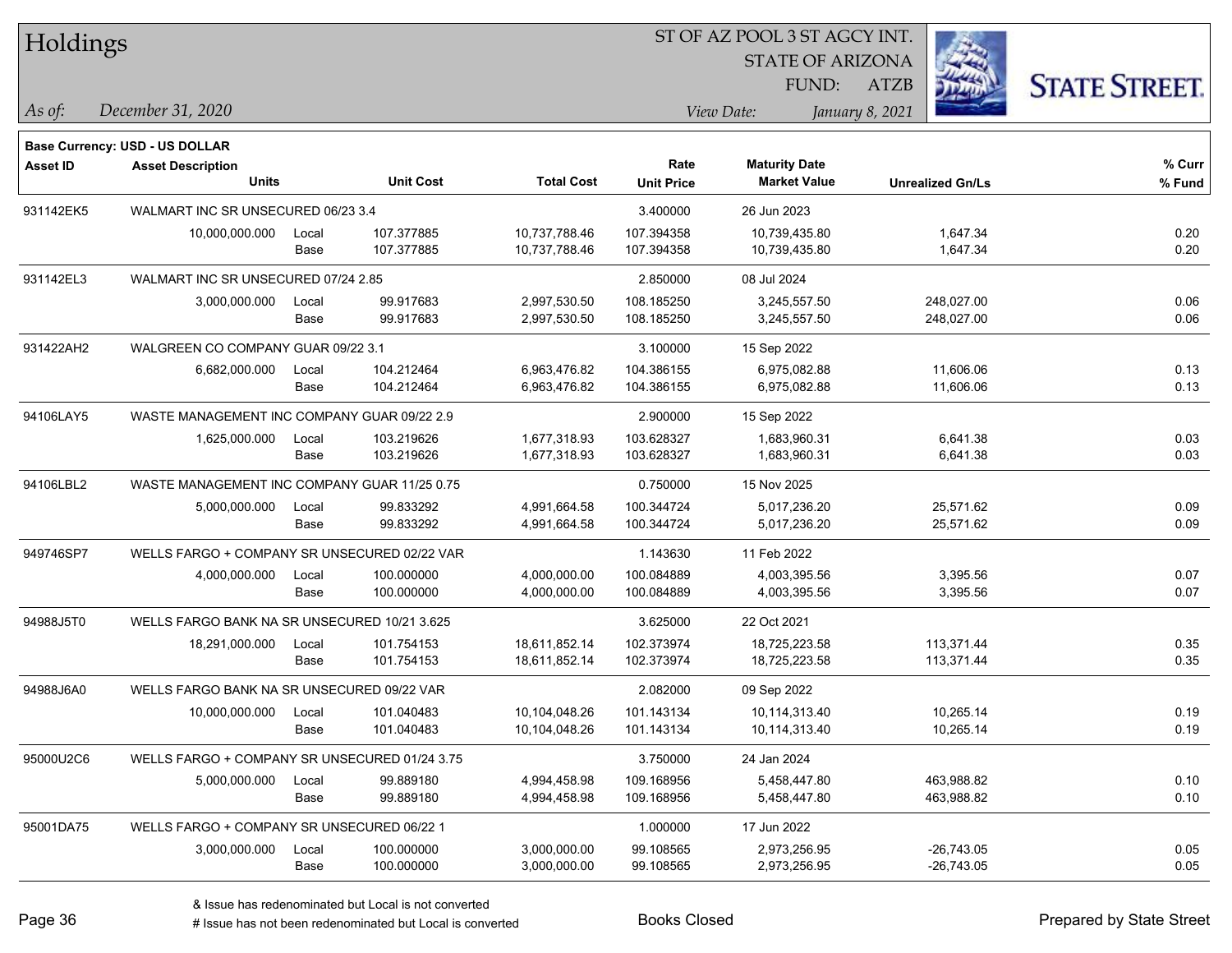| Holdings                  |                                |       |                  |                   | ST OF AZ POOL 3 ST AGCY INT. |                         |                 |                         |                      |
|---------------------------|--------------------------------|-------|------------------|-------------------|------------------------------|-------------------------|-----------------|-------------------------|----------------------|
|                           |                                |       |                  |                   |                              | <b>STATE OF ARIZONA</b> |                 |                         |                      |
|                           |                                |       |                  |                   |                              | FUND:                   | <b>ATZB</b>     | מייער                   | <b>STATE STREET.</b> |
| $\vert$ As of:            | December 31, 2020              |       |                  |                   |                              | View Date:              | January 8, 2021 |                         |                      |
|                           | Base Currency: USD - US DOLLAR |       |                  |                   |                              |                         |                 |                         |                      |
| Asset ID                  | <b>Asset Description</b>       |       |                  |                   | Rate                         | <b>Maturity Date</b>    |                 |                         | % Curr               |
|                           | <b>Units</b>                   |       | <b>Unit Cost</b> | <b>Total Cost</b> | <b>Unit Price</b>            | <b>Market Value</b>     |                 | <b>Unrealized Gn/Ls</b> | % Fund               |
| <b>US DOLLAR Total</b>    |                                |       |                  |                   |                              |                         |                 |                         |                      |
|                           | 1,845,106,202.660              | Local |                  | 1,854,759,173.70  |                              | 1,868,757,722.95        |                 | 13,998,549.25           | 34.46                |
| Original Face:            | 533,401,960.000                | Base  |                  | 1,854,759,173.70  |                              | 1,868,757,722.95        |                 | 13,998,549.25           | 34.46                |
| <b>FIXED INCOME Total</b> |                                |       |                  |                   |                              |                         |                 |                         |                      |
|                           | 1,845,106,202.660              | Base  |                  | 1,854,759,173.70  |                              | 1,868,757,722.95        |                 | 13,998,549.25           | 34.46                |
| Original Face:            | 533,401,960.000                |       |                  |                   |                              |                         |                 |                         |                      |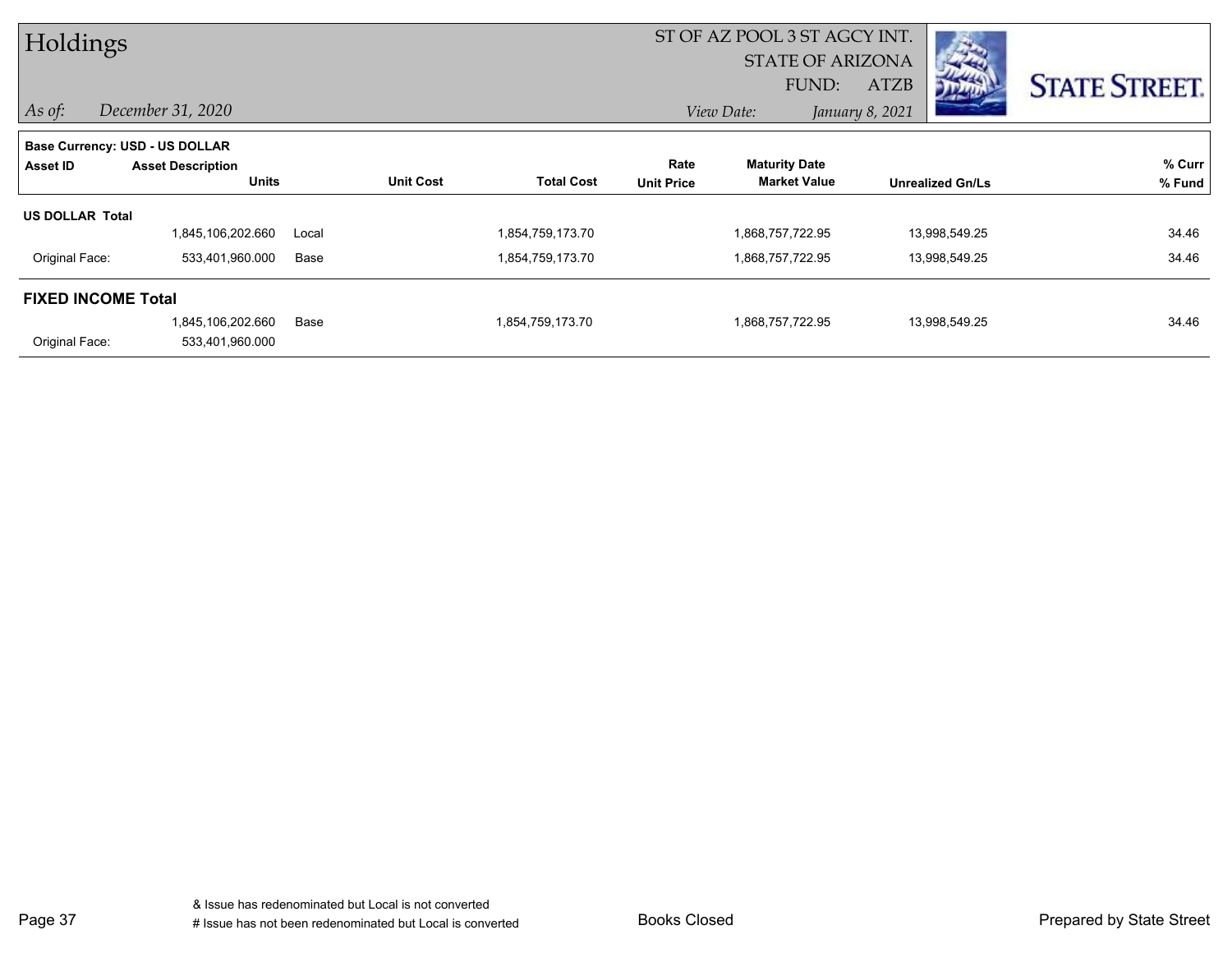| Holdings          |                                          |      | ST OF AZ POOL 3 ST AGCY INT.<br><b>STATE OF ARIZONA</b> |                   |                           |                                             |                      |                         |                  |
|-------------------|------------------------------------------|------|---------------------------------------------------------|-------------------|---------------------------|---------------------------------------------|----------------------|-------------------------|------------------|
|                   | <b>ATZB</b><br>FUND:                     |      |                                                         |                   |                           |                                             | <b>STATE STREET.</b> |                         |                  |
| $ $ As of:        | December 31, 2020                        |      |                                                         |                   |                           | View Date:                                  | January 8, 2021      |                         |                  |
|                   | <b>Base Currency: USD - US DOLLAR</b>    |      |                                                         |                   |                           |                                             |                      |                         |                  |
| Asset ID          | <b>Asset Description</b><br><b>Units</b> |      | <b>Unit Cost</b>                                        | <b>Total Cost</b> | Rate<br><b>Unit Price</b> | <b>Maturity Date</b><br><b>Market Value</b> |                      | <b>Unrealized Gn/Ls</b> | % Curr<br>% Fund |
| <b>FUND Total</b> |                                          |      |                                                         |                   |                           |                                             |                      |                         |                  |
|                   | 5,400,094,519.150                        | Base |                                                         | 5,409,073,631.89  |                           | 5,423,294,001.95                            |                      | 14.220.370.06           | 100.00           |
| Original Face:    | 533,401,960.000                          |      |                                                         |                   |                           |                                             |                      |                         |                  |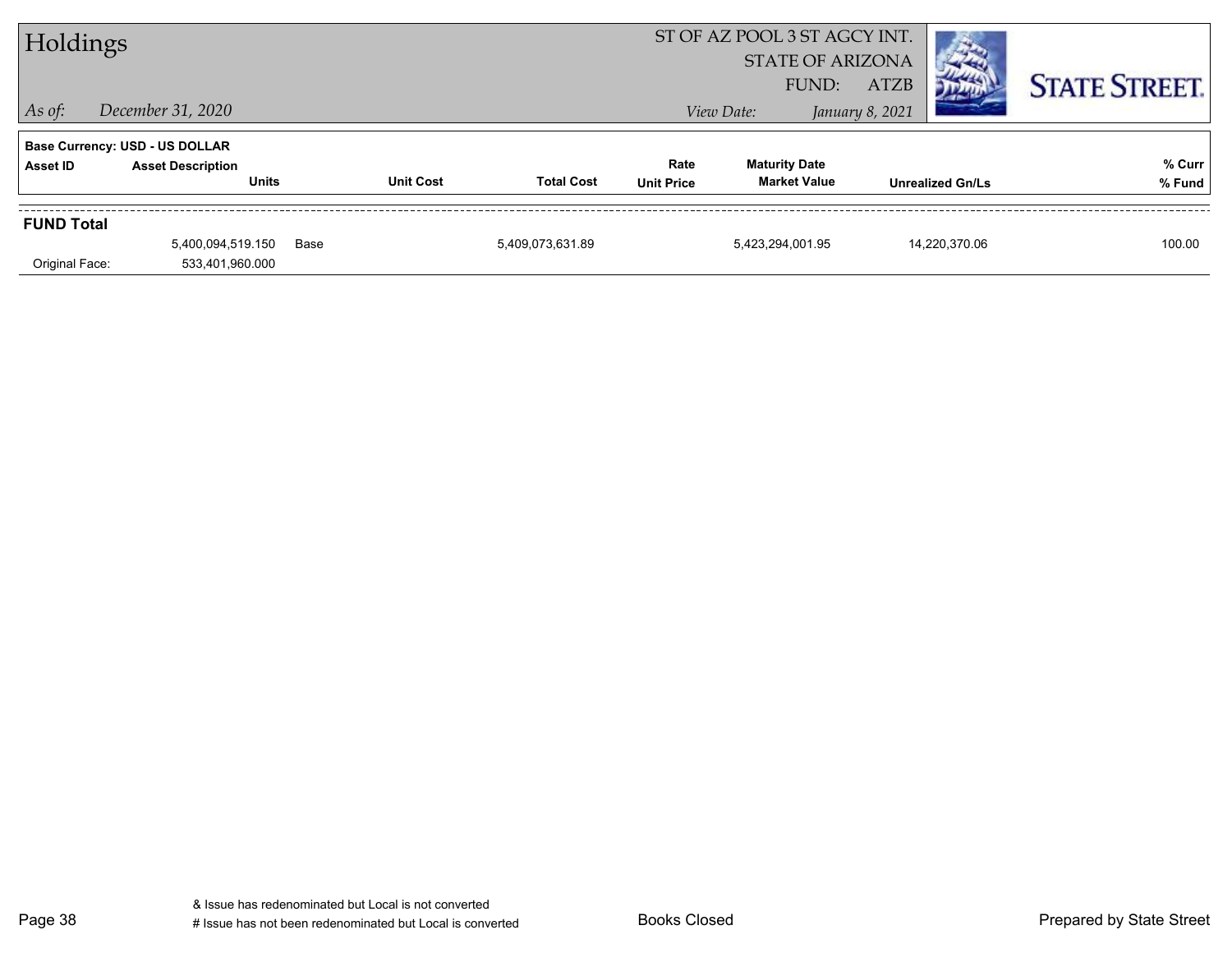# Holdings

# Currency Summary

*As of: December 31, 2020*

# ST OF AZ POOL 3 ST AGCY INT.

STATE OF ARIZONA

FUND: ATZB



*View Date:January 8, 2021*

| Base Currency: USD - US DOLLAR |  |
|--------------------------------|--|
|                                |  |

| Base Currency: USD - US DOLLAR |                   |       |                   |                     | % Currency |                         |                          |                           |
|--------------------------------|-------------------|-------|-------------------|---------------------|------------|-------------------------|--------------------------|---------------------------|
|                                | <b>Units</b>      |       | <b>Total Cost</b> | <b>Market Value</b> | % Fund     | <b>Unreal Sec Gn/Ls</b> | <b>Unreal Curr Gn/Ls</b> | <b>Total Unreal Gn/Ls</b> |
| <b>US DOLLAR</b>               |                   |       |                   |                     |            |                         | Exchange Rate:           | 1.000000                  |
| <b>CASH</b>                    |                   |       |                   |                     |            |                         |                          |                           |
|                                | $-12,219.620$     | Local | $-12,219.62$      | $-12,219.62$        | 0.00       | 0.00                    |                          | 0.00                      |
|                                |                   | Base  | $-12,219.62$      | $-12,219.62$        | 0.00       | 0.00                    | 0.00                     | 0.00                      |
| <b>CASH EQUIVALENT</b>         |                   |       |                   |                     |            |                         |                          |                           |
|                                | 3,555,000,536.110 | Local | 3,554,326,677.81  | 3,554,548,498.62    | 65.54      | 221,820.81              |                          | 221,820.81                |
|                                |                   | Base  | 3,554,326,677.81  | 3,554,548,498.62    | 65.54      | 221,820.81              | 0.00                     | 221,820.81                |
| <b>FIXED INCOME</b>            |                   |       |                   |                     |            |                         |                          |                           |
|                                | 1,845,106,202.660 | Local | 1,854,759,173.70  | 1,868,757,722.95    | 34.46      | 13,998,549.25           |                          | 13,998,549.25             |
| Original Face:                 | 533,401,960.000   | Base  | 1,854,759,173.70  | 1,868,757,722.95    | 34.46      | 13,998,549.25           | 0.00                     | 13,998,549.25             |
| <b>US DOLLAR Total</b>         |                   |       |                   |                     |            |                         |                          |                           |
|                                | 5,400,094,519.150 | Local | 5,409,073,631.89  | 5,423,294,001.95    | 100.00     | 14,220,370.06           |                          | 14,220,370.06             |
| Original Face:                 | 533,401,960.000   | Base  | 5,409,073,631.89  | 5,423,294,001.95    | 100.00     | 14,220,370.06           | 0.00                     | 14,220,370.06             |
| <b>FUND Total</b>              |                   |       |                   |                     |            |                         |                          |                           |
|                                | 5,400,094,519.150 | Base  | 5,409,073,631.89  | 5,423,294,001.95    | 100.00     | 14,220,370.06           | 0.00                     | 14,220,370.06             |
| Original Face:                 | 533,401,960.000   |       |                   |                     |            |                         |                          |                           |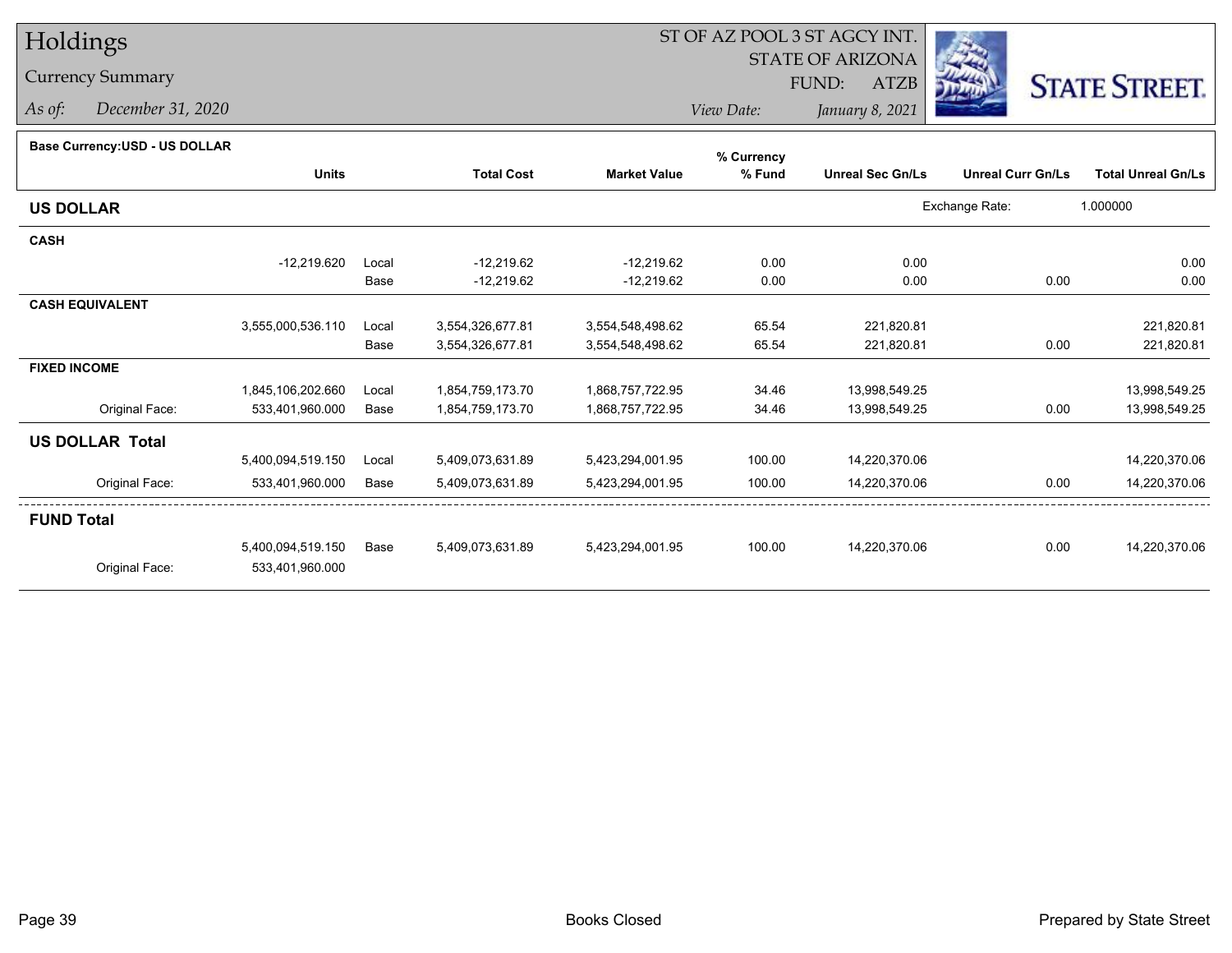|                      | Holdings                              |                   |                     |            | ST OF AZ POOL 3 ST AGCY INT. |                          |                           |
|----------------------|---------------------------------------|-------------------|---------------------|------------|------------------------------|--------------------------|---------------------------|
|                      |                                       |                   |                     |            | <b>STATE OF ARIZONA</b>      |                          |                           |
| <b>Asset Summary</b> |                                       |                   |                     |            | FUND:<br>ATZB                |                          | <b>STATE STREET.</b>      |
| As of:               | December 31, 2020                     |                   |                     | View Date: | January 8, 2021              |                          |                           |
|                      | <b>Base Currency: USD - US DOLLAR</b> |                   |                     |            |                              |                          |                           |
|                      | <b>Units</b>                          | <b>Total Cost</b> | <b>Market Value</b> | % Fund     | <b>Unreal Sec Gn/Ls</b>      | <b>Unreal Curr Gn/Ls</b> | <b>Total Unreal Gn/Ls</b> |
| <b>CASH</b>          |                                       |                   |                     |            |                              |                          |                           |
| US DOLLAR            |                                       |                   |                     |            |                              |                          |                           |
|                      | $-12,219.620$                         | $-12,219.62$      | $-12,219.62$        | 0.00       | 0.00                         | 0.00                     | 0.00                      |
| <b>CASH Total</b>    |                                       |                   |                     |            |                              |                          |                           |
|                      | $-12,219.620$                         | $-12,219.62$      | $-12,219.62$        | 0.00       | 0.00                         | 0.00                     | 0.00                      |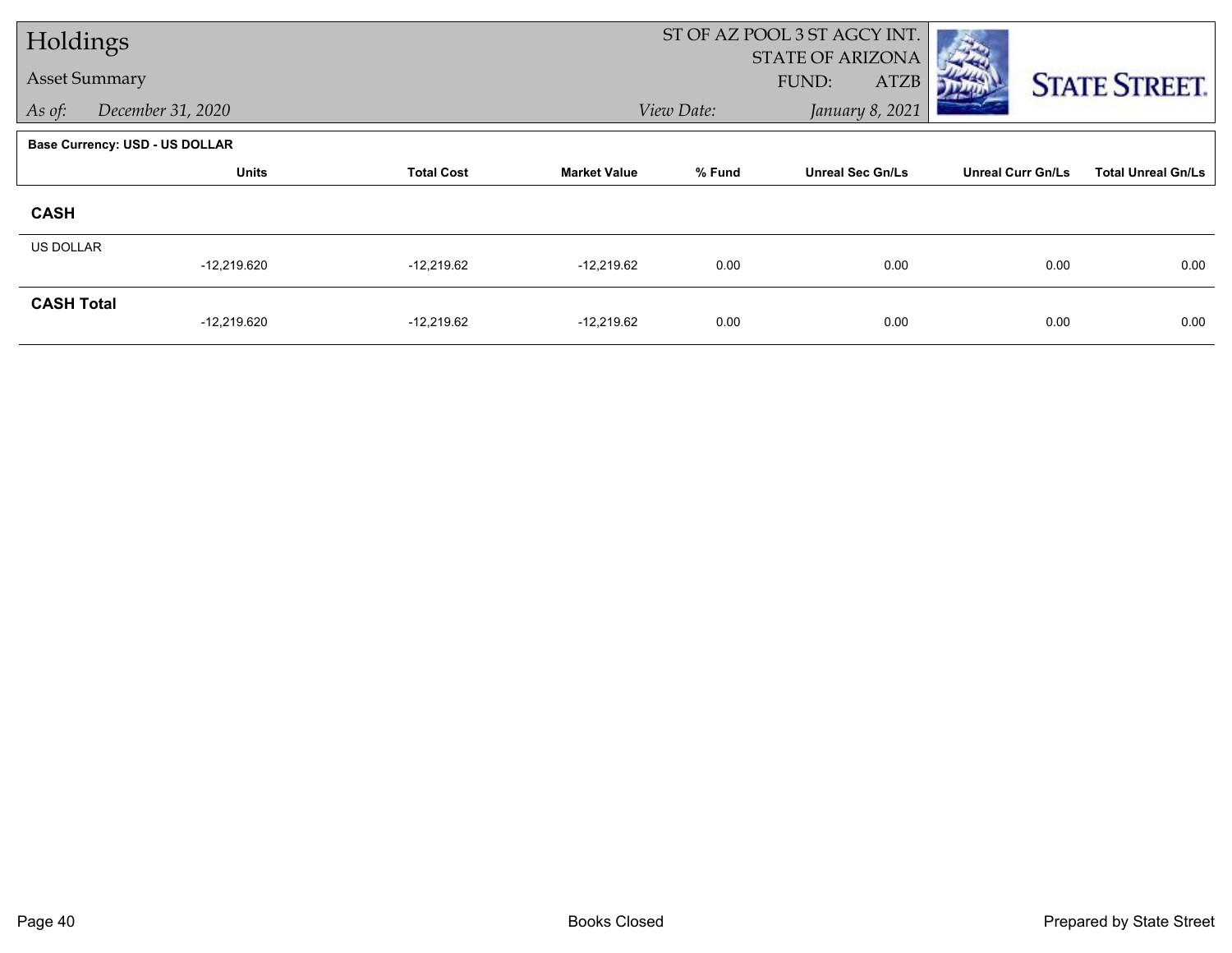|           | Holdings                              |                   |                     | ST OF AZ POOL 3 ST AGCY INT. |                         |                          |                           |
|-----------|---------------------------------------|-------------------|---------------------|------------------------------|-------------------------|--------------------------|---------------------------|
|           |                                       |                   |                     |                              | <b>STATE OF ARIZONA</b> |                          |                           |
|           | <b>Asset Summary</b>                  |                   |                     |                              | FUND:<br><b>ATZB</b>    |                          | <b>STATE STREET.</b>      |
| As of:    | December 31, 2020                     |                   |                     | View Date:                   | January 8, 2021         |                          |                           |
|           | <b>Base Currency: USD - US DOLLAR</b> |                   |                     |                              |                         |                          |                           |
|           | <b>Units</b>                          | <b>Total Cost</b> | <b>Market Value</b> | % Fund                       | <b>Unreal Sec Gn/Ls</b> | <b>Unreal Curr Gn/Ls</b> | <b>Total Unreal Gn/Ls</b> |
|           | <b>CASH EQUIVALENT</b>                |                   |                     |                              |                         |                          |                           |
| US DOLLAR |                                       |                   |                     |                              |                         |                          |                           |
|           | 3,555,000,536.110                     | 3,554,326,677.81  | 3,554,548,498.62    | 65.54                        | 221,820.81              | 0.00                     | 221,820.81                |
|           | <b>CASH EQUIVALENT Total</b>          |                   |                     |                              |                         |                          |                           |
|           | 3,555,000,536.110                     | 3,554,326,677.81  | 3,554,548,498.62    | 65.54                        | 221,820.81              | 0.00                     | 221,820.81                |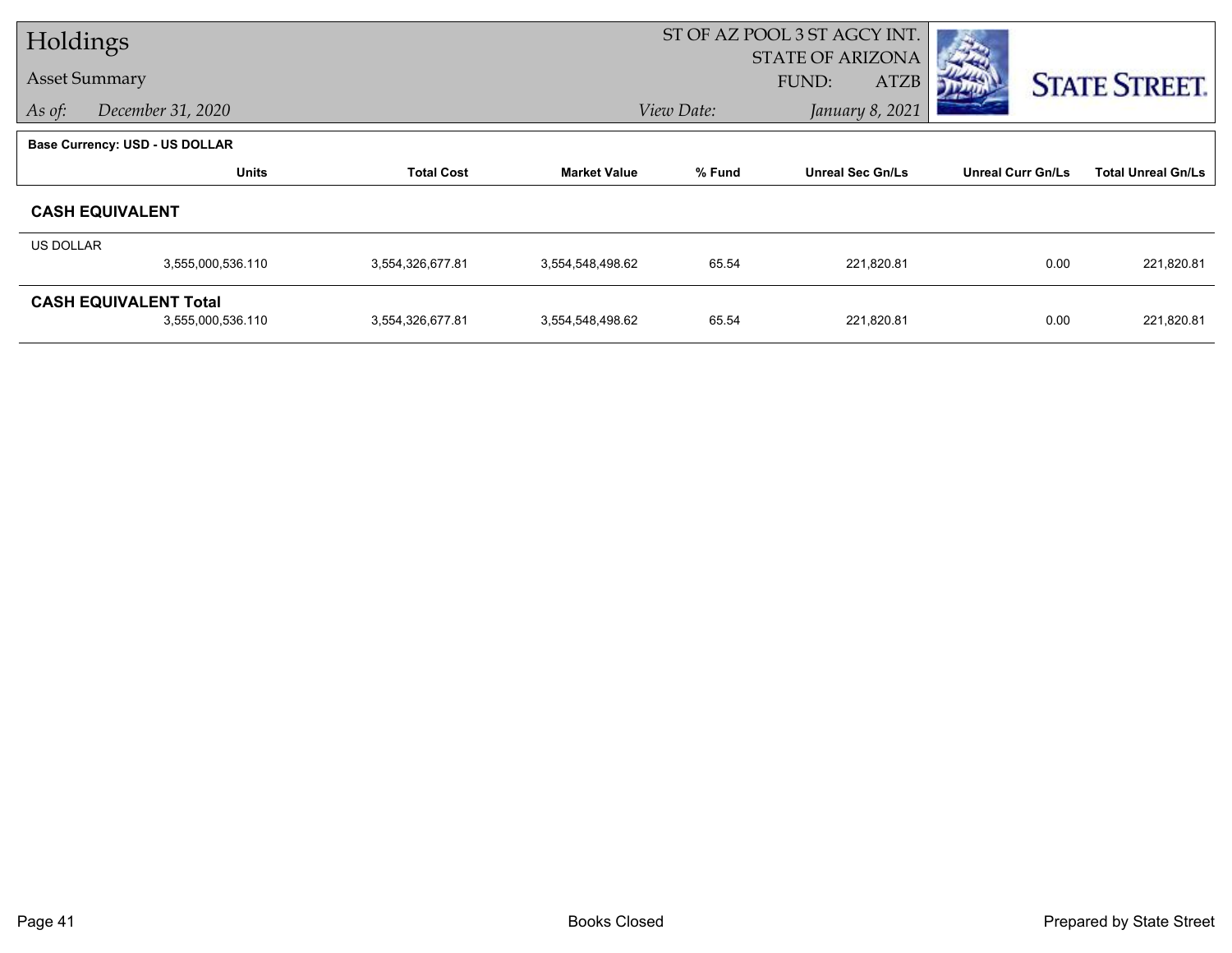|                      | Holdings                              |                   |                     |            | ST OF AZ POOL 3 ST AGCY INT. |                          |                           |
|----------------------|---------------------------------------|-------------------|---------------------|------------|------------------------------|--------------------------|---------------------------|
| <b>Asset Summary</b> |                                       |                   |                     |            | STATE OF ARIZONA             |                          |                           |
|                      |                                       |                   |                     |            | FUND:<br><b>ATZB</b>         |                          | <b>STATE STREET.</b>      |
| As of:               | December 31, 2020                     |                   |                     | View Date: | January 8, 2021              |                          |                           |
|                      | <b>Base Currency: USD - US DOLLAR</b> |                   |                     |            |                              |                          |                           |
|                      | <b>Units</b>                          | <b>Total Cost</b> | <b>Market Value</b> | % Fund     | <b>Unreal Sec Gn/Ls</b>      | <b>Unreal Curr Gn/Ls</b> | <b>Total Unreal Gn/Ls</b> |
|                      | <b>FIXED INCOME</b>                   |                   |                     |            |                              |                          |                           |
| <b>US DOLLAR</b>     |                                       |                   |                     |            |                              |                          |                           |
|                      | 1,845,106,202.660                     | 1,854,759,173.70  | 1,868,757,722.95    | 34.46      | 13,998,549.25                | 0.00                     | 13,998,549.25             |
|                      | <b>FIXED INCOME Total</b>             |                   |                     |            |                              |                          |                           |
|                      | 1,845,106,202.660                     | 1,854,759,173.70  | 1,868,757,722.95    | 34.46      | 13,998,549.25                | 0.00                     | 13,998,549.25             |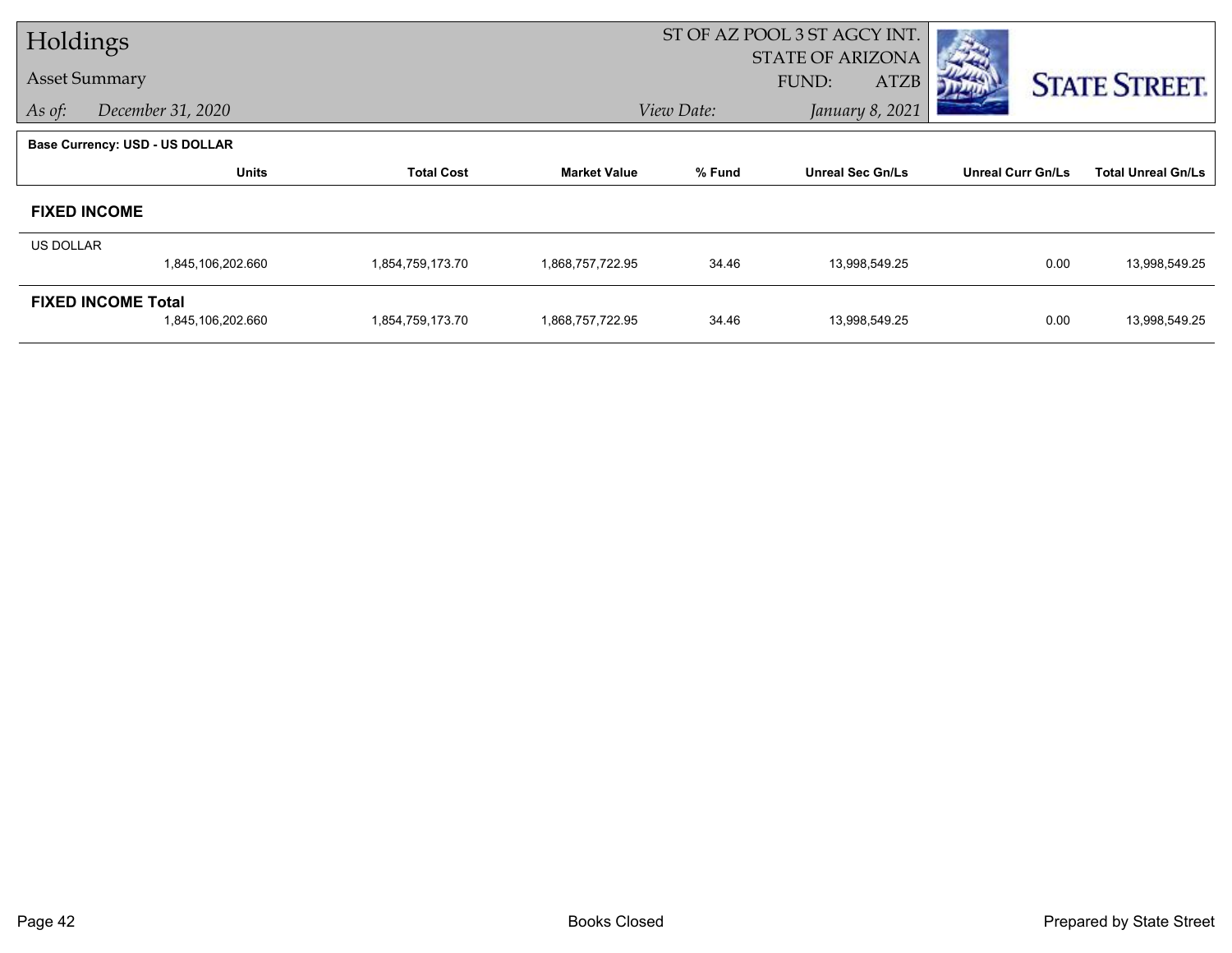| Holdings             |                                       |                   |                     | ST OF AZ POOL 3 ST AGCY INT. |                                                 |                   |                           |  |
|----------------------|---------------------------------------|-------------------|---------------------|------------------------------|-------------------------------------------------|-------------------|---------------------------|--|
| <b>Asset Summary</b> |                                       |                   |                     |                              | <b>STATE OF ARIZONA</b><br><b>ATZB</b><br>FUND: |                   | <b>STATE STREET.</b>      |  |
| As of:               | December 31, 2020                     |                   |                     | View Date:                   | January 8, 2021                                 |                   |                           |  |
|                      | <b>Base Currency: USD - US DOLLAR</b> |                   |                     |                              |                                                 |                   |                           |  |
|                      | <b>Units</b>                          | <b>Total Cost</b> | <b>Market Value</b> | % Fund                       | <b>Unreal Sec Gn/Ls</b>                         | Unreal Curr Gn/Ls | <b>Total Unreal Gn/Ls</b> |  |
| <b>FUND Total</b>    |                                       |                   |                     |                              |                                                 |                   |                           |  |
|                      | 5,400,094,519.150                     | 5,409,073,631.89  | 5.423.294.001.95    | 100.00                       | 14.220.370.06                                   | 0.00              | 14,220,370.06             |  |